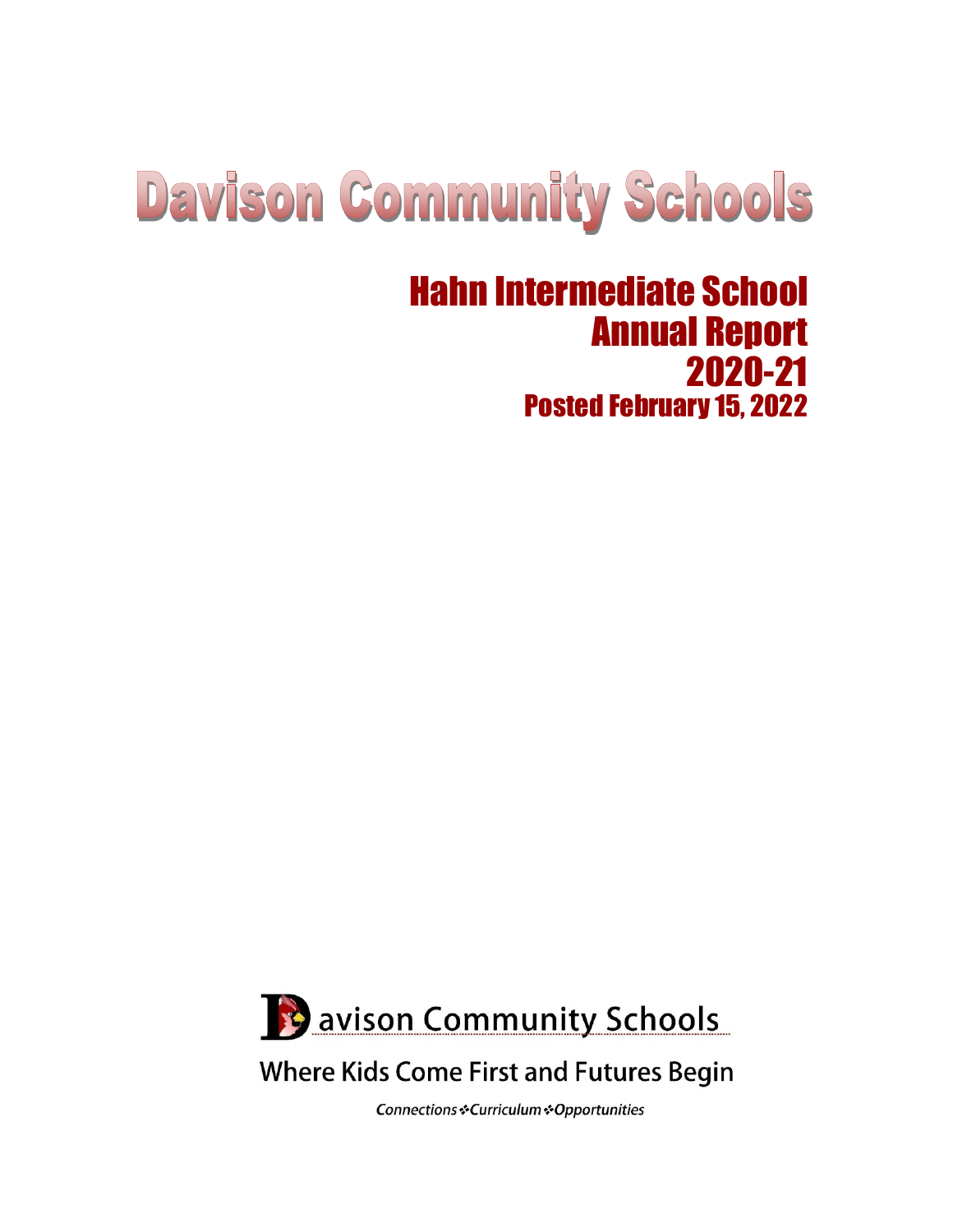

# Hahn Intermediate

Dear Parents and Community Members:

We are pleased to present you with the Annual Education Report (AER) which provides key information on the 2021-22 educational progress for Hahn Intermediate. The AER addresses the complex reporting information required by federal and state laws. The school's report contains information about student assessment, accountability and teacher quality. If you have any questions about the AER, please contact Principal Verle Gilbert for assistance.

The AER is available for you to review electronically by visiting the following website or you may review a copy in the principal's office at your child's school.

For the 2021-22 school year, schools were identified based on previous years' performance using definitions and labels as required in the Every Student Succeeds Act (ESSA). A Targeted Support and Improvement (TSI) school is one that had at least one underperforming student subgroup in 2018-19. An Additional Targeted Support (ATS) school is one that had a student subgroup performing at the same level as the lowest 5% of all schools in the state in 2017-18. A Comprehensive Support and Improvement (CSI) school is one whose performance was in the lowest 5% of all schools in the state or had a graduation rate at or below 67% in 2016-17. Some schools are not identified with any of these labels. In these cases, no label is given.

Our school has not been given one of these labels.

The key challenges for the school this year include the ongoing effects from the COVID-19 pandemic, including but certainly not limited to the challenges of teaching students through quarantines and sickness. The results have left many students behind academically. We are also very concerned about the fragile mental health issues that we are beginning to see in our students from the effect of the pandemic that has strained our families financially and emotionally. Of course, inequity in funding and constantly changing requirements and new legislation affecting public education continue to make it difficult for schools, from trying to establish ways to measure student progress with fidelity despite ever changing state assessments to the exodus of educational professionals into other fields and discouragement of promising young adults from pursuing educational careers.

We have several key initiatives in place to accelerate student achievement including: District and school improvement process and plans

- Advisory Curriculum Council (ACC) which uses the Understanding By Design model for the development and revision of all Davison Community Schools curriculum
- Standards Referenced Grading
- Data Days to review district and building student achievement and behavior data
- District and building Professional Learning Communities (PLC's) by Grade Level and/or Subject **Matter**
- Literacy Intervention Program which includes Literacy Specialist in our elementary buildings, screening and diagnostic assessments, Title I and at-risk (31a) funded paraprofessionals to help implement interventions and Individual Reading Intervention Plans (IRIP's) and specific intervention programs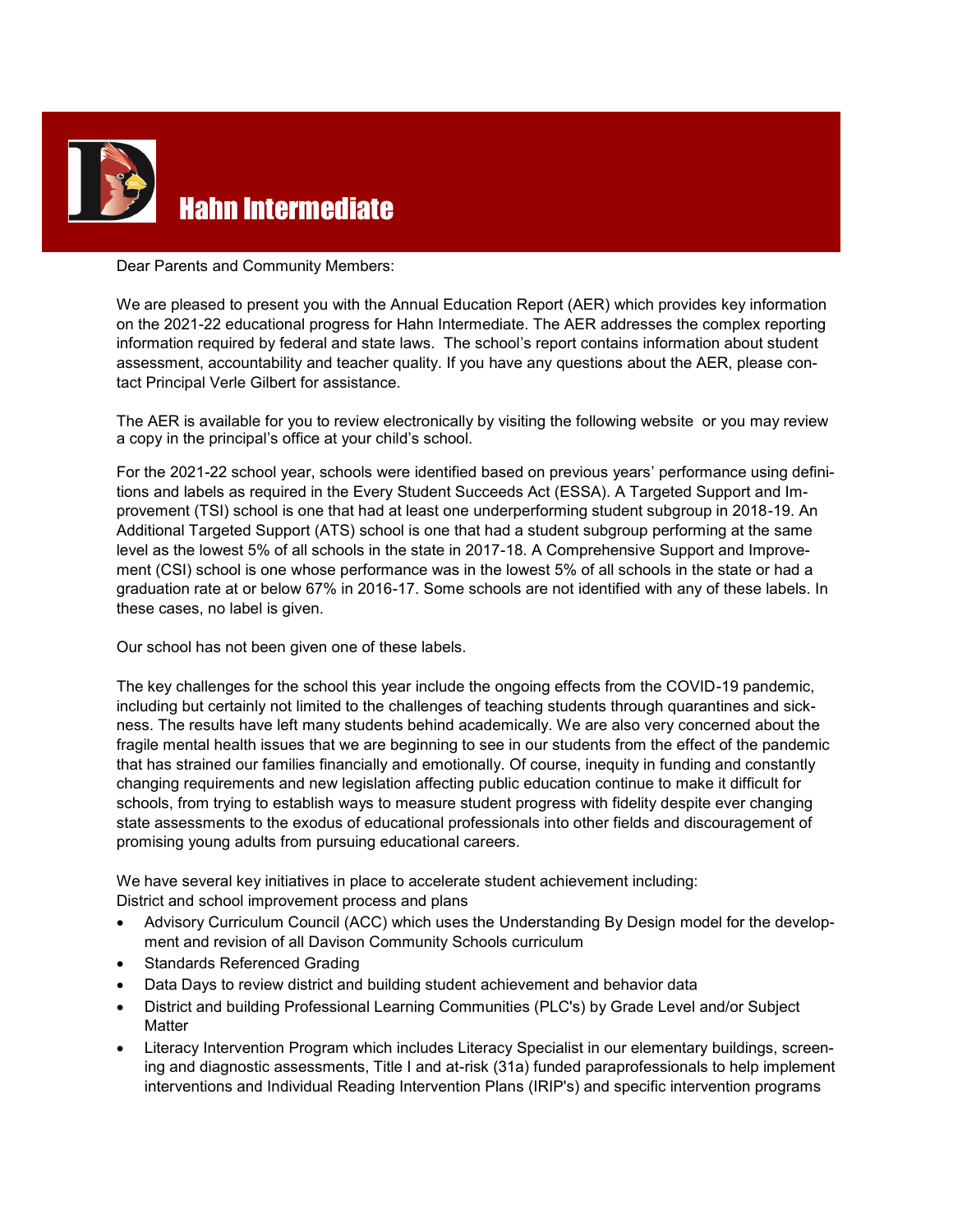

# **Hahn Intermediate**

- District Math Coach
- Elementary Counselors
- Success Coordinators
- Quality Career and Technical Education (CTE) program
- Advanced Placement (AP) program offering 13 AP courses at Davison High School.
- Positively Engaging Partnerships—a "Parent University" series of parent education nights where the district brings in guest speakers to discuss topics suggested by parents.
- Positive Behavior Intervention Support (PBIS) and Promoting Positive School Climate (PPSC) initiatives
- Cardinal Code

State law requires that we also report the additional information:

#### **PROCESS FOR ASSIGNING PUPILS TO THE SCHOOL:**

The District is a "schools of choice" district in that there are no set school building boundaries within the district. Any child living within Davison school boundaries can attend any school within the district at the student's grade level. Davison Community Schools also participates in the state of Michigan's 105 and 105c Schools of Choice programs, which provides students living outside district boundaries opportunities to attend Davison.

#### **THE STATUS OF THE 3-5 YEAR SCHOOL IMPROVEMENT PLAN:**

In 2019, Davison Community Schools was awarded renewal of District Accreditation as a quality school system by the AdvancED Accreditation. Davison was one of the first school districts across the state to complete this rigorous process in 2009. Accreditation is a process that has to be renewed every five years.

#### **A BRIEF DESCRIPTION OF EACH SPECIALIZED SCHOOL:**

All of our school buildings offer a quality education and are unique in their own ways.

- Davison High School: Houses approximately 1,700 students in grades 9-12.
- Davison Alternative High School: Specializes in credit recovery for students in grades 9-12.
- Davison Middle School: Houses seventh and eighth graders.
- Hahn Intermediate School: Houses fifth and sixth graders
- Central Elementary: First through fourth graders and the district's gifted and talented program
- Gates Elementary—Houses first through fourth graders
- Hill Elementary—Houses Kindergarten through fourth graders
- Siple Elementary—Houses Kindergarten through fourth grades
- Thomson Elementary– Houses Kindergarten students

#### **CORE CURRICULUM:**

The State of Michigan requires that all students enrolled in public school districts receive daily core curriculum instruction in language arts, reading, English, math, science and social studies. Davison Community Schools, being in full compliance with state requirements, offers daily core curriculum instruction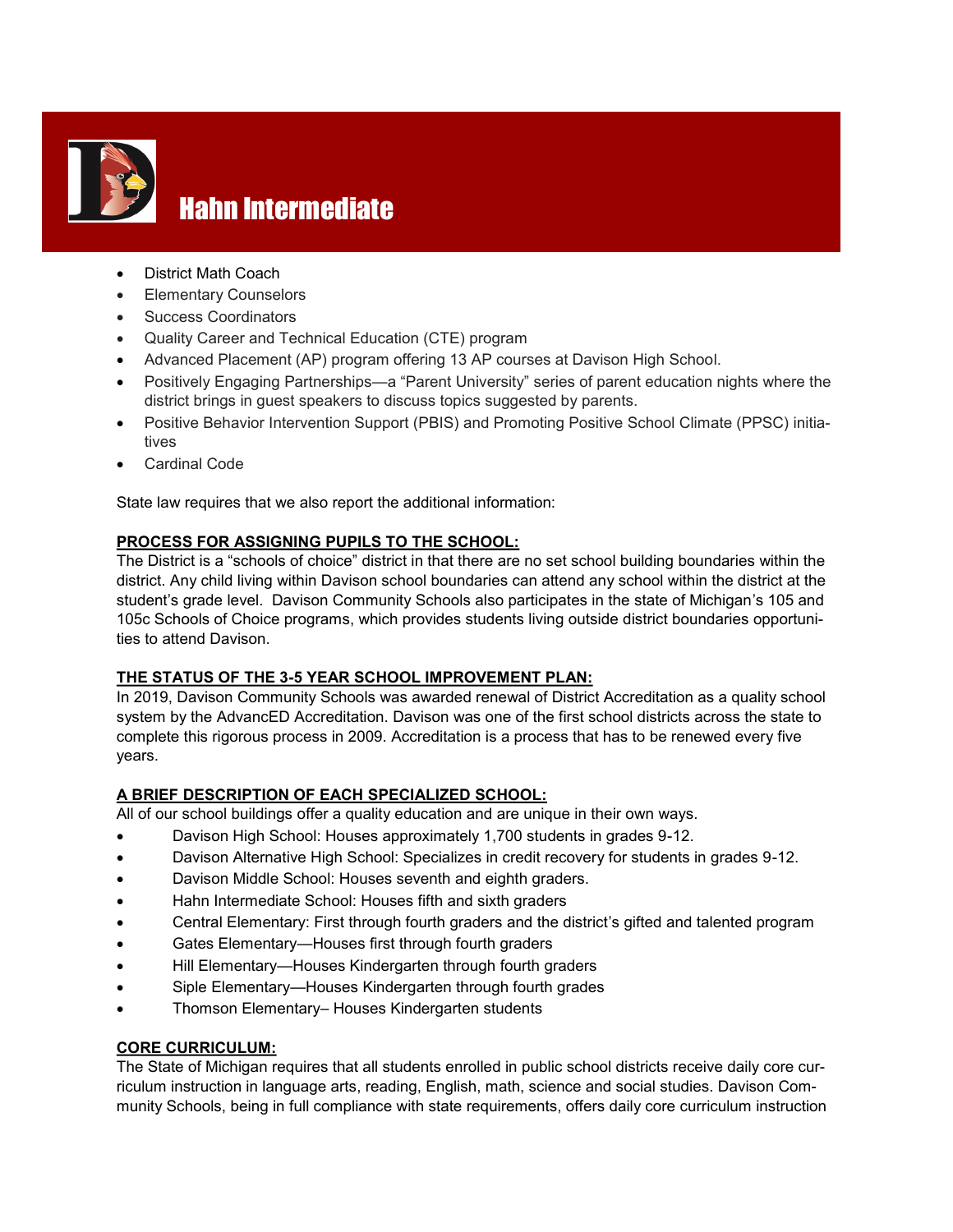

# Hahn Intermediate

which meets or exceeds state requirements in all areas. The district has developed and implemented outcomes for kindergarten through 12th grades which reflect the state Core Curriculum guidelines. The content of these guidelines is based on " … an effective program which fosters the development of a well-rounded literate individual." The district's Advisory Curriculum Council, an ongoing group made up of board members, teachers, and administrators reviews each of the core areas on a six- to eight-year cycle. Additionally, student achievement is monitored in each of the five core academic areas by standardized achievement tests, teacher developed tests and MEAP test results. For more information or a complete copy of the Michigan Department of Education's Model Core Curriculum Outcomes please visit this link: [http://www.mich.gov/mde/0,4615,7](http://www.mich.gov/mde/0,4615,7-140-28753---,00.html)-140-28753---,00.html

#### **ASSESSMENT INFORMATION:**

In addition to the assessment data found in this Annual Education Report, listed below are percentages of students at Hahn Intermediate meeting benchmarks or proficiency in a variety of local assessments that are given. Hahn students participated in the NWEA (North West Evaluation Association) assessment, which measures a student's growth and expected growth.

| Grade | <b>Subject</b>     | 2020-21 | 2019-20               | 2018-19 |
|-------|--------------------|---------|-----------------------|---------|
| 5     | <b>Mathematics</b> | 62%     | NA Due to<br>COVID-19 | 59%     |
| 5     | Reading            | 67%     | NA Due to<br>COVID-19 | 61%     |
| 6     | <b>Mathematics</b> | 46%     | NA Due to<br>COVID-19 | 61%     |
| 6     | Reading            | 57%     | NA Due to<br>COVID-19 | 72%     |

#### **PARENT-TEACHER CONFERENCE INFORMATION:**

Hahn Intermediate had 83% of parents attending Fall 2020 parent-teacher conferences and 28% of parents attending Spring 2021 parent-teacher conferences. For Fall 2020, 83% of parents represented male students while 83% were parents of female students. For Spring 2021, 31% of parents represented male students while 25% were parents of female students.

Thank you for taking the time to read this Annual Report.

Verle Gilbert, Principal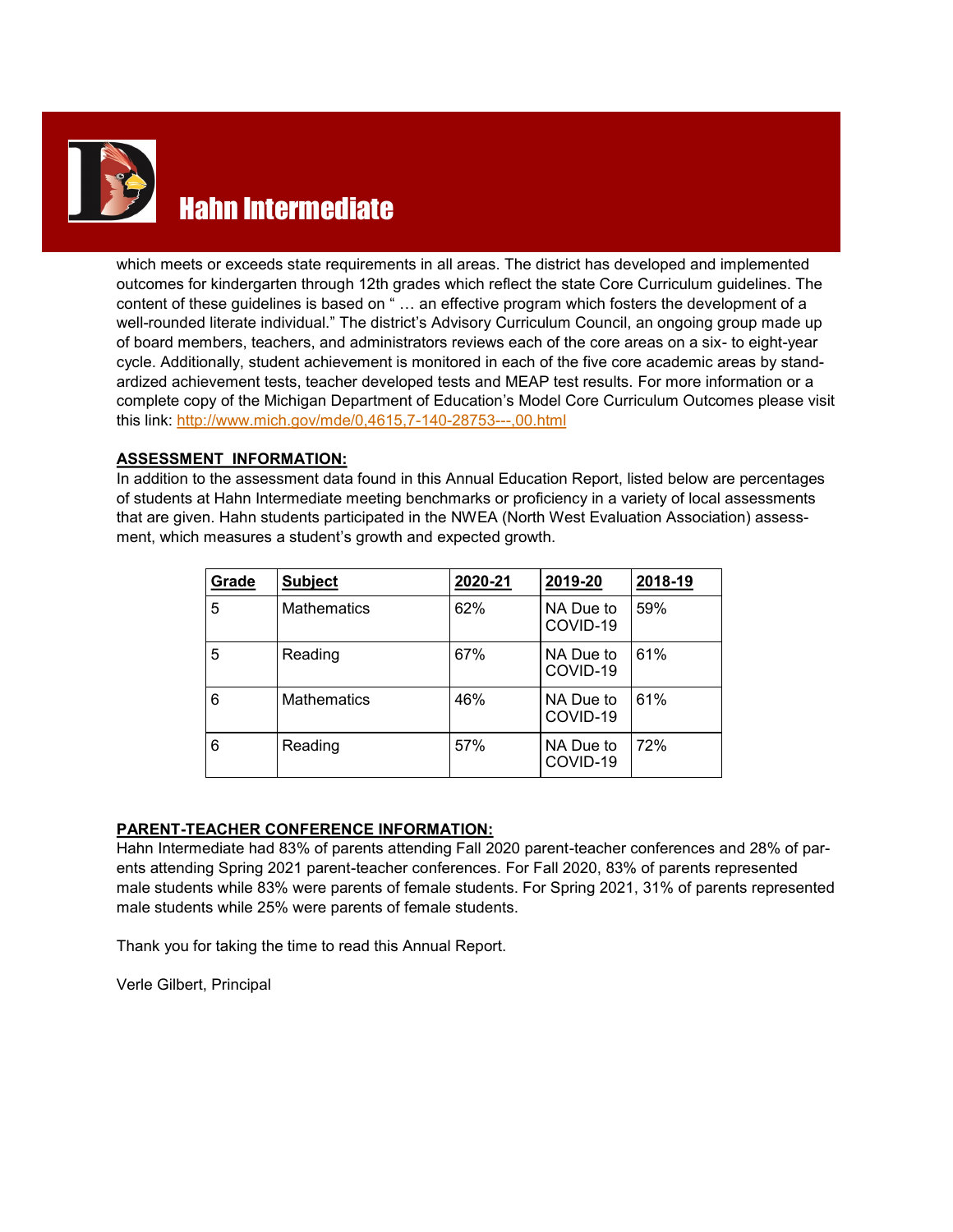

# **Annual Education Report Hahn Intermediate School (08619)**

| Subject Grade |                          | Student School<br>Group                       | Year          | <b>State</b><br>S<br>nt | <b>State</b><br>Percent Number Percent Number Percent Number Advanc Advanc Proficie Proficie<br>Student Student Student Student Student Student ed<br><sub>S</sub><br>Proficie Proficie Proficie Proficie Proficie Proficie<br>nt | S<br>nt | <sub>S</sub><br>nt | $\mathcal{S}$<br>nt | $\mathcal{S}$<br>nt |         | ed             | nt    | nt  | Partiall<br>nt | District District School School Percent Number Percent Number Percent Number Percent Number<br>Partiall<br>Proficie Proficie nt<br>nt | <b>Not</b><br>Proficie Proficie | <b>Not</b><br>nt |
|---------------|--------------------------|-----------------------------------------------|---------------|-------------------------|-----------------------------------------------------------------------------------------------------------------------------------------------------------------------------------------------------------------------------------|---------|--------------------|---------------------|---------------------|---------|----------------|-------|-----|----------------|---------------------------------------------------------------------------------------------------------------------------------------|---------------------------------|------------------|
| <b>ELA</b>    | 5th<br>Grade<br>Content  | All<br>Students                               | 2018-19 46.2% |                         | 48,528                                                                                                                                                                                                                            | 55.1%   | 233                | 55.1%               | 233                 | 22.5%   | 95             | 32.6% | 138 | 19.9%          | 84                                                                                                                                    | 25.1%                           | 106              |
| ELA           | 5th<br>Grade<br> Content | All<br>Students                               | 2020-21 43.7% |                         | 31,669                                                                                                                                                                                                                            | 57.6%   | 181                | 57.6%               | 181                 | 27.1%   | 85             | 30.6% | 96  | 21.0%          | 66                                                                                                                                    | 21.3%                           | 67               |
| <b>ELA</b>    | 5th<br>Grade<br>Content  | America<br>n Indian<br>or<br>Alaska<br>Native | 2018-19 35.2% |                         | 220                                                                                                                                                                                                                               | $\star$ |                    |                     | $\star$             | $\star$ | $\star$        |       |     |                |                                                                                                                                       |                                 |                  |
| <b>ELA</b>    | 5th<br>Grade<br>Content  | Asian                                         | 2018-19 70.2% |                         | 2,470                                                                                                                                                                                                                             |         |                    |                     |                     |         |                |       |     |                |                                                                                                                                       |                                 |                  |
| <b>ELA</b>    | 5th<br>Grade<br>Content  | Asian                                         | 2020-21 67.4% |                         | 1.668                                                                                                                                                                                                                             |         |                    |                     |                     |         |                |       |     |                |                                                                                                                                       |                                 |                  |
| <b>ELA</b>    | 5th<br>Grade<br>Content  | Black or<br>African<br>America<br>n.          | 2018-19 21.7% |                         | 4,060                                                                                                                                                                                                                             | 50%     | 5                  | 50%                 | 5                   | 50%     | $<$ 3          | 50%   |     | 50%            | $<$ 3                                                                                                                                 | 50%                             |                  |
| <b>ELA</b>    | 5th<br>Grade<br>Content  | Black or<br>African<br>America                | 2020-21       | 17.6%                   | 1,502                                                                                                                                                                                                                             |         |                    |                     |                     | $\star$ |                |       |     |                |                                                                                                                                       |                                 |                  |
| <b>ELA</b>    | 5th<br>Grade<br>Content  | Hispanic 2018-19 35.7%<br>of Any<br>Race      |               |                         | 3.119                                                                                                                                                                                                                             | 54.5%   | 18                 | 54.5%               | 18                  | 12.1%   | $\overline{4}$ | 42.4% | 14  | 24.2%          | l8                                                                                                                                    | 21.2%                           |                  |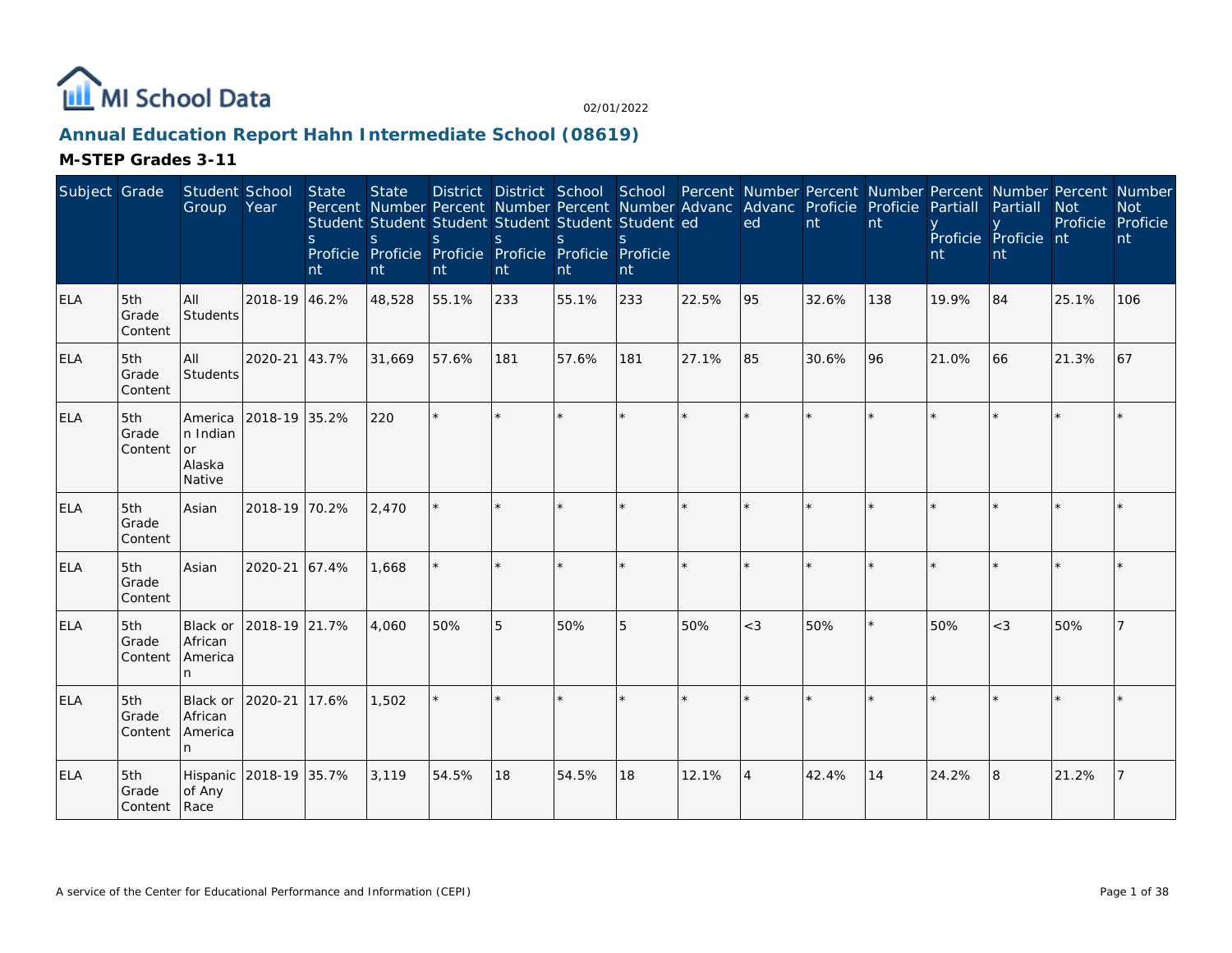

# **Annual Education Report Hahn Intermediate School (08619)**

| Subject Grade |                         | Student School<br>Group                                               | Year          | <b>State</b><br><sub>S</sub><br>nt | <b>State</b><br><sub>S</sub><br>nt | S.<br>nt | $\mathsf{S}$<br>nt | District District School School Percent Number Percent Number Percent Number Percent Number<br>Percent Number Percent Number Percent Number Advanc Advanc Proficie Proficie<br>Student Student Student Student Student Student ed<br><sub>S</sub><br>Proficie Proficie Proficie Proficie Proficie Proficie<br>nt | <sub>S</sub><br>nt |       | ed       | $\mathsf{nt}$ | nt  | Partiall<br>nt | Partiall<br>Proficie Proficie nt<br>nt | <b>Not</b><br>Proficie Proficie | <b>Not</b><br>nt |
|---------------|-------------------------|-----------------------------------------------------------------------|---------------|------------------------------------|------------------------------------|----------|--------------------|------------------------------------------------------------------------------------------------------------------------------------------------------------------------------------------------------------------------------------------------------------------------------------------------------------------|--------------------|-------|----------|---------------|-----|----------------|----------------------------------------|---------------------------------|------------------|
| <b>ELA</b>    | 5th<br>Grade<br>Content | Hispanic<br>of Any<br>Race                                            | 2020-21       | 33.4%                              | 1,892                              | 65.0%    | 13                 | 65.0%                                                                                                                                                                                                                                                                                                            | 13                 | 40.0% | 8        | 25.0%         | 5   | 20%            | $<$ 3                                  |                                 | 6                |
| <b>ELA</b>    | 5th<br>Grade<br>Content | Native<br>Hawaiia<br>$ n \text{ or }$<br>Other<br>Pacific<br>Islander | 2020-21       | 50.7%                              | 37                                 | $\star$  |                    |                                                                                                                                                                                                                                                                                                                  | $\star$            |       |          |               |     |                |                                        |                                 |                  |
| <b>ELA</b>    | 5th<br>Grade<br>Content | Two or<br>More<br>Races                                               | 2018-19 43.5% |                                    | 2,088                              | 60.0%    | 12                 | 60.0%                                                                                                                                                                                                                                                                                                            | 12                 | 20%   | $\Delta$ |               | 8   | 20%            | $<$ 3                                  |                                 | 8                |
| <b>ELA</b>    | 5th<br>Grade<br>Content | Two or<br>More<br>Races                                               | 2020-21 40.7% |                                    | 1,412                              | 52.6%    | 10                 | 52.6%                                                                                                                                                                                                                                                                                                            | 10 <sup>1</sup>    | 26.3% | 5        | 26.3%         | 5   | 26.3%          | 5                                      | 21.1%                           | $\overline{4}$   |
| <b>ELA</b>    | 5th<br>Grade<br>Content | White                                                                 | 2018-19 53.3% |                                    | 36,534                             | 55.7%    | 196                | 55.7%                                                                                                                                                                                                                                                                                                            | 196                | 24.4% | 86       | 31.3%         | 110 | 20.5%          | 72                                     | 23.9%                           | 84               |
| <b>ELA</b>    | 5th<br>Grade<br>Content | White                                                                 | 2020-21 48.4% |                                    | 25,033                             | 58.1%    | 154                | 58.1%                                                                                                                                                                                                                                                                                                            | 154                | 26.0% | 69       | 32.1%         | 85  | 20.4%          | 54                                     | 21.5%                           | 57               |
| <b>ELA</b>    | 5th<br>Grade<br>Content | Female                                                                | 2018-19 50.2% |                                    | 25,866                             | 57.6%    | 125                | 57.6%                                                                                                                                                                                                                                                                                                            | 125                | 23.5% | 51       | 34.1%         | 74  | 18.4%          | 40                                     | 24.0%                           | 52               |
| <b>ELA</b>    | 5th<br>Grade<br>Content | Female                                                                | 2020-21 47.0% |                                    | 16,718                             | 60.3%    | 88                 | 60.3%                                                                                                                                                                                                                                                                                                            | 88                 | 27.4% | 40       | 32.9%         | 48  | 19.2%          | 28                                     | 20.5%                           | 30               |
| <b>ELA</b>    | 5th<br>Grade<br>Content | Male                                                                  | 2018-19 42.3% |                                    | 22,662                             | 52.4%    | 108                | 52.4%                                                                                                                                                                                                                                                                                                            | 108                | 21.4% | 44       | 31.1%         | 64  | 21.4%          | 44                                     | 26.2%                           | 54               |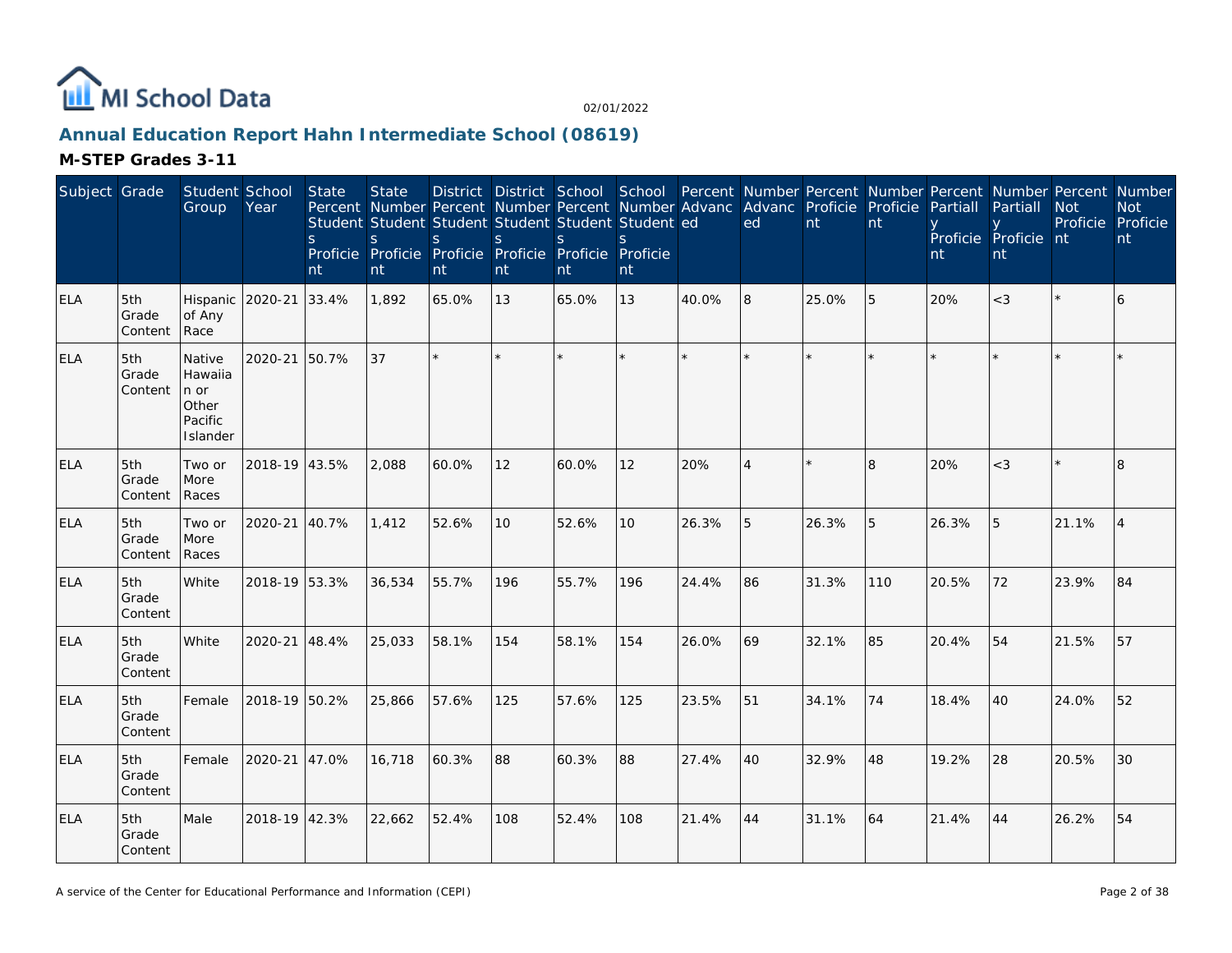

# **Annual Education Report Hahn Intermediate School (08619)**

| Subject Grade |                         | Student School<br>Group                       | Year                   | <b>State</b><br><sub>S</sub><br>nt | <b>State</b><br>$\mathsf{S}$<br>nt | District District School School Percent Number Percent Number Percent Number Percent Number<br>Percent Number Percent Number Percent Number Advanc Advanc Proficie Proficie<br>Student Student Student Student Student Student ed<br>S.<br>Proficie Proficie Proficie Proficie Proficie Proficie<br>nt | <sub>S</sub><br>nt | <sub>S</sub><br>nt | <sub>S</sub><br>nt |         | ed      | nt    | nt    | Partiall<br>nt | Partiall<br>Proficie Proficie nt<br>nt | <b>Not</b><br>Proficie Proficie | <b>Not</b><br>nt |
|---------------|-------------------------|-----------------------------------------------|------------------------|------------------------------------|------------------------------------|--------------------------------------------------------------------------------------------------------------------------------------------------------------------------------------------------------------------------------------------------------------------------------------------------------|--------------------|--------------------|--------------------|---------|---------|-------|-------|----------------|----------------------------------------|---------------------------------|------------------|
| <b>ELA</b>    | 5th<br>Grade<br>Content | Male                                          | 2020-21                | 40.6%                              | 14,951                             | 55.4%                                                                                                                                                                                                                                                                                                  | 93                 | 55.4%              | 93                 | 26.8%   | 45      | 28.6% | 48    | 22.6%          | 38                                     | 22.0%                           | 37               |
| <b>ELA</b>    | 5th<br>Grade<br>Content | cally<br>Disadva<br>ntaged                    | Economi 2018-19 31.6%  |                                    | 17,978                             | 47.9%                                                                                                                                                                                                                                                                                                  | 101                | 47.9%              | 101                | 17.1%   | 36      | 30.8% | 65    | 19.9%          | 42                                     | 32.2%                           | 68               |
| <b>ELA</b>    | 5th<br>Grade<br>Content | Economi 2020-21<br>cally<br>Disadva<br>ntaged |                        | 28.5%                              | 10,326                             | 50.6%                                                                                                                                                                                                                                                                                                  | 80                 | 50.6%              | 80 l               | 20.3%   | 32      | 30.4% | 48    | 19.0%          | 30                                     | 30.4%                           | 48               |
| <b>ELA</b>    | 5th<br>Grade<br>Content | English<br>Learners                           | 2018-19 21.9%          |                                    | 1.708                              | $\star$                                                                                                                                                                                                                                                                                                |                    |                    | k.                 |         |         |       |       |                |                                        |                                 |                  |
| <b>ELA</b>    | 5th<br>Grade<br>Content | English<br>Learners                           | 2020-21                | 13.7%                              | 593                                |                                                                                                                                                                                                                                                                                                        |                    |                    |                    |         |         |       |       |                |                                        |                                 |                  |
| <b>ELA</b>    | 5th<br>Grade<br>Content | With<br>Disabiliti<br>es                      | Students 2018-19 15.0% |                                    | 1,885                              | 33.3%                                                                                                                                                                                                                                                                                                  | 10                 | 33.3%              | 10                 | 20%     | $<$ 3   |       |       | 20%            | 5                                      |                                 | 15               |
| <b>ELA</b>    | 5th<br>Grade<br>Content | Students 2020-21<br>With<br>Disabiliti<br>es  |                        | 13.0%                              | 1,138                              | 20%                                                                                                                                                                                                                                                                                                    | $<$ 3              | 20%                | ×.                 | 20%     | $<$ 3   | 20%   | $<$ 3 |                | $\mathsf{R}$                           |                                 | 13               |
| <b>ELA</b>    | 5th<br>Grade<br>Content |                                               | Homeles 2018-19 24.1%  |                                    | 480                                | $\star$                                                                                                                                                                                                                                                                                                |                    |                    | $\star$            | $\star$ | $\star$ |       |       |                |                                        |                                 |                  |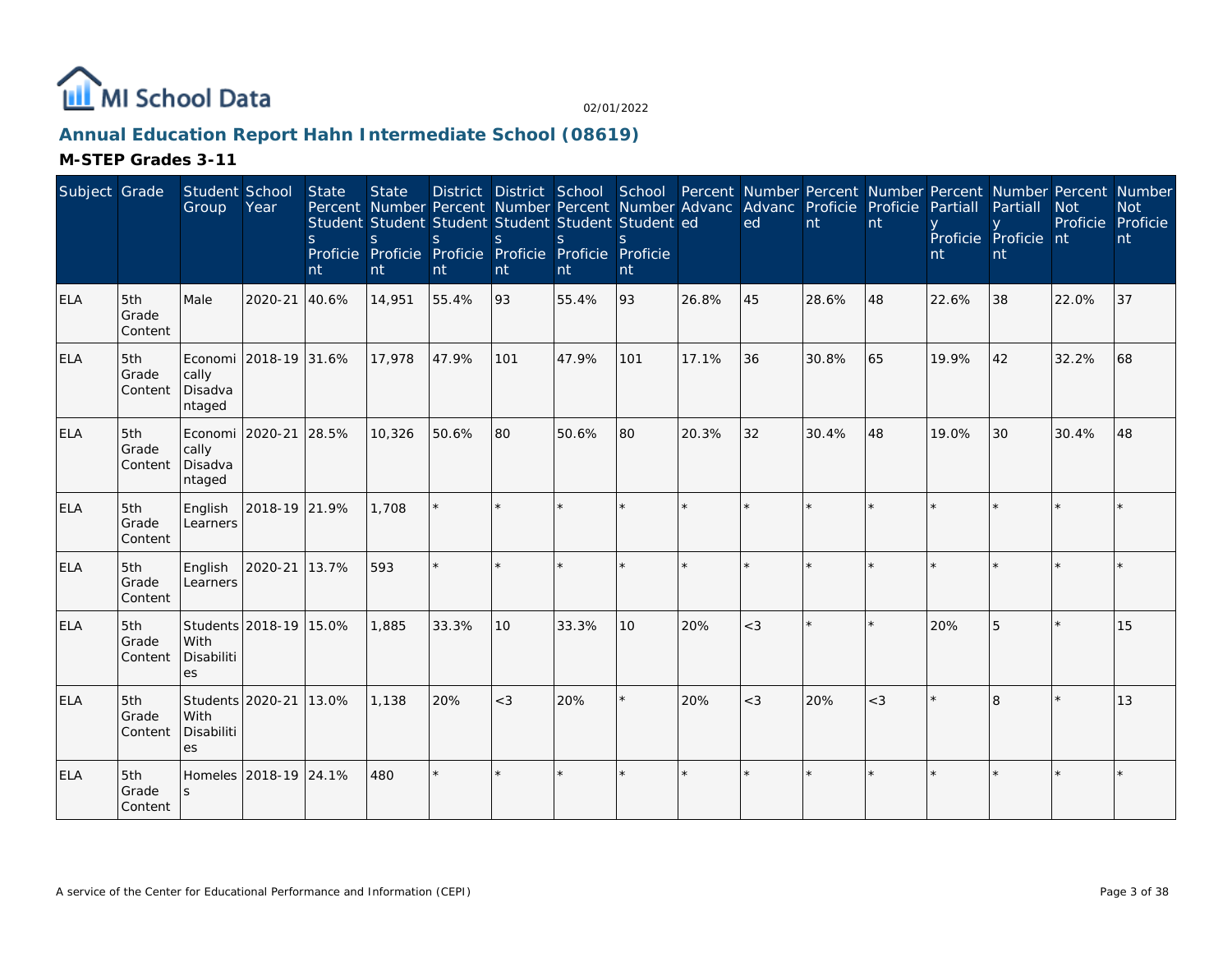

# **Annual Education Report Hahn Intermediate School (08619)**

| Subject Grade |                         | Student School<br>Group                       | Year          | State<br><sub>S</sub><br>nt | <b>State</b><br>Percent Number Percent Number Percent Number Advanc Advanc Proficie Proficie<br>Student Student Student Student Student Student ed<br>S<br>Proficie Proficie Proficie Proficie Proficie Proficie<br>nt | District District School School Percent Number Percent Number Percent Number Percent Number<br><sub>S</sub><br>nt | S<br>nt | <sub>S</sub><br>nt | <sub>S</sub><br>nt |       | ed    | nt    | nt      | Partiall<br>nt | Partiall<br>Proficie Proficie nt<br>nt | <b>Not</b><br>Proficie Proficie | <b>Not</b><br>nt |
|---------------|-------------------------|-----------------------------------------------|---------------|-----------------------------|------------------------------------------------------------------------------------------------------------------------------------------------------------------------------------------------------------------------|-------------------------------------------------------------------------------------------------------------------|---------|--------------------|--------------------|-------|-------|-------|---------|----------------|----------------------------------------|---------------------------------|------------------|
| <b>ELA</b>    | 5th<br>Grade<br>Content | Homeles<br>S                                  | 2020-21       | 19.1%                       | 199                                                                                                                                                                                                                    |                                                                                                                   |         |                    |                    |       |       |       |         |                |                                        |                                 |                  |
| ELA           | 5th<br>Grade<br>Content | Foster<br>Care                                | 2018-19 20.8% |                             | 106                                                                                                                                                                                                                    | $\star$                                                                                                           |         |                    | $\star$            |       |       |       |         |                |                                        |                                 |                  |
| <b>ELA</b>    | 5th<br>Grade<br>Content | Military<br>Connect<br>led                    | 2018-19 55.7% |                             | 118                                                                                                                                                                                                                    | $\star$                                                                                                           |         |                    | $\star$            |       |       |       |         |                |                                        |                                 |                  |
| <b>ELA</b>    | 5th<br>Grade<br>Content | Military<br>Connect<br>led                    | 2020-21       | 52.1%                       | 170                                                                                                                                                                                                                    | $\star$                                                                                                           |         |                    |                    |       |       |       |         |                |                                        |                                 |                  |
| <b>ELA</b>    | 6th<br>Grade<br>Content | All<br>Students                               | 2018-19 41.7% |                             | 45,474                                                                                                                                                                                                                 | 61.9%                                                                                                             | 274     | 61.9%              | 274                | 21.2% | 94    | 40.6% | 180     | 23.0%          | 102                                    | 15.1%                           | 67               |
| ELA           | 6th<br>Grade<br>Content | All<br>Students                               | 2020-21       | 38.6%                       | 27,217                                                                                                                                                                                                                 | 49.7%                                                                                                             | 172     | 49.7%              | 172                | 17.1% | 59    | 32.7% | 113     | 23.7%          | 82                                     | 26.6%                           | 92               |
| <b>ELA</b>    | 6th<br>Grade<br>Content | America<br>n Indian<br>or<br>Alaska<br>Native | 2020-21       | 29.7%                       | 134                                                                                                                                                                                                                    | $\star$                                                                                                           |         |                    | $\star$            |       |       |       |         |                |                                        |                                 |                  |
| <b>ELA</b>    | 6th<br>Grade<br>Content | Asian                                         | 2020-21       | 64.2%                       | 1,486                                                                                                                                                                                                                  |                                                                                                                   |         |                    | ¥                  |       |       |       |         |                |                                        |                                 |                  |
| <b>ELA</b>    | 6th<br>Grade<br>Content | Black or<br>African<br>America<br>n           | 2018-19 18.3% |                             | 3,472                                                                                                                                                                                                                  | 50%                                                                                                               | 6       | 50%                | 6                  | 50%   | $<$ 3 | 50%   | $\star$ | 50%            | 5                                      | 50%                             | 3                |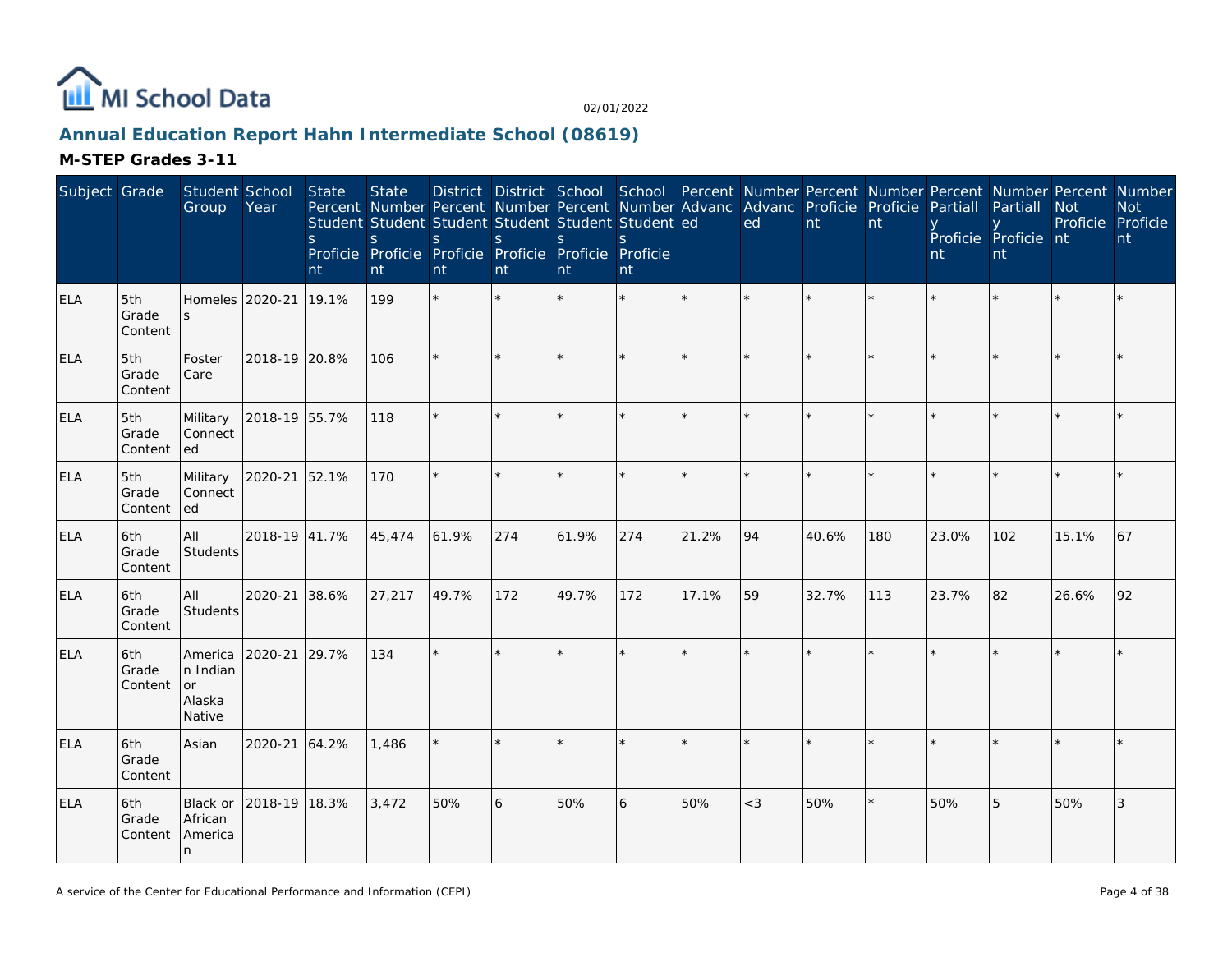

# **Annual Education Report Hahn Intermediate School (08619)**

| Subject Grade |                         | Student School<br>Group                                   | Year                   | <b>State</b><br>S<br>nt | <b>State</b><br>$\mathsf{S}$<br>nt | Percent Number Percent Number Percent Number Advanc Advanc Proficie Proficie<br>Student Student Student Student Student Student ed<br>S<br>Proficie Proficie Proficie Proficie Proficie Proficie<br>nt | $\mathsf{S}$<br>nt | $\mathsf{S}$<br>Int | $\mathbf{S}$<br>nt |         | ed      | nt    | nt  | Partiall<br>nt | District District School School Percent Number Percent Number Percent Number Percent Number<br>Partiall<br>Proficie Proficie nt<br>nt | <b>Not</b><br>Proficie | <b>Not</b><br>Proficie<br>nt |
|---------------|-------------------------|-----------------------------------------------------------|------------------------|-------------------------|------------------------------------|--------------------------------------------------------------------------------------------------------------------------------------------------------------------------------------------------------|--------------------|---------------------|--------------------|---------|---------|-------|-----|----------------|---------------------------------------------------------------------------------------------------------------------------------------|------------------------|------------------------------|
| <b>ELA</b>    | 6th<br>Grade<br>Content | Black or<br>African<br>America                            | 2020-21                | 16.0%                   | 1,289                              | $\star$                                                                                                                                                                                                |                    |                     | $\star$            | $\star$ | $\star$ |       |     |                |                                                                                                                                       |                        |                              |
| <b>ELA</b>    | 6th<br>Grade<br>Content | of Any<br>Race                                            | Hispanic 2018-19 31.0% |                         | 2,806                              | 62.5%                                                                                                                                                                                                  | 15                 | 62.5%               | 15                 | 20%     | $<$ 3   |       |     |                | 6                                                                                                                                     | 20%                    | 3                            |
| <b>ELA</b>    | 6th<br>Grade<br>Content | of Any<br>Race                                            | Hispanic 2020-21 27.1% |                         | 1,459                              | 60.0%                                                                                                                                                                                                  | 12                 | 60.0%               | 12                 | 25.0%   | 5       | 35.0% |     | 20%            | 3                                                                                                                                     |                        | 5                            |
| <b>ELA</b>    | 6th<br>Grade<br>Content | Native<br>Hawaiia<br>n or<br>Other<br>Pacific<br>Islander | 2018-19 47.6%          |                         | 39                                 | $\star$                                                                                                                                                                                                |                    |                     | ×.                 |         |         |       |     |                |                                                                                                                                       |                        |                              |
| <b>ELA</b>    | 6th<br>Grade<br>Content | Two or<br>More<br>Races                                   | 2018-19 38.5%          |                         | 1.776                              | 72.7%                                                                                                                                                                                                  | 16                 | 72.7%               | 16                 | 20%     | $<$ 3   |       |     |                |                                                                                                                                       | 20%                    | $\Omega$                     |
| <b>ELA</b>    | 6th<br>Grade<br>Content | Two or<br>More<br>Races                                   | 2020-21                | 34.0%                   | 1,080                              | 46.4%                                                                                                                                                                                                  | 13                 | 46.4%               | 13                 | 21.4%   | 6       | 25.0% |     | 20%            |                                                                                                                                       |                        | 10                           |
| <b>ELA</b>    | 6th<br>Grade<br>Content | White                                                     | 2018-19 48.3%          |                         | 34,676                             | 61.8%                                                                                                                                                                                                  | 236                | 61.8%               | 236                | 23.3%   | 89      | 38.5% | 147 | 22.3%          | 85                                                                                                                                    | 16.0%                  | 61                           |
| <b>ELA</b>    | 6th<br>Grade<br>Content | White                                                     | 2020-21                | 42.6%                   | 21,749                             | 49.5%                                                                                                                                                                                                  | 144                | 49.5%               | 144                | 16.2%   | 47      | 33.3% | 97  | 25.1%          | 73                                                                                                                                    | 25.4%                  | 74                           |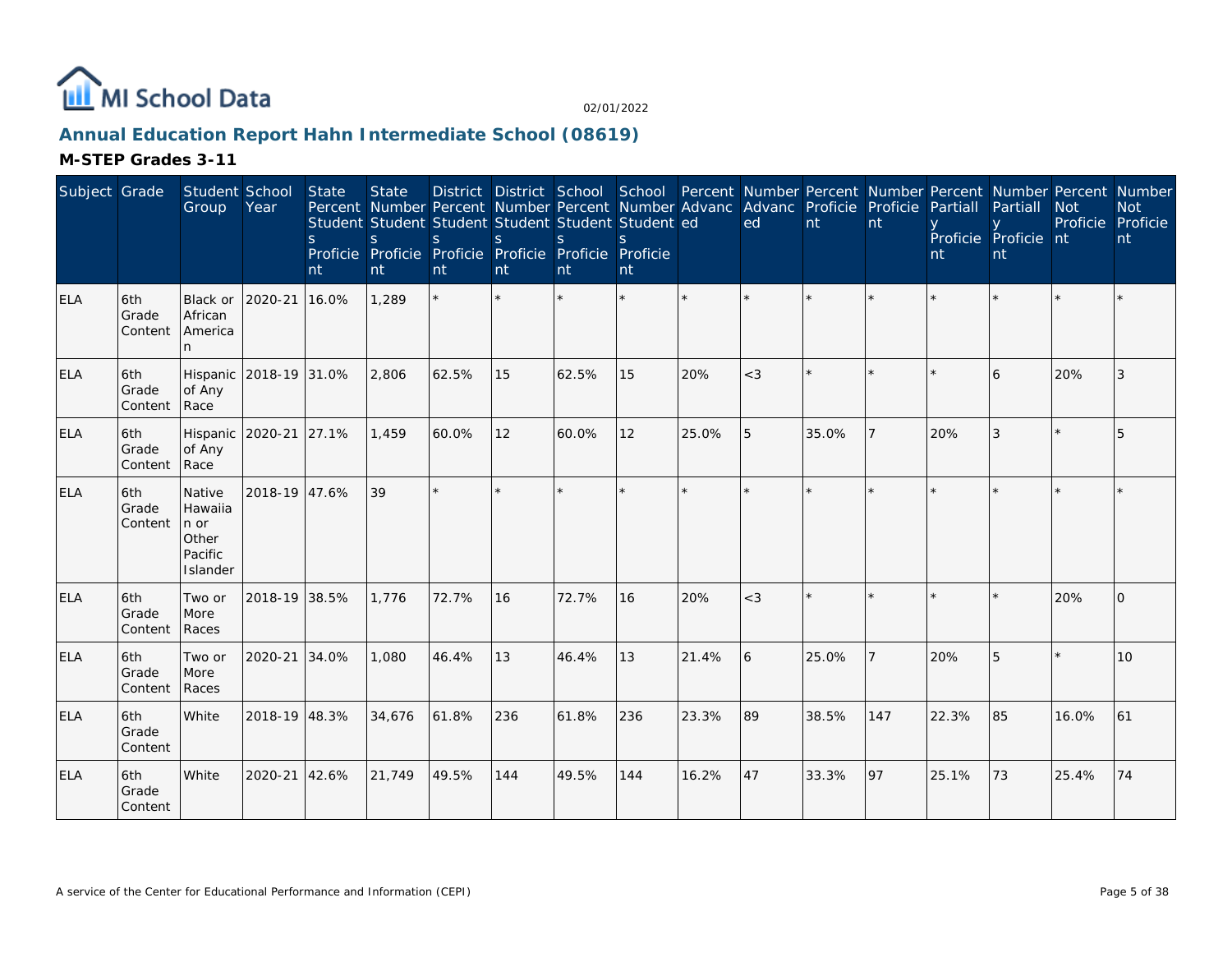

# **Annual Education Report Hahn Intermediate School (08619)**

| Subject Grade |                          | Student School<br>Group                             | Year                   | <b>State</b><br>$\mathsf{S}$<br>nt | <b>State</b><br><sub>S</sub><br>Proficie Proficie Proficie<br>nt | Percent Number Percent Number Percent Number Advanc Advanc Proficie Proficie<br>Student Student Student Student Student Student ed<br>S.<br>nt | <sub>S</sub><br>nt | $\mathsf{S}$<br>Proficie Proficie Proficie<br>nt | nt  |               | ed      | nt    | nt | Partiall<br>nt | District District School School Percent Number Percent Number Percent Number Percent Number<br>Partiall<br>Proficie Proficie nt<br>nt | <b>Not</b><br>Proficie Proficie | <b>Not</b><br>nt |
|---------------|--------------------------|-----------------------------------------------------|------------------------|------------------------------------|------------------------------------------------------------------|------------------------------------------------------------------------------------------------------------------------------------------------|--------------------|--------------------------------------------------|-----|---------------|---------|-------|----|----------------|---------------------------------------------------------------------------------------------------------------------------------------|---------------------------------|------------------|
| <b>ELA</b>    | 6th<br>Grade<br>Content  | Female                                              | 2018-19 45.8%          |                                    | 24,449                                                           | 63.4%                                                                                                                                          | 142                | 63.4%                                            | 142 | 22.8%         | 51      | 40.6% | 91 | 21.4%          | 48                                                                                                                                    | 15.2%                           | 34               |
| <b>ELA</b>    | 6th<br>Grade<br>Content  | Female                                              | 2020-21 41.6%          |                                    | 14,398                                                           | 51.1%                                                                                                                                          | 91                 | 51.1%                                            | 91  | 19.1%         | 34      | 32.0% | 57 | 23.6%          | 42                                                                                                                                    | 25.3%                           | 45               |
| <b>ELA</b>    | 6th<br>Grade<br>Content  | Male                                                | 2018-19 37.8%          |                                    | 21,025                                                           | 60.3%                                                                                                                                          | 132                | 60.3%                                            | 132 | 19.6%         | 43      | 40.6% | 89 | 24.7%          | 54                                                                                                                                    | 15.1%                           | 33               |
| <b>ELA</b>    | 6th<br>Grade<br> Content | Male                                                | 2020-21 35.6%          |                                    | 12,819                                                           | 48.2%                                                                                                                                          | 81                 | 48.2%                                            | 81  | 14.9%         | 25      | 33.3% | 56 | 23.8%          | 40                                                                                                                                    | 28.0%                           | 47               |
| <b>ELA</b>    | 6th<br>Grade<br>Content  | Economi 2018-19 27.6%<br>cally<br>Disadva<br>ntaged |                        |                                    | 15,959                                                           | 49.5%                                                                                                                                          | 99                 | 49.5%                                            | 99  | 14.5%         | 29      | 35.0% | 70 | 26.5%          | 53                                                                                                                                    | 24.0%                           | 48               |
| <b>ELA</b>    | 6th<br>Grade<br>Content  | Economi   2020-21<br>cally<br>Disadva<br>ntaged     |                        | 24.0%                              | 8,196                                                            | 37.5%                                                                                                                                          | 57                 | 37.5%                                            | 57  | 10.5%         | 16      | 27.0% | 41 | 27.0%          | 41                                                                                                                                    | 35.5%                           | 54               |
| <b>ELA</b>    | 6th<br>Grade<br>Content  | English<br>Learners                                 | 2018-19 12.6%          |                                    | 820                                                              | $\star$                                                                                                                                        |                    |                                                  | ×.  | $\frac{1}{2}$ | $\star$ |       |    |                |                                                                                                                                       |                                 |                  |
| <b>ELA</b>    | 6th<br>Grade<br>Content  | With<br>Disabiliti<br>les                           | Students 2018-19 11.2% |                                    | 1.386                                                            | 20%                                                                                                                                            | $\overline{4}$     | 20%                                              | 4   | 20%           | $<$ 3   | 20%   |    |                | 11                                                                                                                                    |                                 | 15               |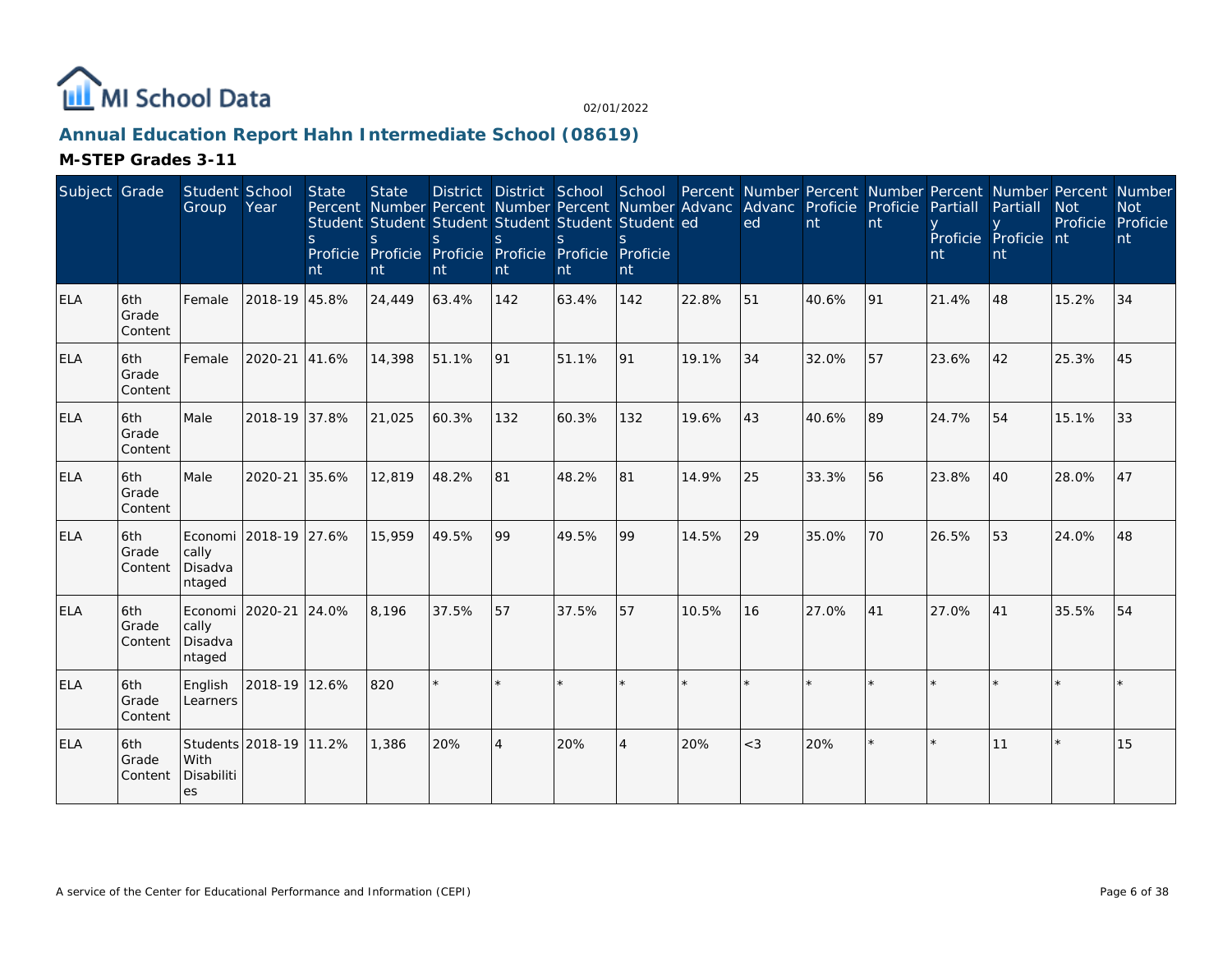

# **Annual Education Report Hahn Intermediate School (08619)**

| Subject Grade   |                         | Student School<br>Group                       | Year                  | <b>State</b><br><sub>S</sub><br>nt | <b>State</b><br>Percent Number Percent Number Percent Number Advanc Advanc Proficie Proficie<br>Student Student Student Student Student Student ed<br>S.<br>Proficie Proficie Proficie Proficie Proficie Proficie<br>nt | S.<br>nt | $\mathsf{S}$<br>nt | $\mathsf{S}$<br>Int | S<br>nt |         | ed      | $\overline{nt}$ | nt  | Partiall<br>nt | District District School School Percent Number Percent Number Percent Number Percent Number<br>Partiall<br>Proficie Proficie nt<br>nt | <b>Not</b><br>Proficie Proficie | <b>Not</b><br>nt |
|-----------------|-------------------------|-----------------------------------------------|-----------------------|------------------------------------|-------------------------------------------------------------------------------------------------------------------------------------------------------------------------------------------------------------------------|----------|--------------------|---------------------|---------|---------|---------|-----------------|-----|----------------|---------------------------------------------------------------------------------------------------------------------------------------|---------------------------------|------------------|
| <b>ELA</b>      | 6th<br>Grade<br>Content | Students 2020-21<br>With<br>Disabiliti<br>es  |                       | 9.7%                               | 779                                                                                                                                                                                                                     | 16.2%    | 6                  | 16.2%               | 6       | 10%     | $<$ 3   |                 |     | 18.9%          |                                                                                                                                       | 64.9%                           | 24               |
| <b>ELA</b>      | 6th<br>Grade<br>Content |                                               | Homeles 2018-19 20.8% |                                    | 415                                                                                                                                                                                                                     |          |                    |                     |         |         |         |                 |     |                |                                                                                                                                       |                                 |                  |
| <b>ELA</b>      | 6th<br>Grade<br>Content | Homeles 2020-21                               |                       | 17.1%                              | 154                                                                                                                                                                                                                     | $\star$  | $\star$            |                     | $\star$ | $\star$ | $\star$ |                 |     |                |                                                                                                                                       |                                 |                  |
| <b>ELA</b>      | 6th<br>Grade<br>Content | Foster<br>Care                                | 2020-21               | 16.2%                              | 43                                                                                                                                                                                                                      | $\star$  |                    |                     | $\star$ |         | $\star$ |                 |     |                |                                                                                                                                       |                                 |                  |
| <b>ELA</b>      | 6th<br>Grade<br>Content | Military<br>Connect<br>led                    | 2018-19 50.4%         |                                    | 116                                                                                                                                                                                                                     | $\star$  |                    |                     | $\star$ |         | $\star$ |                 |     |                |                                                                                                                                       |                                 |                  |
| <b>ELA</b>      | 6th<br>Grade<br>Content | Military<br>Connect<br>led                    | 2020-21 48.5%         |                                    | 189                                                                                                                                                                                                                     | $\star$  |                    |                     |         |         |         |                 |     |                |                                                                                                                                       |                                 |                  |
| Mathem<br>atics | 5th<br>Grade<br>Content | All<br>Students                               | 2018-19 34.8%         |                                    | 36,649                                                                                                                                                                                                                  | 44.5%    | 188                | 44.5%               | 188     | 18.0%   | 76      | 26.5%           | 112 | 32.7%          | 138                                                                                                                                   | 22.7%                           | 96               |
| Mathem<br>atics | 5th<br>Grade<br>Content | All<br>Students                               | 2020-21 29.6%         |                                    | 21,274                                                                                                                                                                                                                  | 50.0%    | 157                | 50.0%               | 157     | 20.4%   | 64      | 29.6%           | 93  | 31.2%          | 98                                                                                                                                    | 18.8%                           | 59               |
| Mathem<br>atics | 5th<br>Grade<br>Content | America<br>n Indian<br>or<br>Alaska<br>Native | 2018-19 26.0%         |                                    | 163                                                                                                                                                                                                                     | $\star$  |                    |                     | $\star$ |         | $\star$ |                 |     |                |                                                                                                                                       |                                 |                  |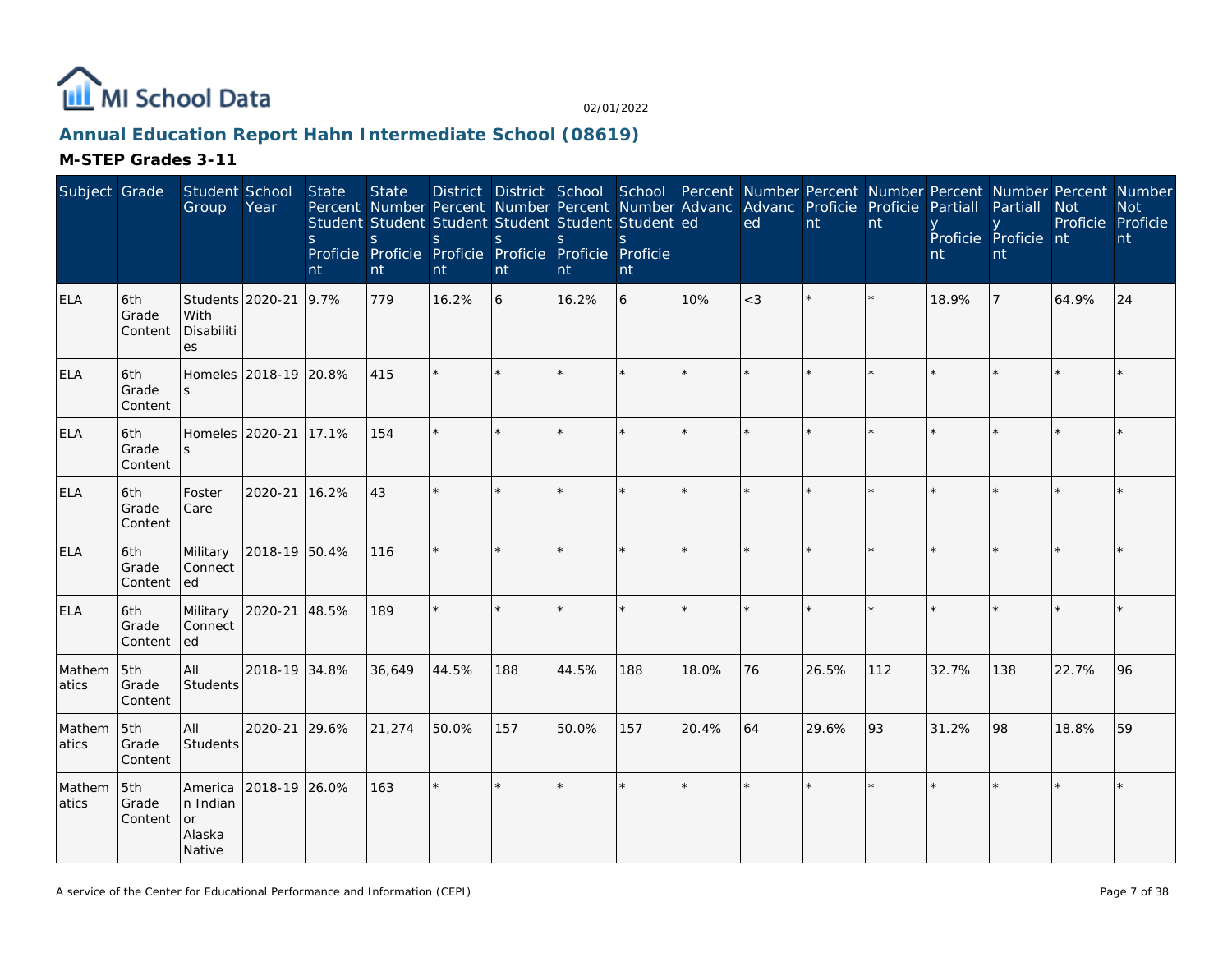

# **Annual Education Report Hahn Intermediate School (08619)**

| Subject Grade    |                                 | Student School<br>Group                                   | Year                   | State<br><sub>S</sub><br>nt | <b>State</b><br><sub>S</sub><br>nt | Percent Number Percent Number Percent Number Advanc Advanc Proficie Proficie<br>Student Student Student Student Student Student ed<br>S.<br>Proficie Proficie Proficie Proficie Proficie Proficie<br>nt | $\mathcal{S}$<br>nt | $\mathcal{S}$<br>nt | $\mathcal{S}_{\mathcal{S}}$<br>nt |         | District District School School Percent Number Percent Number Percent Number Percent Number<br>ed | nt    | nt    | Partiall<br>nt | Partiall<br>Proficie Proficie nt<br>nt | <b>Not</b><br>Proficie Proficie | <b>Not</b><br>nt |
|------------------|---------------------------------|-----------------------------------------------------------|------------------------|-----------------------------|------------------------------------|---------------------------------------------------------------------------------------------------------------------------------------------------------------------------------------------------------|---------------------|---------------------|-----------------------------------|---------|---------------------------------------------------------------------------------------------------|-------|-------|----------------|----------------------------------------|---------------------------------|------------------|
| Mathem<br>atics  | 5th<br>Grade<br>Content         | Asian                                                     | 2018-19 67.2%          |                             | 2,430                              | $\star$                                                                                                                                                                                                 | ×.                  |                     | $\star$                           | $\star$ | $\star$                                                                                           |       |       |                |                                        |                                 |                  |
| Mathem<br>atics  | 5th<br>Grade<br>Content         | Asian                                                     | 2020-21                | 58.1%                       | 1,443                              |                                                                                                                                                                                                         |                     |                     |                                   |         |                                                                                                   |       |       |                |                                        |                                 |                  |
| Mathem<br>atics  | 5th<br>Grade<br>Content         | Black or<br>African<br>America<br>n                       | 2018-19 10.7%          |                             | 1.998                              | 50%                                                                                                                                                                                                     | $<$ 3               | 50%                 | ¥.                                | 50%     | $<$ 3                                                                                             | 50%   | $<$ 3 |                |                                        |                                 | 8                |
| Mathem<br>atics  | 5th<br>Grade<br>Content         | Black or<br>African<br>America<br>n.                      | 2020-21                | 6.3%                        | 528                                | ÷.                                                                                                                                                                                                      |                     |                     |                                   |         |                                                                                                   |       |       |                |                                        |                                 |                  |
| Mathem<br>latics | 5th<br>Grade<br>Content         | of Any<br>Race                                            | Hispanic 2018-19 22.6% |                             | 1,992                              | 45.5%                                                                                                                                                                                                   | 15                  | 45.5%               | 15                                | 24.2%   | 8                                                                                                 | 21.2% | 7     | 39.4%          | 13                                     | 15.2%                           | 5                |
| Mathem<br>atics  | 5th<br>Grade<br>Content         | Hispanic<br>of Any<br>Race                                | 2020-21                | 17.4%                       | 971                                | 52.4%                                                                                                                                                                                                   | 11                  | 52.4%               | 11                                | 20%     | 3                                                                                                 |       | 8     |                |                                        | 20%                             | 3                |
| Mathem<br>atics  | 5th<br>Grade<br>Content         | Native<br>Hawaiia<br>n or<br>Other<br>Pacific<br>Islander | 2020-21                | 32.4%                       | 23                                 | $\star$                                                                                                                                                                                                 |                     |                     | $\star$                           |         |                                                                                                   |       |       |                |                                        |                                 |                  |
| Mathem<br>atics  | 5th<br>Grade<br>Content   Races | Two or<br>More                                            | 2018-19 30.7%          |                             | 1,473                              | 47.4%                                                                                                                                                                                                   | 9                   | 47.4%               | 9                                 | 20%     | $<$ 3                                                                                             |       |       | 21.1%          | $\overline{A}$                         | 31.6%                           | 6                |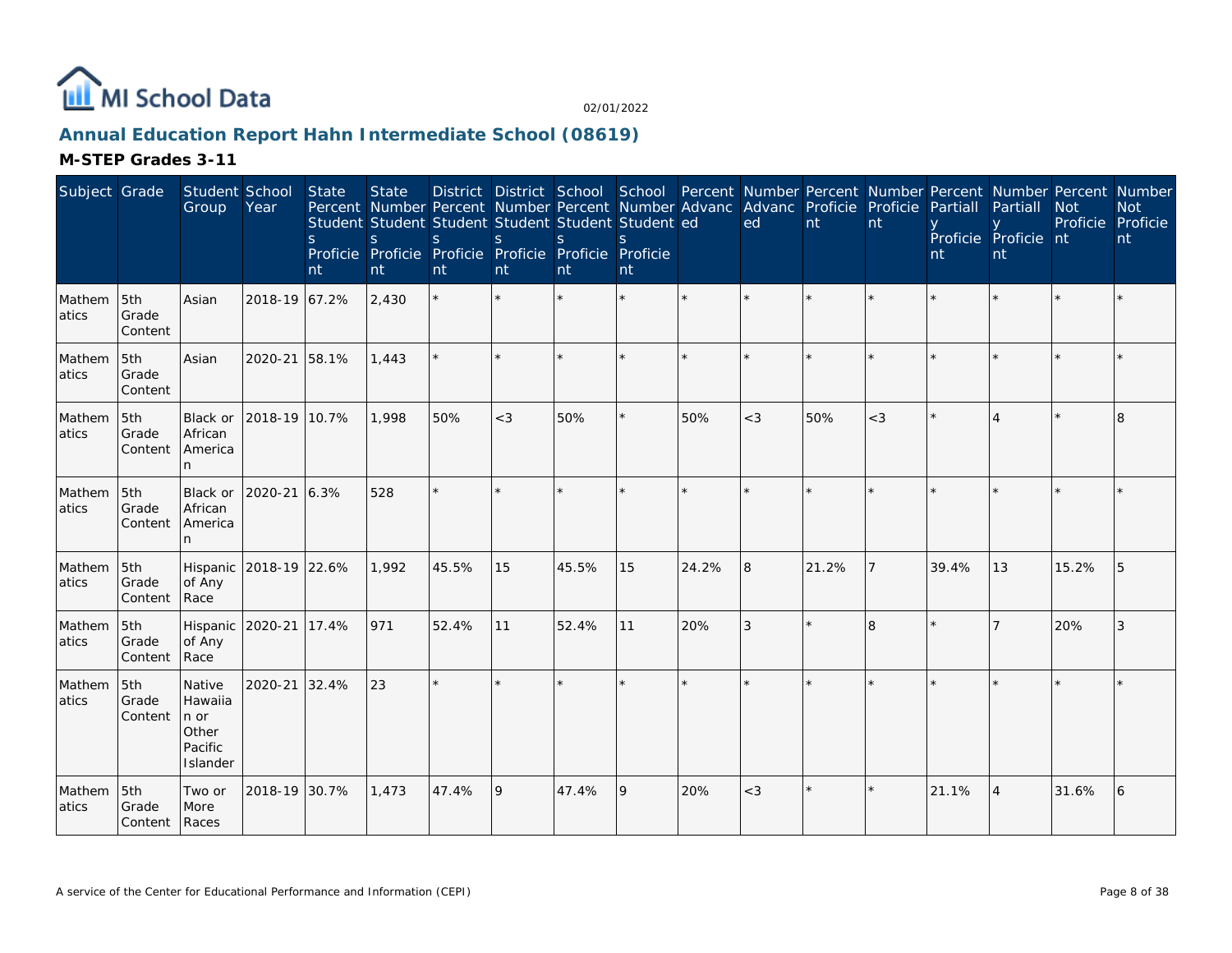

# **Annual Education Report Hahn Intermediate School (08619)**

| Subject Grade   |                         | Student School<br>Group               | Year          | State<br>S<br>nt | <b>State</b><br>Percent Number Percent Number Percent Number Advanc<br>Student Student Student Student Student Student ed<br>S<br>Proficie Proficie Proficie Proficie Proficie Proficie<br>nt | District District School<br>S.<br>nt | S.<br>nt | <sub>S</sub><br>nt | S.<br>nt |       | School Percent Number Percent Number Percent Number Percent Number<br>Advanc Proficie<br>ed | nt    | Proficie<br>nt | Partiall<br>nt | Partiall<br>Proficie Proficie nt<br>nt | <b>Not</b> | <b>Not</b><br>Proficie Proficie<br>nt |
|-----------------|-------------------------|---------------------------------------|---------------|------------------|-----------------------------------------------------------------------------------------------------------------------------------------------------------------------------------------------|--------------------------------------|----------|--------------------|----------|-------|---------------------------------------------------------------------------------------------|-------|----------------|----------------|----------------------------------------|------------|---------------------------------------|
| Mathem<br>atics | 5th<br>Grade<br>Content | Two or<br>More<br>Races               | 2020-21       | 24.7%            | 846                                                                                                                                                                                           | 31.6%                                | 6        | 31.6%              | 6        | 20%   | $<$ 3                                                                                       |       | $\star$        | $\star$        | 10                                     | 20%        | 3                                     |
| Mathem<br>atics | 5th<br>Grade<br>Content | White                                 | 2018-19 41.6% |                  | 28,567                                                                                                                                                                                        | 45.5%                                | 160      | 45.5%              | 160      | 19.0% | 67                                                                                          | 26.4% | 93             | 32.7%          | 115                                    | 21.9%      | 77                                    |
| Mathem<br>atics | 5th<br>Grade<br>Content | White                                 | 2020-21       | 33.8%            | 17,393                                                                                                                                                                                        | 51.9%                                | 137      | 51.9%              | 137      | 22.0% | 58                                                                                          | 29.9% | 79             | 29.2%          | 77                                     | 18.9%      | 50                                    |
| Mathem<br>atics | 5th<br>Grade<br>Content | Female                                | 2018-19 31.7% |                  | 16,346                                                                                                                                                                                        | 39.8%                                | 86       | 39.8%              | 86       | 13.9% | 30                                                                                          | 25.9% | 56             | 38.0%          | 82                                     | 22.2%      | 48                                    |
| Mathem<br>atics | 5th<br>Grade<br>Content | Female                                | 2020-21       | 25.2%            | 8,880                                                                                                                                                                                         | 43.2%                                | 63       | 43.2%              | 63       | 18.5% | 27                                                                                          | 24.7% | 36             | 34.2%          | 50                                     | 22.6%      | 33                                    |
| Mathem<br>atics | 5th<br>Grade<br>Content | Male                                  | 2018-19 37.8% |                  | 20,303                                                                                                                                                                                        | 49.5%                                | 102      | 49.5%              | 102      | 22.3% | 46                                                                                          | 27.2% | 56             | 27.2%          | 56                                     | 23.3%      | 48                                    |
| Mathem<br>atics | 5th<br>Grade<br>Content | Male                                  | 2020-21       | 33.8%            | 12,394                                                                                                                                                                                        | 56.0%                                | 94       | 56.0%              | 94       | 22.0% | 37                                                                                          | 33.9% | 57             | 28.6%          | 48                                     | 15.5%      | 26                                    |
| Mathem<br>atics | 5th<br>Grade<br>Content | Economi<br>cally<br>Disadva<br>ntaged | 2018-19 20.2% |                  | 11,502                                                                                                                                                                                        | 34.3%                                | 72       | 34.3%              | 72       | 12.9% | 27                                                                                          | 21.4% | 45             | 34.8%          | 73                                     | 31.0%      | 65                                    |
| Mathem<br>atics | 5th<br>Grade<br>Content | Economi<br>cally<br>Disadva<br>ntaged | 2020-21       | 15.5%            | 5,557                                                                                                                                                                                         | 39.2%                                | 62       | 39.2%              | 62       | 15.2% | 24                                                                                          | 24.1% | 38             | 33.5%          | 53                                     | 27.2%      | 43                                    |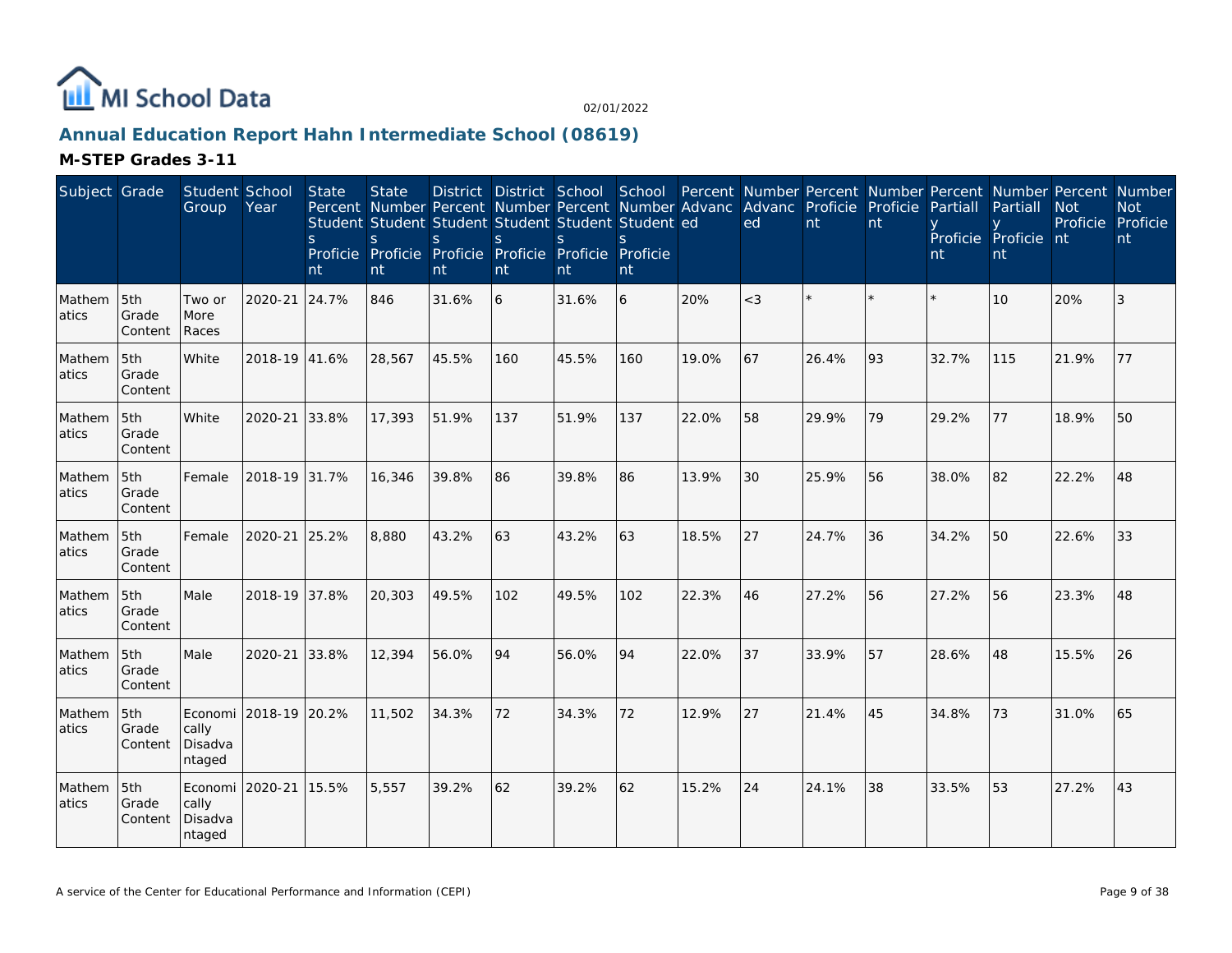

# **Annual Education Report Hahn Intermediate School (08619)**

| Subject Grade   |                         | Student School<br>Group    | Year                   | State<br><sub>S</sub><br>nt | <b>State</b><br><sub>S</sub><br>nt | Percent Number Percent Number Percent Number Advanc Advanc Proficie Proficie<br>Student Student Student Student Student Student ed<br><sub>S</sub><br>Proficie Proficie Proficie Proficie Proficie Proficie<br>nt | S<br>nt | <sub>S</sub><br>nt | S<br>nt |         | District District School School Percent Number Percent Number Percent Number Percent Number<br>ed | nt  | nt    | Partiall<br>nt | Partiall<br>Proficie Proficie nt<br>nt | <b>Not</b><br>Proficie Proficie | <b>Not</b><br>nt |
|-----------------|-------------------------|----------------------------|------------------------|-----------------------------|------------------------------------|-------------------------------------------------------------------------------------------------------------------------------------------------------------------------------------------------------------------|---------|--------------------|---------|---------|---------------------------------------------------------------------------------------------------|-----|-------|----------------|----------------------------------------|---------------------------------|------------------|
| Mathem<br>atics | 5th<br>Grade<br>Content | English<br>Learners        | 2018-19 18.1%          |                             | 1,448                              |                                                                                                                                                                                                                   |         |                    |         |         |                                                                                                   |     |       |                |                                        |                                 |                  |
| Mathem<br>atics | 5th<br>Grade<br>Content | English<br>Learners        | 2020-21                | 9.4%                        | 406                                | ÷.                                                                                                                                                                                                                | $\star$ |                    | $\star$ | $\star$ | $\star$                                                                                           |     |       |                |                                        |                                 |                  |
| Mathem<br>atics | 5th<br>Grade<br>Content | With<br>Disabiliti<br>es   | Students 2018-19 10.3% |                             | 1,300                              | 20.7%                                                                                                                                                                                                             | 6       | 20.7%              | 6       | 20%     | 3                                                                                                 | 20% | 3     | 27.6%          | 8                                      | 51.7%                           | 15               |
| Mathem<br>atics | 5th<br>Grade<br>Content | With<br>Disabiliti<br>es   | Students 2020-21       | 8.4%                        | 728                                | 20%                                                                                                                                                                                                               | 3       | 20%                | 3       | 20%     | $<$ 3                                                                                             | 20% | $<$ 3 |                | 6                                      |                                 | 15               |
| Mathem<br>atics | 5th<br>Grade<br>Content | S                          | Homeles 2018-19 12.4%  |                             | 248                                | ÷.                                                                                                                                                                                                                |         |                    |         |         |                                                                                                   |     |       |                |                                        |                                 |                  |
| Mathem<br>atics | 5th<br>Grade<br>Content | Homeles<br>S               | 2020-21                | 9.2%                        | 94                                 | $\star$                                                                                                                                                                                                           |         |                    | $\star$ |         |                                                                                                   |     |       |                |                                        |                                 |                  |
| Mathem<br>atics | 5th<br>Grade<br>Content | Foster<br>Care             | 2018-19 11.1%          |                             | 57                                 |                                                                                                                                                                                                                   | $\star$ |                    | ×.      |         | $\star$                                                                                           |     |       |                |                                        |                                 |                  |
| Mathem<br>atics | 5th<br>Grade<br>Content | Military<br>Connect<br>led | 2018-19 38.3%          |                             | 82                                 | ÷.                                                                                                                                                                                                                |         |                    |         |         |                                                                                                   |     |       |                |                                        |                                 |                  |
| Mathem<br>atics | 5th<br>Grade<br>Content | Military<br>Connect<br>led | 2020-21                | 38.1%                       | 125                                | ÷.                                                                                                                                                                                                                |         |                    | $\star$ |         |                                                                                                   |     |       |                |                                        |                                 |                  |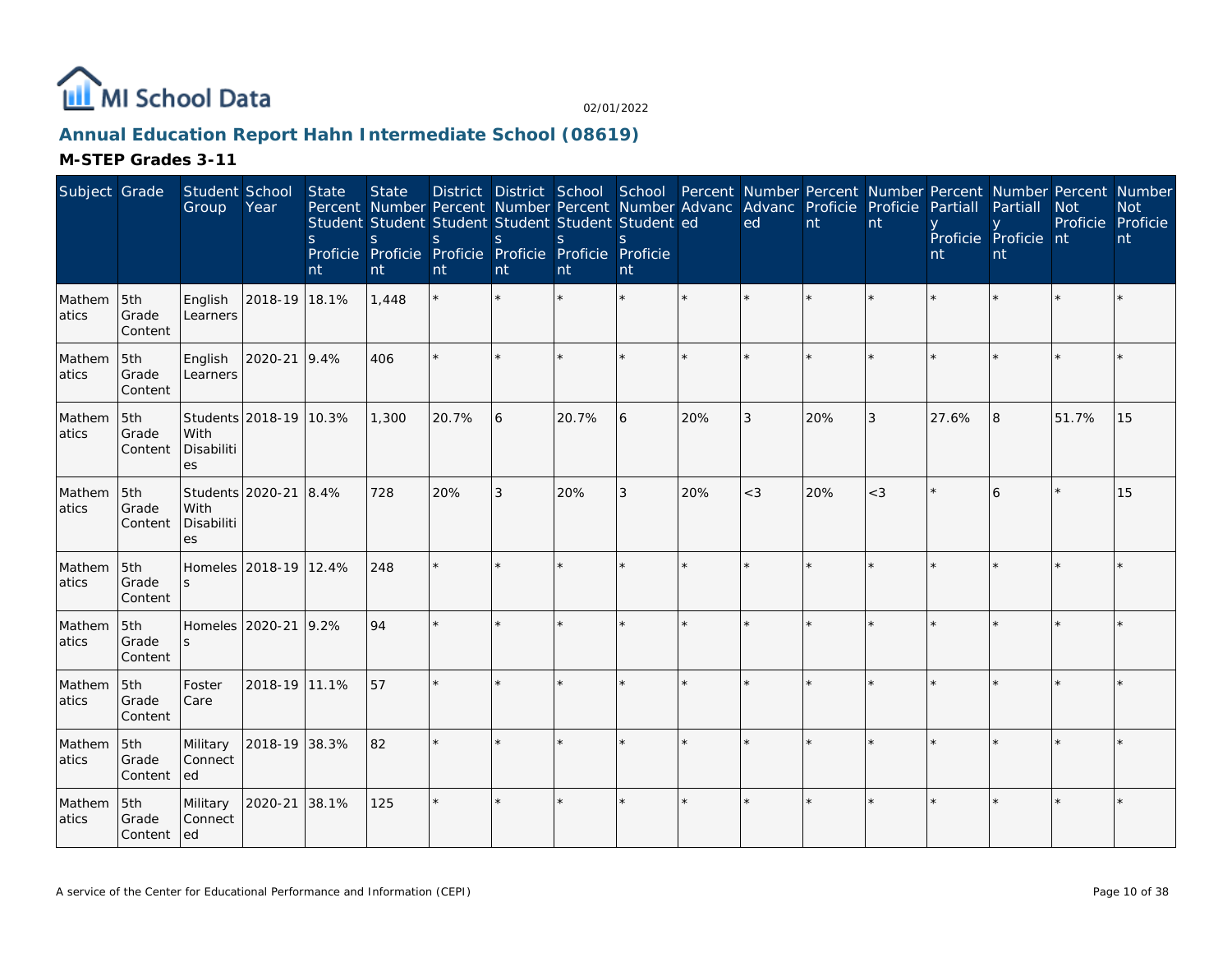

# **Annual Education Report Hahn Intermediate School (08619)**

| Subject Grade   |                                | Student School<br>Group                              | Year          | State<br><sub>S</sub><br>nt | <b>State</b><br>Student Student Student Student Student Student ed<br>S<br>Proficie Proficie Proficie Proficie Proficie Proficie<br>nt | <sub>S</sub><br>nt | <sub>S</sub><br>nt | <sub>S</sub><br>nt | <sup>S</sup><br>nt |       | District District School School Percent Number Percent Number Percent Number Percent Number<br>Percent Number Percent Number Percent Number Advanc Advanc Proficie Proficie<br>ed | nt    | nt             | Partiall<br>nt | Partiall<br>Proficie Proficie nt<br>nt | <b>Not</b><br>Proficie | <b>Not</b><br>Proficie<br>nt |
|-----------------|--------------------------------|------------------------------------------------------|---------------|-----------------------------|----------------------------------------------------------------------------------------------------------------------------------------|--------------------|--------------------|--------------------|--------------------|-------|-----------------------------------------------------------------------------------------------------------------------------------------------------------------------------------|-------|----------------|----------------|----------------------------------------|------------------------|------------------------------|
| Mathem<br>atics | 6th<br>Grade<br>Content        | <b>AII</b><br>Students                               | 2018-19 35.1% |                             | 38,321                                                                                                                                 | 48.3%              | 214                | 48.3%              | 214                | 22.3% | 99                                                                                                                                                                                | 26.0% | 115            | 32.7%          | 145                                    | 19.0%                  | 84                           |
| Mathem<br>atics | 6th<br>Grade<br>Content        | <b>AII</b><br>Students                               | 2020-21       | 28.6%                       | 20,103                                                                                                                                 | 25.3%              | 87                 | 25.3%              | 87                 | 9.6%  | 33                                                                                                                                                                                | 15.7% | 54             | 38.7%          | 133                                    | 36.0%                  | 124                          |
| Mathem<br>atics | 6th<br>Grade<br>Content        | America<br>n Indian<br><b>or</b><br>Alaska<br>Native | 2020-21 19.0% |                             | 86                                                                                                                                     | $\ddot{\psi}$      | $\star$            |                    |                    |       |                                                                                                                                                                                   |       |                |                |                                        |                        |                              |
| Mathem<br>atics | l6th<br>Grade<br>Content       | Asian                                                | 2020-21       | 60.0%                       | 1.392                                                                                                                                  |                    |                    |                    |                    |       |                                                                                                                                                                                   |       |                |                |                                        |                        |                              |
| Mathem<br>atics | 16th<br>Grade<br>Content       | Black or<br>African<br>America<br>n                  | 2018-19 9.8%  |                             | 1.854                                                                                                                                  | 50%                | 5                  | 50%                | 5                  | 50%   | $<$ 3                                                                                                                                                                             | 50%   |                | 50%            |                                        | 50%                    | 2                            |
| Mathem<br>atics | 6th<br>Grade<br>Content        | Black or<br>African<br>America<br>n.                 | 2020-21       | 6.8%                        | 549                                                                                                                                    |                    |                    |                    |                    |       |                                                                                                                                                                                   |       |                |                |                                        |                        |                              |
| Mathem<br>atics | 6th<br>Grade<br>Content        | Hispanic<br>of Any<br>Race                           | 2018-19 22.3% |                             | 2,028                                                                                                                                  | 29.2%              |                    | 29.2%              |                    | 20%   | 3                                                                                                                                                                                 | 20%   | $\overline{4}$ | 41.7%          | 10 <sup>1</sup>                        | 29.2%                  |                              |
| Mathem<br>atics | 6th<br>Grade<br>Content   Race | Hispanic<br>of Any                                   | 2020-21       | 16.1%                       | 864                                                                                                                                    | 33.3%              | 6                  | 33.3%              | 6                  | 20%   | $<$ 3                                                                                                                                                                             |       |                | 44.4%          | $\overline{8}$                         | 22.2%                  | $\overline{4}$               |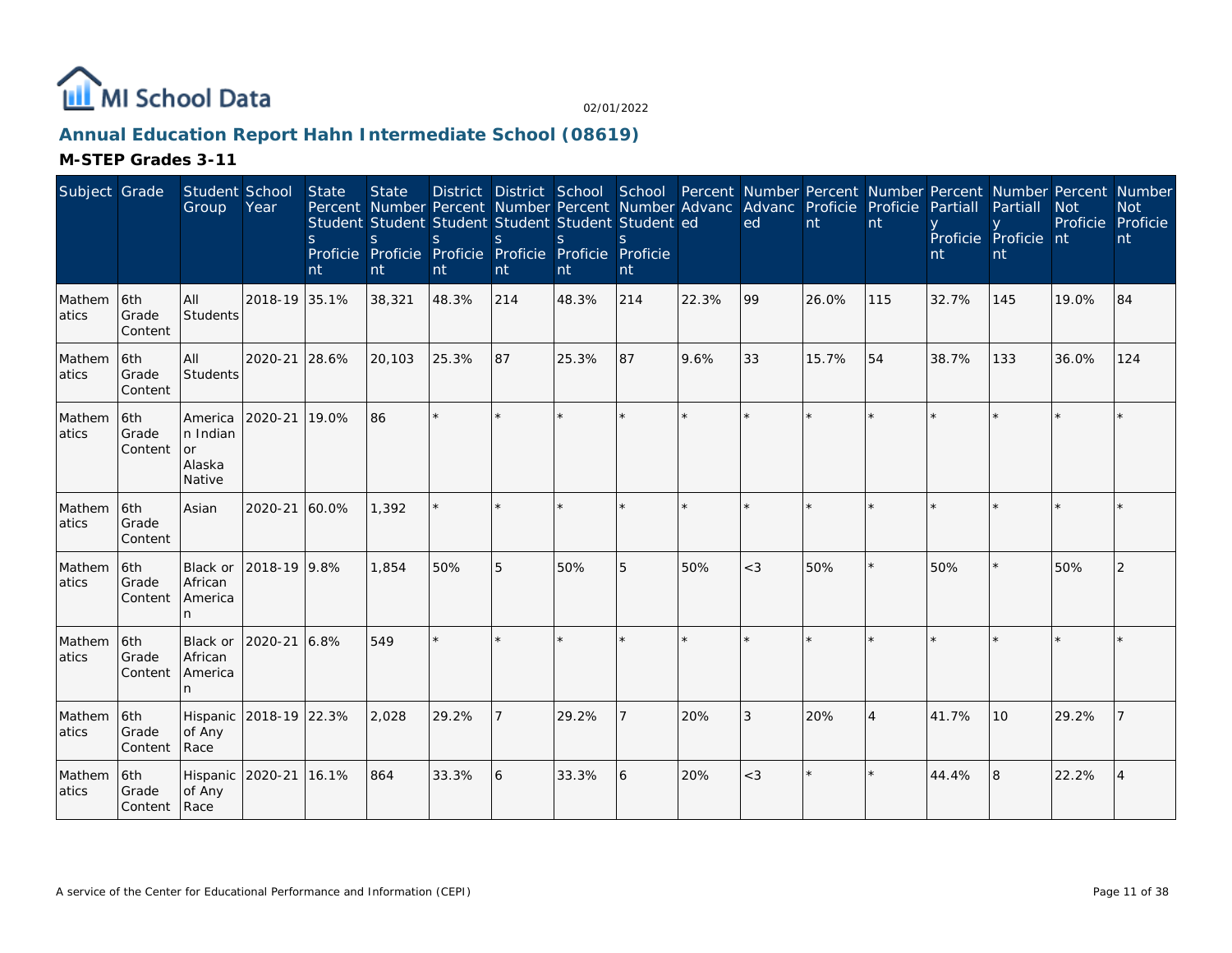

# **Annual Education Report Hahn Intermediate School (08619)**

| Subject Grade   |                          | Student School<br>Group                                   | Year          | <b>State</b><br>S.<br>nt | <b>State</b><br>Percent Number Percent Number Percent Number Advanc<br>Student Student Student Student Student Student ed<br>S.<br>Proficie Proficie<br>nt | District District School<br><sub>S</sub><br>nt | S<br>nt | S<br>Proficie Proficie Proficie Proficie<br>nt | <sub>S</sub><br>nt |       | School Percent Number Percent Number Percent Number Percent Number<br>Advanc Proficie Proficie<br>ed | nt    | nt      | Partiall<br>nt | Partiall<br>Proficie Proficie nt<br>nt | <b>Not</b><br>Proficie | <b>Not</b><br>Proficie<br>nt |
|-----------------|--------------------------|-----------------------------------------------------------|---------------|--------------------------|------------------------------------------------------------------------------------------------------------------------------------------------------------|------------------------------------------------|---------|------------------------------------------------|--------------------|-------|------------------------------------------------------------------------------------------------------|-------|---------|----------------|----------------------------------------|------------------------|------------------------------|
| Mathem<br>atics | 6th<br>Grade<br>Content  | Native<br>Hawaiia<br>n or<br>Other<br>Pacific<br>Islander | 2018-19 42.7% |                          | 35                                                                                                                                                         |                                                |         |                                                |                    |       |                                                                                                      |       | ÷       |                |                                        |                        |                              |
| Mathem<br>atics | 6th<br>Grade<br>Content  | Two or<br>More<br>Races                                   | 2018-19 30.2% |                          | 1,392                                                                                                                                                      | 31.8%                                          | 7       | 31.8%                                          |                    | 20%   | $\lt3$                                                                                               |       | $\star$ |                | 12                                     | 20%                    | 3                            |
| Mathem<br>atics | 6th<br>Grade<br>Content  | Two or<br>More<br>Races                                   | 2020-21       | 23.1%                    | 727                                                                                                                                                        | 28.6%                                          | 8       | 28.6%                                          | 8                  | 20%   | $<$ 3                                                                                                |       |         | 28.6%          | 8                                      | 42.9%                  | 12                           |
| Mathem<br>atics | l6th<br>Grade<br>Content | White                                                     | 2018-19 42.1% |                          | 30,300                                                                                                                                                     | 50.8%                                          | 194     | 50.8%                                          | 194                | 23.8% | 91                                                                                                   | 27.0% | 103     | 30.4%          | 116                                    | 18.8%                  | 72                           |
| Mathem<br>atics | 6th<br>Grade<br>Content  | White                                                     | 2020-21       | 32.4%                    | 16,474                                                                                                                                                     | 24.7%                                          | 72      | 24.7%                                          | 72                 | 10.0% | 29                                                                                                   | 14.8% | 43      | 39.2%          | 114                                    | 36.1%                  | 105                          |
| Mathem<br>atics | 6th<br>Grade<br>Content  | Female                                                    | 2018-19 33.4% |                          | 17,856                                                                                                                                                     | 42.6%                                          | 95      | 42.6%                                          | 95                 | 17.9% | 40                                                                                                   | 24.7% | 55      | 38.1%          | 85                                     | 19.3%                  | 43                           |
| Mathem<br>atics | 6th<br>Grade<br>Content  | Female                                                    | 2020-21 26.0% |                          | 8,929                                                                                                                                                      | 24.7%                                          | 44      | 24.7%                                          | 44                 | 9.6%  | 17                                                                                                   | 15.2% | 27      | 36.5%          | 65                                     | 38.8%                  | 69                           |
| Mathem<br>atics | l6th<br>Grade<br>Content | Male                                                      | 2018-19 36.7% |                          | 20,465                                                                                                                                                     | 54.1%                                          | 119     | 54.1%                                          | 119                | 26.8% | 59                                                                                                   | 27.3% | 60      | 27.3%          | 60                                     | 18.6%                  | 41                           |
| Mathem<br>atics | 6th<br>Grade<br>Content  | Male                                                      | 2020-21       | 31.2%                    | 11,174                                                                                                                                                     | 25.9%                                          | 43      | 25.9%                                          | 43                 | 9.6%  | 16                                                                                                   | 16.3% | 27      | 41.0%          | 68                                     | 33.1%                  | 55                           |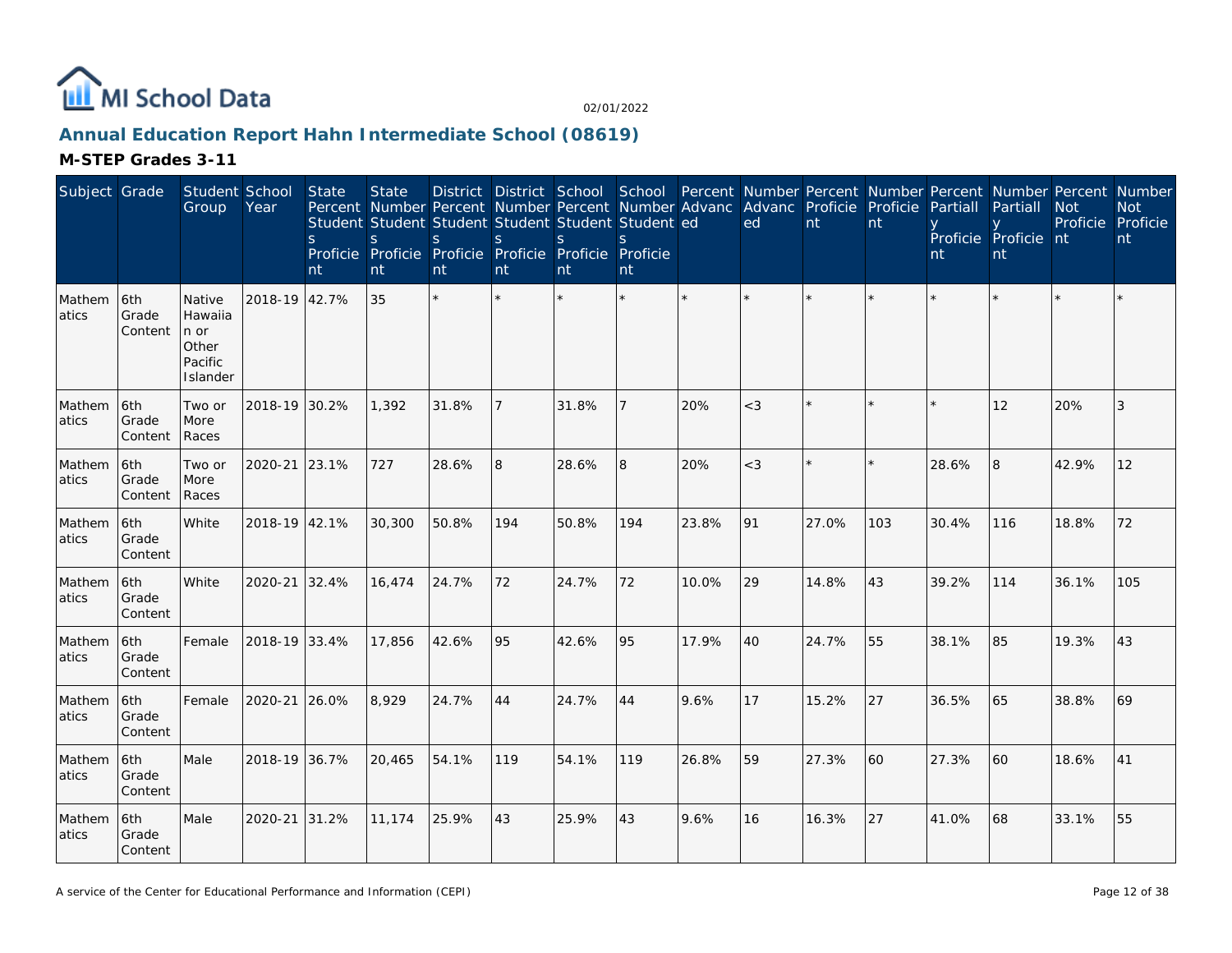

# **Annual Education Report Hahn Intermediate School (08619)**

| Subject Grade    |                         | Student School<br>Group                       | Year                  | <b>State</b><br><sub>S</sub><br>nt | <b>State</b><br><sub>S</sub><br>nt | Percent Number Percent Number Percent Number Advanc Advanc Proficie Proficie<br>Student Student Student Student Student Student ed<br><sub>S</sub><br>Proficie Proficie Proficie Proficie Proficie Proficie<br>nt | $\mathsf{S}$<br>nt | <sub>S</sub><br>nt | $\mathcal{S}$<br>nt |         | ed      | nt      | nt     | Partiall<br>nt | District District School School Percent Number Percent Number Percent Number Percent Number<br>Partiall<br>Proficie Proficie nt<br>nt | <b>Not</b><br>Proficie | <b>Not</b><br>Proficie<br>nt |
|------------------|-------------------------|-----------------------------------------------|-----------------------|------------------------------------|------------------------------------|-------------------------------------------------------------------------------------------------------------------------------------------------------------------------------------------------------------------|--------------------|--------------------|---------------------|---------|---------|---------|--------|----------------|---------------------------------------------------------------------------------------------------------------------------------------|------------------------|------------------------------|
| Mathem<br>atics  | 6th<br>Grade<br>Content | cally<br>Disadva<br>ntaged                    | Economi 2018-19 20.1% |                                    | 11,622                             | 37.5%                                                                                                                                                                                                             | 75                 | 37.5%              | 75                  | 15.5%   | 31      | 22.0%   | 44     | 33.5%          | 67                                                                                                                                    | 29.0%                  | 58                           |
| Mathem<br>atics  | 6th<br>Grade<br>Content | Economi 2020-21<br>cally<br>Disadva<br>ntaged |                       | 14.3%                              | 4,846                              | 13.2%                                                                                                                                                                                                             | 20                 | 13.2%              | 20                  | 5%      | 6       | $\star$ | 14     | 42.1%          | 64                                                                                                                                    | 44.7%                  | 68                           |
| Mathem<br>atics  | 6th<br>Grade<br>Content | English<br>Learners                           | 2018-19 12.9%         |                                    | 865                                |                                                                                                                                                                                                                   |                    |                    |                     |         |         |         |        |                |                                                                                                                                       |                        |                              |
| Mathem<br>latics | 6th<br>Grade<br>Content | With<br>Disabiliti<br>es                      | Students 2018-19 8.3% |                                    | 1,028                              | 20%                                                                                                                                                                                                               | $<$ 3              | 20%                | ×.                  | 20%     | $<$ 3   | 20%     | $<$ 3  |                | 8                                                                                                                                     |                        | 20                           |
| Mathem<br>atics  | 6th<br>Grade<br>Content | With<br>Disabiliti<br>es                      | Students 2020-21 6.0% |                                    | 481                                | 10%                                                                                                                                                                                                               | $<$ 3              | 10%                | $\star$             | 10%     | $<$ 3   | 10%     | $\lt3$ |                |                                                                                                                                       |                        | 32                           |
| Mathem<br>atics  | 6th<br>Grade<br>Content |                                               | Homeles 2018-19 13.1% |                                    | 262                                | $\star$                                                                                                                                                                                                           |                    |                    | ×.                  | $\star$ | $\star$ |         |        |                |                                                                                                                                       |                        |                              |
| Mathem<br>atics  | 6th<br>Grade<br>Content | Homeles 2020-21                               |                       | 10.2%                              | 91                                 |                                                                                                                                                                                                                   |                    |                    |                     |         |         |         |        |                |                                                                                                                                       |                        |                              |
| Mathem<br>atics  | 6th<br>Grade<br>Content | Foster<br>Care                                | 2020-21 9.4%          |                                    | 25                                 | $\star$                                                                                                                                                                                                           |                    |                    | $\star$             | $\star$ | $\star$ |         |        |                |                                                                                                                                       |                        |                              |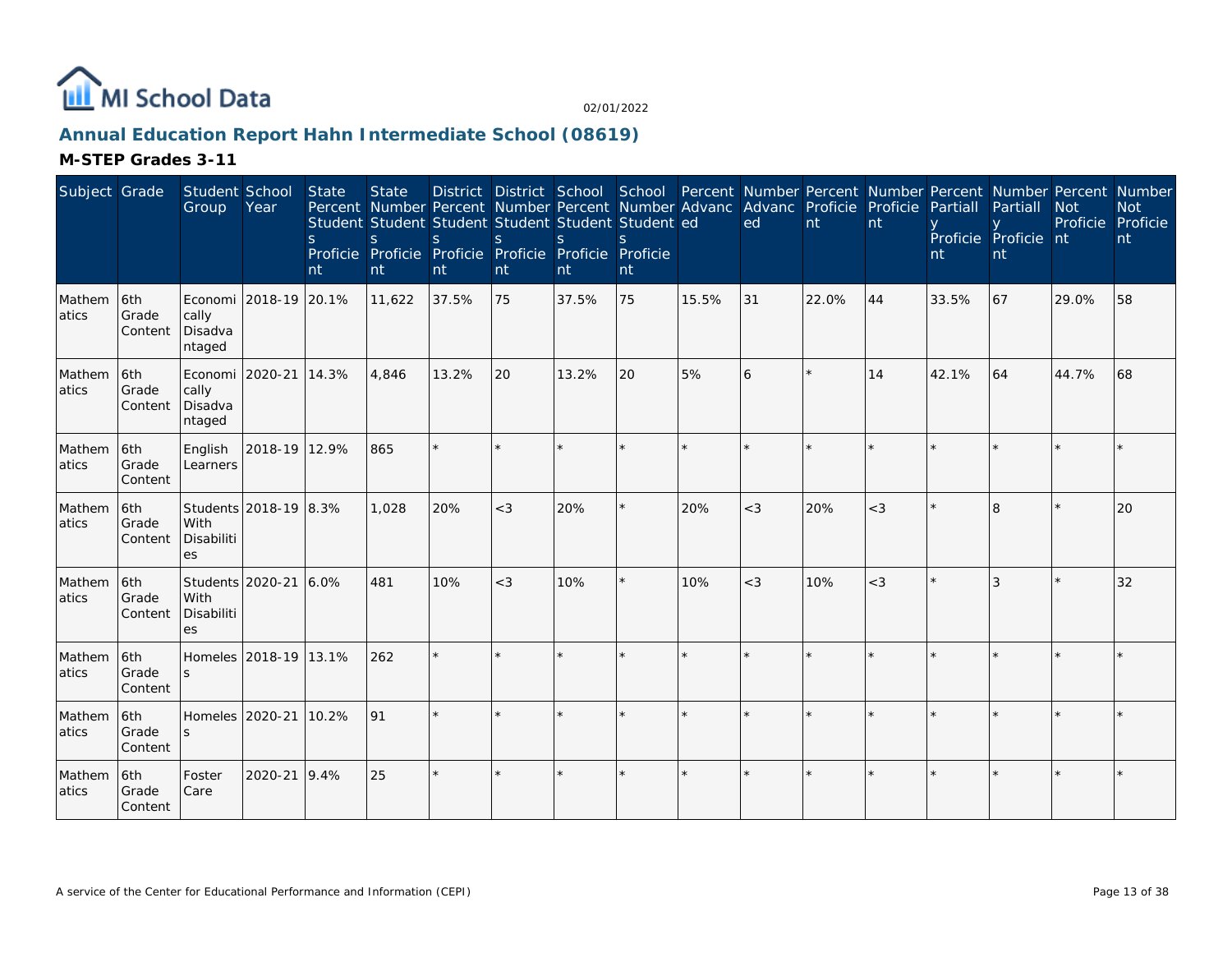

# **Annual Education Report Hahn Intermediate School (08619)**

| Subject Grade   |                                 | Student School<br>Group                                       | Year          | State<br><sub>S</sub><br>nt | <b>State</b><br>S<br>nt | Percent Number Percent Number Percent Number Advanc<br>Student Student Student Student Student Student ed<br>S<br>Proficie Proficie Proficie Proficie Proficie Proficie<br>nt | $\mathsf{S}$<br>nt | S.<br>nt | $\mathcal{S}_{\mathcal{S}}$<br>nt |     | District District School School Percent Number Percent Number Percent Number Percent Number<br>Advanc Proficie Proficie<br>ed | nt | nt      | Partiall<br>nt | Partiall<br>Proficie Proficie nt<br>nt | <b>Not</b><br>Proficie | <b>Not</b><br>Proficie<br>nt |
|-----------------|---------------------------------|---------------------------------------------------------------|---------------|-----------------------------|-------------------------|-------------------------------------------------------------------------------------------------------------------------------------------------------------------------------|--------------------|----------|-----------------------------------|-----|-------------------------------------------------------------------------------------------------------------------------------|----|---------|----------------|----------------------------------------|------------------------|------------------------------|
| Mathem<br>atics | 6th<br>Grade<br>Content         | Military<br>Connect<br>led                                    | 2018-19 42.2% |                             | 97                      | $\star$                                                                                                                                                                       | $\star$            |          | $\star$                           |     |                                                                                                                               |    |         |                |                                        |                        |                              |
| Mathem<br>atics | 6th<br>Grade<br>Content         | Military<br>Connect<br>led                                    | 2020-21       | 33.6%                       | 132                     | ÷.                                                                                                                                                                            | $\star$            |          | $\star$                           |     | $\star$                                                                                                                       |    |         |                |                                        |                        |                              |
| Science         | 5th<br>Grade<br>Content         | All<br>Students                                               | 2020-21       | 28.5%                       | 20,119                  | 42.2%                                                                                                                                                                         | 133                | 42.2%    | 133                               | 1%  | $<$ 3                                                                                                                         |    |         | 48.6%          | 153                                    | 9.2%                   | 29                           |
| Science         | 5th<br>Grade<br>Content         | Asian                                                         | 2020-21       | 45.9%                       | 1,124                   | $\star$                                                                                                                                                                       | ×.                 |          | $\star$                           |     |                                                                                                                               |    |         |                |                                        |                        |                              |
| Science         | 5th<br>Grade<br>Content         | Black or<br>African<br>America<br>n.                          | 2020-21       | 7.4%                        | 593                     |                                                                                                                                                                               |                    |          |                                   |     |                                                                                                                               |    |         |                |                                        |                        |                              |
| Science         | 5th<br>Grade<br>Content         | Hispanic 2020-21<br>of Any<br>Race                            |               | 17.5%                       | 958                     | 45.0%                                                                                                                                                                         | 9                  | 45.0%    | 9                                 | 20% | $<$ 3                                                                                                                         |    | $\star$ | 30.0%          | 6                                      | 25.0%                  | 5                            |
| Science         | 5th<br>Grade<br>Content         | Native<br>Hawaiia<br>$\ln$ or<br>Other<br>Pacific<br>Islander | 2020-21       | 28.2%                       | 20                      |                                                                                                                                                                               |                    |          |                                   |     |                                                                                                                               |    |         |                |                                        |                        |                              |
| Science         | 5th<br>Grade<br>Content   Races | Two or<br>More                                                | 2020-21       | 25.5%                       | 858                     | 35.0%                                                                                                                                                                         | 7                  | 35.0%    | $\overline{7}$                    | 20% | $<$ 3                                                                                                                         |    |         |                |                                        | 20%                    | $\overline{O}$               |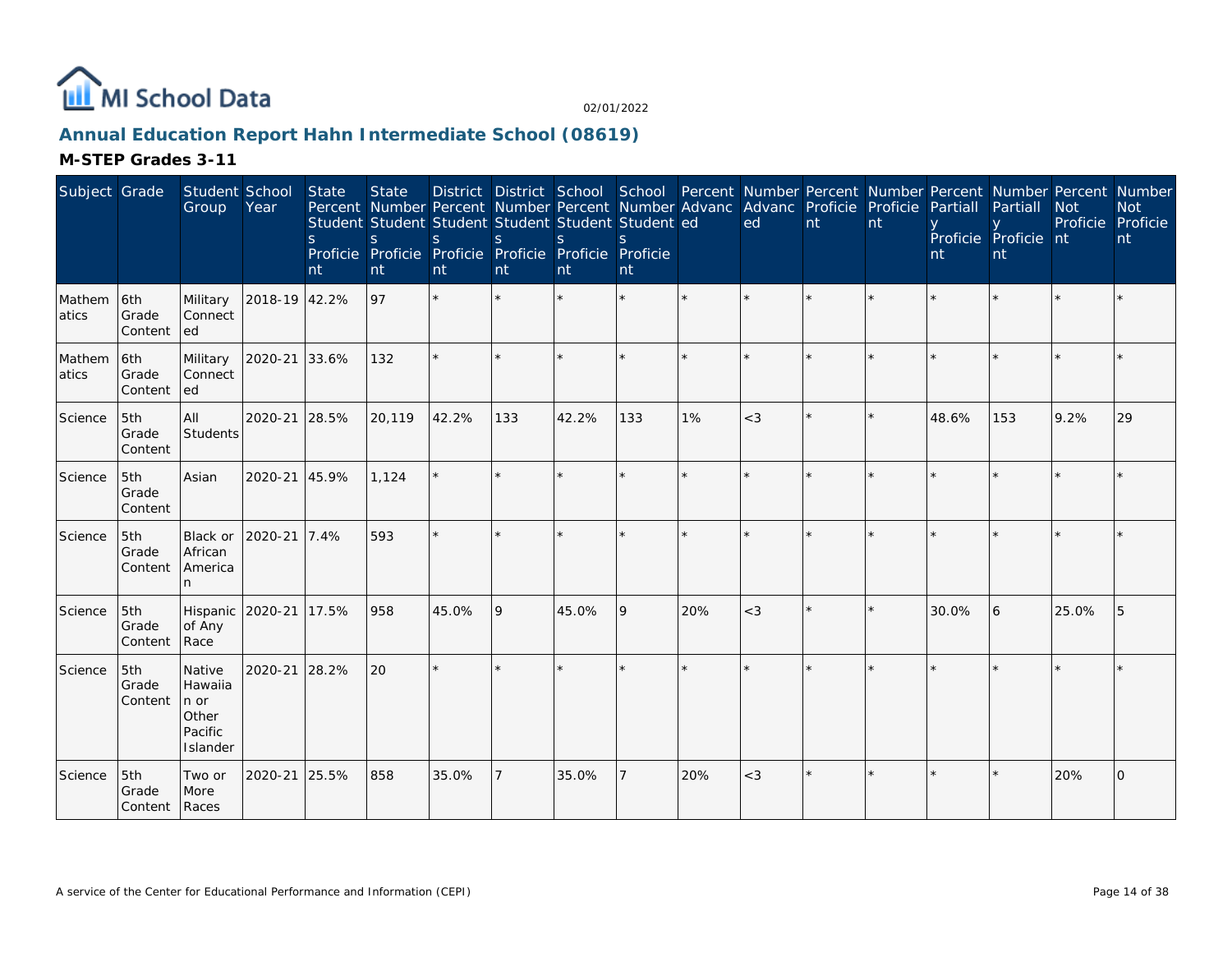

# **Annual Education Report Hahn Intermediate School (08619)**

| Subject Grade            |                         | Student School<br>Group                      | Year          | State<br><sub>S</sub><br>nt | <b>State</b><br>Percent Number Percent Number Percent Number Advanc<br>Student Student Student Student Student Student ed<br>S.<br>Proficie Proficie Proficie Proficie Proficie Proficie<br>nt | S.<br>nt | <sub>S</sub><br>nt | <sub>S</sub><br>nt | S.<br>nt |      | District District School School Percent Number Percent Number Percent Number Percent Number<br>Advanc Proficie<br>ed | nt    | Proficie<br>nt | Partiall<br>nt | Partiall<br>Proficie Proficie nt<br>nt | <b>Not</b><br>Proficie Proficie | <b>Not</b><br>nt |
|--------------------------|-------------------------|----------------------------------------------|---------------|-----------------------------|------------------------------------------------------------------------------------------------------------------------------------------------------------------------------------------------|----------|--------------------|--------------------|----------|------|----------------------------------------------------------------------------------------------------------------------|-------|----------------|----------------|----------------------------------------|---------------------------------|------------------|
| Science                  | 5th<br>Grade<br>Content | White                                        | 2020-21       | 32.5%                       | 16,483                                                                                                                                                                                         | 42.6%    | 113                | 42.6%              | 113      | 5%   | $<$ 3                                                                                                                |       | $\star$        | 48.7%          | 129                                    | 8.7%                            | 23               |
| Science                  | 5th<br>Grade<br>Content | Female                                       | 2020-21 27.5% |                             | 9,500                                                                                                                                                                                          | 41.0%    | 59                 | 41.0%              | 59       | 5%   | $<$ 3                                                                                                                |       |                | 47.2%          | 68                                     | 11.8%                           | 17               |
| Science                  | 5th<br>Grade<br>Content | Male                                         | 2020-21       | 29.6%                       | 10,619                                                                                                                                                                                         | 43.3%    | 74                 | 43.3%              | 74       | 5%   | $<$ 3                                                                                                                | ÷.    | $\star$        | 49.7%          | 85                                     | 7.0%                            | 12               |
| Science                  | 5th<br>Grade<br>Content | Economi<br>cally<br>Disadva<br>ntaged        | 2020-21       | 16.5%                       | 5,761                                                                                                                                                                                          | 34.4%    | 54                 | 34.4%              | 54       | 5%   | $<$ 3                                                                                                                |       | $\star$        | 54.8%          | 86                                     | 10.8%                           | 17               |
| Science                  | 5th<br>Grade<br>Content | English<br>Learners                          | 2020-21       | 15.4%                       | 230                                                                                                                                                                                            | $\star$  | $\star$            | $\star$            |          |      | $\star$                                                                                                              |       |                |                |                                        |                                 |                  |
| Science                  | 5th<br>Grade<br>Content | Students 2020-21<br>With<br>Disabiliti<br>es |               | 8.8%                        | 748                                                                                                                                                                                            | 20%      | 3                  | 20%                | 3        | 20%  | $<$ 3                                                                                                                | 20%   | $\star$        |                | 13                                     |                                 | 6                |
| Science                  | 5th<br>Grade<br>Content | Homeles 2020-21                              |               | 12.1%                       | 120                                                                                                                                                                                            | $\star$  | $\star$            |                    |          |      | $\star$                                                                                                              |       | $\star$        |                |                                        |                                 |                  |
| Science                  | 5th<br>Grade<br>Content | Military<br>Connect<br>ed                    | 2020-21 35.0% |                             | 103                                                                                                                                                                                            | $\star$  |                    |                    |          |      |                                                                                                                      |       |                |                |                                        |                                 |                  |
| Social<br><b>Studies</b> | 5th<br>Grade<br>Content | All<br>Students                              | 2018-19 17.4% |                             | 18,265                                                                                                                                                                                         | 21.0%    | 89                 | 21.0%              | 89       | 2.4% | 10                                                                                                                   | 18.7% | 79             | 64.8%          | 274                                    | 14.2%                           | 60               |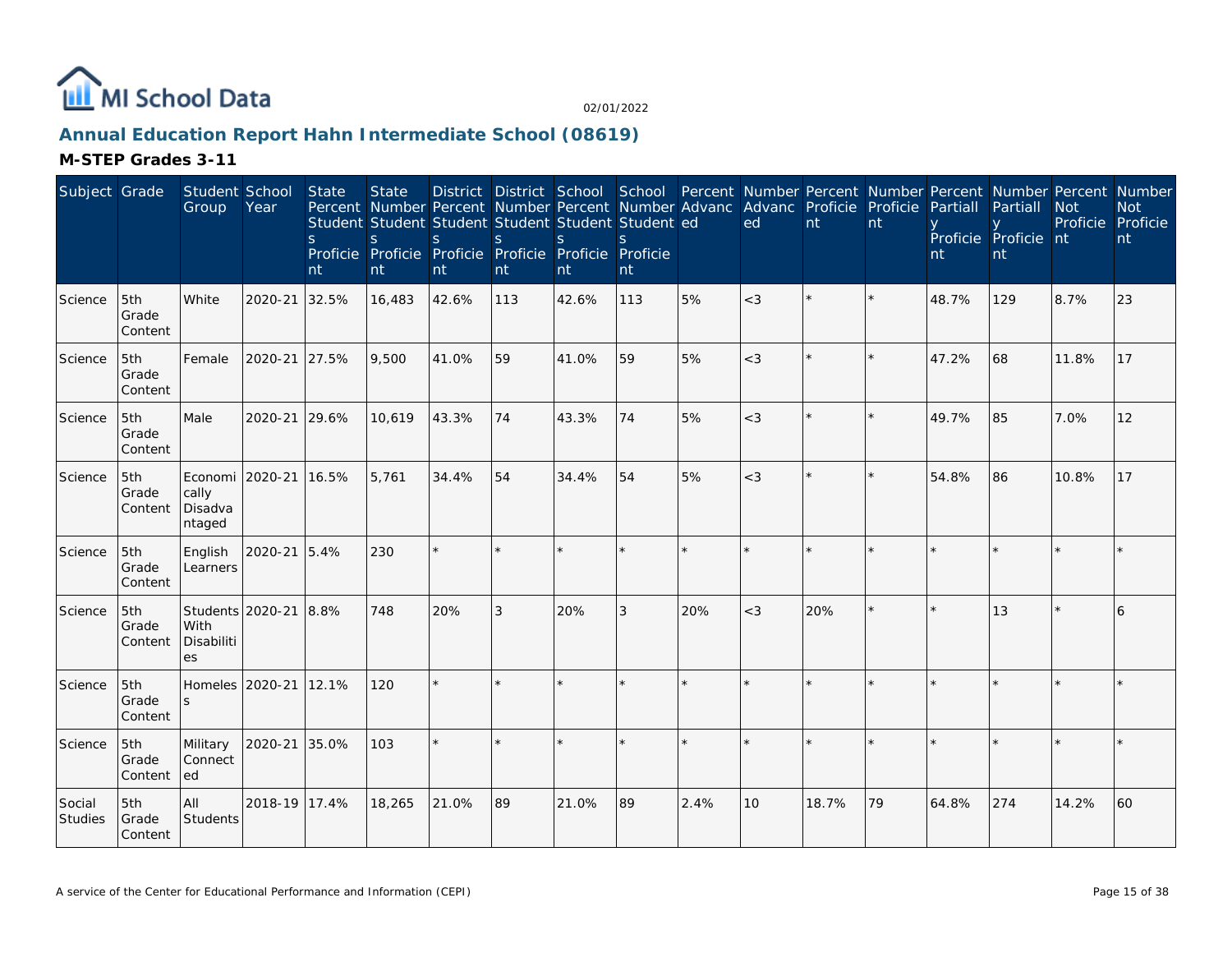

# **Annual Education Report Hahn Intermediate School (08619)**

| Subject Grade            |                         | Student School<br>Group                              | Year          | <b>State</b><br><sub>S</sub><br>nt | <b>State</b><br><sub>S</sub><br>nt | Percent Number Percent Number Percent Number Advanc Advanc Proficie Proficie<br>Student Student Student Student Student Student ed<br><sub>S</sub><br>Proficie Proficie Proficie Proficie Proficie Proficie<br>nt | <sub>S</sub><br>nt | $\mathcal{S}$<br>nt | $\mathcal{S}$<br>nt |              | District District School School Percent Number Percent Number Percent Number Percent Number<br>ed | nt    | nt    | Partiall<br>nt | Partiall<br>Proficie Proficie nt<br>nt | <b>Not</b><br>Proficie | <b>Not</b><br>Proficie<br>nt |
|--------------------------|-------------------------|------------------------------------------------------|---------------|------------------------------------|------------------------------------|-------------------------------------------------------------------------------------------------------------------------------------------------------------------------------------------------------------------|--------------------|---------------------|---------------------|--------------|---------------------------------------------------------------------------------------------------|-------|-------|----------------|----------------------------------------|------------------------|------------------------------|
| Social<br><b>Studies</b> | 5th<br>Grade<br>Content | All<br>Students                                      | 2020-21       | 15.6%                              | 11,119                             | 19.3%                                                                                                                                                                                                             | 60                 | 19.3%               | 60                  | 2.3%         | 7                                                                                                 | 17.0% | 53    | 66.9%          | 208                                    | 13.8%                  | 43                           |
| Social<br>Studies        | 5th<br>Grade<br>Content | America<br>n Indian<br><b>or</b><br>Alaska<br>Native | 2018-19 12.1% |                                    | 76                                 | $\star$                                                                                                                                                                                                           |                    |                     | ×.                  | $\mathbf{d}$ | $\star$                                                                                           |       |       |                |                                        |                        |                              |
| Social<br>Studies        | 5th<br>Grade<br>Content | Asian                                                | 2018-19 32.6% |                                    | 1,176                              | ÷.                                                                                                                                                                                                                |                    |                     |                     |              |                                                                                                   |       |       |                |                                        |                        |                              |
| Social<br>Studies        | 5th<br>Grade<br>Content | Asian                                                | 2020-21       | 29.8%                              | 730                                | $\star$                                                                                                                                                                                                           |                    |                     | ×.                  | $\star$      | $\star$                                                                                           |       |       |                |                                        |                        |                              |
| Social<br>Studies        | 5th<br>Grade<br>Content | Black or<br>African<br>America<br>n.                 | 2018-19 4.4%  |                                    | 812                                | 50%                                                                                                                                                                                                               | $<$ 3              | 50%                 | ×.                  | 50%          | $<$ 3                                                                                             | 50%   | $<$ 3 |                | $\Omega$                               |                        |                              |
| Social<br><b>Studies</b> | 5th<br>Grade<br>Content | Black or<br>African<br>America                       | 2020-21       | 3.0%                               | 244                                | $\star$                                                                                                                                                                                                           |                    |                     | ×.                  |              |                                                                                                   |       |       |                |                                        |                        |                              |
| Social<br>Studies        | 5th<br>Grade<br>Content | Hispanic 2018-19 8.8%<br>of Any<br>Race              |               |                                    | 776                                | 18.2%                                                                                                                                                                                                             | <sup>6</sup>       | 18.2%               | 6                   | 10%          | $<$ 3                                                                                             |       |       | 69.7%          | 23                                     | 12.1%                  |                              |
| Social<br>Studies        | 5th<br>Grade<br>Content | Hispanic<br>of Any<br>Race                           | 2020-21 8.9%  |                                    | 489                                | 36.8%                                                                                                                                                                                                             |                    | 36.8%               | $\overline{7}$      | 20%          | $<$ 3                                                                                             |       |       |                | $\mathsf{Q}$                           | 20%                    | 3                            |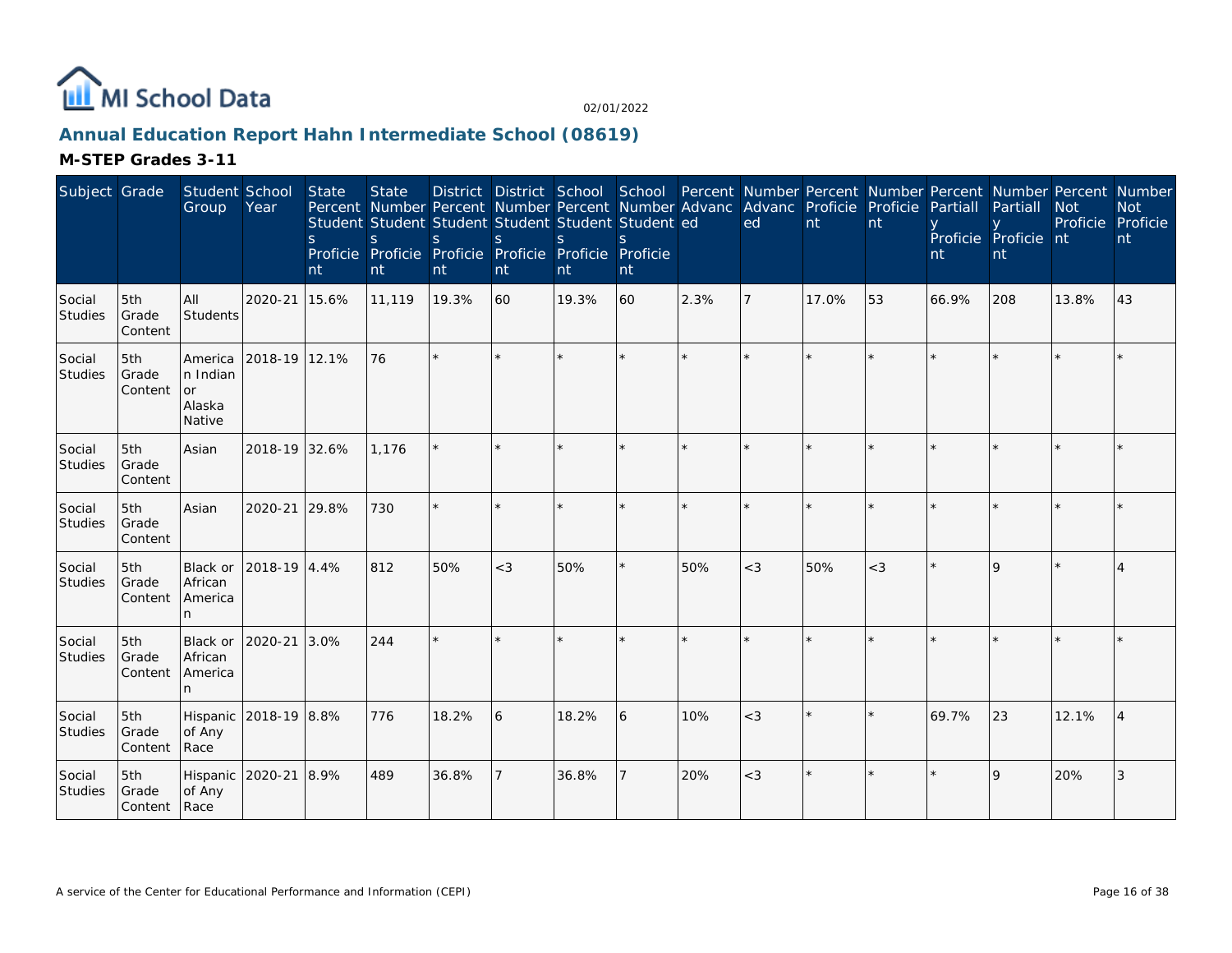

# **Annual Education Report Hahn Intermediate School (08619)**

| Subject Grade            |                         | Student School<br>Group                                   | Year          | State<br>S.<br>nt | <b>State</b><br><sub>S</sub><br>nt | Percent Number Percent Number Percent Number Advanc<br>Student Student Student Student Student Student ed<br>S.<br>Proficie Proficie Proficie Proficie Proficie<br>nt | $\mathsf{S}$<br>nt | <sub>S</sub><br>nt | <sub>S</sub><br>Proficie<br>nt |         | Advanc Proficie Proficie<br>ed | nt    | nt      | Partiall<br>nt | District District School School Percent Number Percent Number Percent Number Percent Number<br>Partiall<br>Proficie Proficie nt<br>nt | <b>Not</b><br>Proficie Proficie | <b>Not</b><br>nt |
|--------------------------|-------------------------|-----------------------------------------------------------|---------------|-------------------|------------------------------------|-----------------------------------------------------------------------------------------------------------------------------------------------------------------------|--------------------|--------------------|--------------------------------|---------|--------------------------------|-------|---------|----------------|---------------------------------------------------------------------------------------------------------------------------------------|---------------------------------|------------------|
| Social<br>Studies        | 5th<br>Grade<br>Content | Native<br>Hawaiia<br>n or<br>Other<br>Pacific<br>Islander | 2020-21       | 15.7%             | 11                                 | $\star$                                                                                                                                                               |                    |                    | $\star$                        | $\star$ | $\star$                        |       |         |                |                                                                                                                                       |                                 |                  |
| Social<br>Studies        | 5th<br>Grade<br>Content | Two or<br>More<br>Races                                   | 2018-19 14.6% |                   | 698                                | 20%                                                                                                                                                                   | $<$ 3              | 20%                | ¥                              | 20%     | $<$ 3                          | 20%   | $<$ 3   |                |                                                                                                                                       |                                 | $\overline{2}$   |
| Social<br>Studies        | 5th<br>Grade<br>Content | Two or<br>More<br>Races                                   | 2020-21       | 13.6%             | 462                                | 20%                                                                                                                                                                   | $<$ 3              | 20%                | ¥.                             | 20%     | $<$ 3                          | 20%   | $<$ 3   |                | 15                                                                                                                                    |                                 | 3                |
| Social<br>Studies        | 5th<br>Grade<br>Content | White                                                     | 2018-19 21.5% |                   | 14,719                             | 22.7%                                                                                                                                                                 | 80                 | 22.7%              | 180                            | 2.8%    | 10                             | 19.9% | 70      | 63.1%          | 222                                                                                                                                   | 14.2%                           | 50               |
| Social<br>Studies        | 5th<br>Grade<br>Content | White                                                     | 2020-21       | 18.0%             | 9,158                              | 19.4%                                                                                                                                                                 | 51                 | 19.4%              | 51                             | 5%      | $\overline{7}$                 |       | 44      | 66.5%          | 175                                                                                                                                   | 14.1%                           | 37               |
| Social<br>Studies        | 5th<br>Grade<br>Content | Female                                                    | 2018-19 15.3% |                   | 7,868                              | 17.1%                                                                                                                                                                 | 37                 | 17.1%              | 37                             | 5%      | 3                              |       | 34      | 68.2%          | 148                                                                                                                                   | 14.7%                           | 32               |
| Social<br>Studies        | 5th<br>Grade<br>Content | Female                                                    | 2020-21       | 13.4%             | 4,686                              | 15.8%                                                                                                                                                                 | 23                 | 15.8%              | 23                             | 5%      | $<$ 3                          |       | $\star$ | 71.2%          | 104                                                                                                                                   | 13.0%                           | 19               |
| Social<br>Studies        | 5th<br>Grade<br>Content | Male                                                      | 2018-19 19.4% |                   | 10,397                             | 25.2%                                                                                                                                                                 | 52                 | 25.2%              | 52                             | 5%      | $\overline{7}$                 |       | 45      | 61.2%          | 126                                                                                                                                   | 13.6%                           | 28               |
| Social<br><b>Studies</b> | 5th<br>Grade<br>Content | Male                                                      | 2020-21       | 17.8%             | 6,433                              | 22.4%                                                                                                                                                                 | 37                 | 22.4%              | 37                             | 5%      | 6                              |       | 31      | 63.0%          | 104                                                                                                                                   | 14.5%                           | 24               |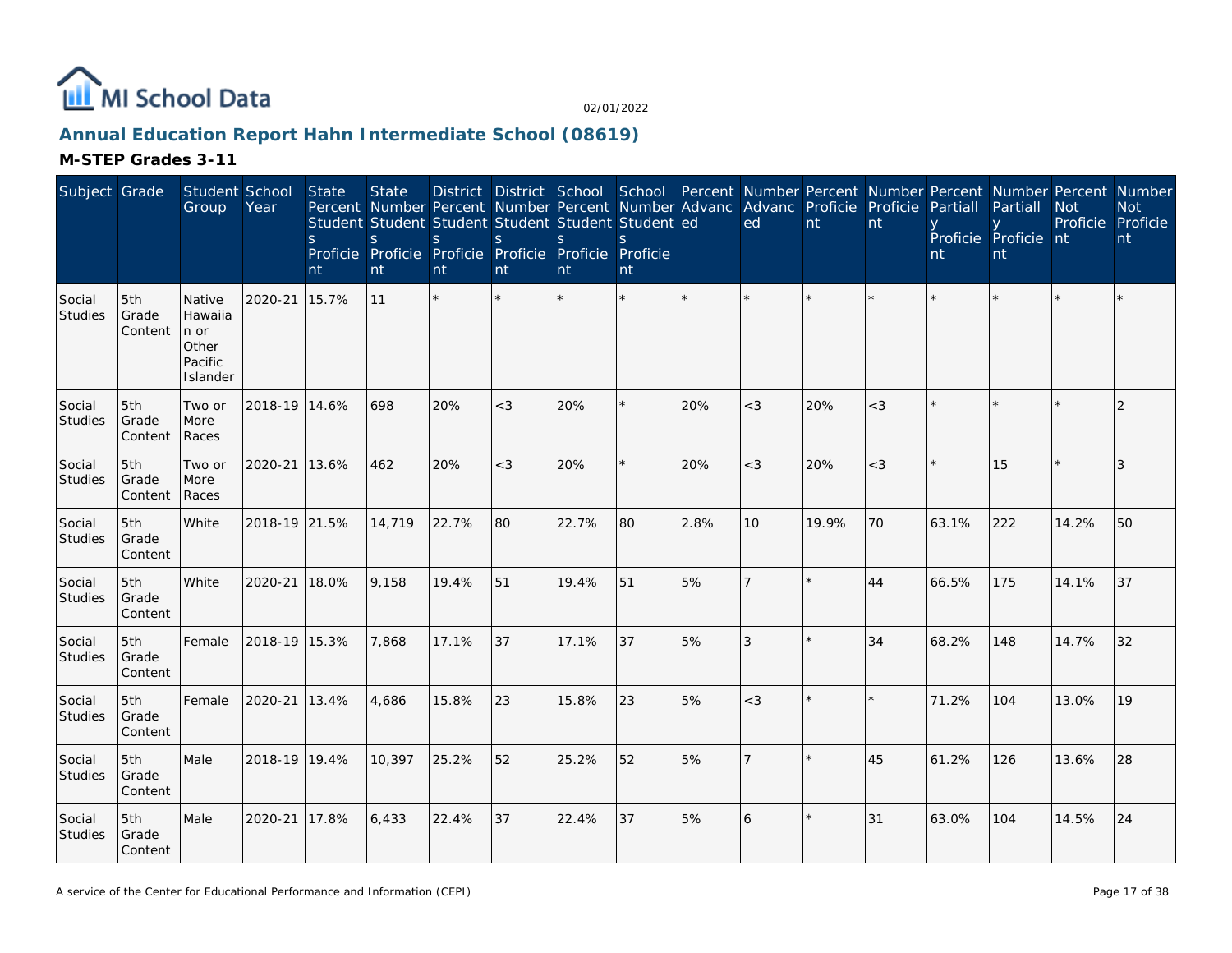

# **Annual Education Report Hahn Intermediate School (08619)**

| Subject Grade            |                         | Student School<br>Group                       | Year                  | <b>State</b><br><sub>S</sub><br>nt | <b>State</b><br>S<br>nt | Percent Number Percent Number Percent Number Advanc Advanc Proficie Proficie<br>Student Student Student Student Student Student ed<br><sub>S</sub><br>Proficie Proficie Proficie Proficie Proficie Proficie<br>nt | $\mathsf{S}$<br>nt | <sub>S</sub><br>nt | $\mathcal{S}$<br>nt |         | ed      | nt      | nt    | Partiall<br>nt | Partiall<br>Proficie Proficie nt<br>nt | <b>Not</b><br>Proficie | District District School School Percent Number Percent Number Percent Number Percent Number<br><b>Not</b><br>Proficie<br>nt |
|--------------------------|-------------------------|-----------------------------------------------|-----------------------|------------------------------------|-------------------------|-------------------------------------------------------------------------------------------------------------------------------------------------------------------------------------------------------------------|--------------------|--------------------|---------------------|---------|---------|---------|-------|----------------|----------------------------------------|------------------------|-----------------------------------------------------------------------------------------------------------------------------|
| Social<br>Studies        | 5th<br>Grade<br>Content | cally<br>Disadva<br>ntaged                    | Economi 2018-19 8.1%  |                                    | 4,614                   | 14.2%                                                                                                                                                                                                             | 30                 | 14.2%              | 30                  | 5%      | $<$ 3   |         |       | 64.5%          | 136                                    | 21.3%                  | 45                                                                                                                          |
| Social<br>Studies        | 5th<br>Grade<br>Content | Economi 2020-21<br>cally<br>Disadva<br>ntaged |                       | 7.0%                               | 2,478                   | 12.1%                                                                                                                                                                                                             | 19                 | 12.1%              | 19                  | 5%      | 3       | $\star$ | 16    | 67.5%          | 106                                    | 20.4%                  | 32                                                                                                                          |
| Social<br>Studies        | 5th<br>Grade<br>Content | English<br>Learners                           | 2018-19 4.3%          |                                    | 344                     |                                                                                                                                                                                                                   |                    |                    |                     |         |         |         |       |                |                                        |                        |                                                                                                                             |
| Social<br>Studies        | 5th<br>Grade<br>Content | English<br>Learners                           | 2020-21 2.1%          |                                    | 89                      |                                                                                                                                                                                                                   |                    |                    |                     |         |         |         |       |                |                                        |                        |                                                                                                                             |
| Social<br>Studies        | 5th<br>Grade<br>Content | With<br>Disabiliti<br>es                      | Students 2018-19 5.0% |                                    | 632                     | 20%                                                                                                                                                                                                               | 6                  | 20%                | 6                   | 20%     | $<$ 3   | 20%     |       |                | 14                                     |                        | 10                                                                                                                          |
| Social<br>Studies        | 5th<br>Grade<br>Content | Students 2020-21<br>With<br>Disabiliti<br>es  |                       | 4.2%                               | 357                     | 20%                                                                                                                                                                                                               | $<$ 3              | 20%                | ×.                  | 20%     | $<$ 3   | 20%     | $<$ 3 |                | 16                                     |                        |                                                                                                                             |
| Social<br>Studies        | 5th<br>Grade<br>Content |                                               | Homeles 2018-19 4.5%  |                                    | 89                      |                                                                                                                                                                                                                   |                    |                    |                     |         |         |         |       |                |                                        |                        |                                                                                                                             |
| Social<br><b>Studies</b> | 5th<br>Grade<br>Content | Homeles 2020-21                               |                       | 3.9%                               | 39                      | $\star$                                                                                                                                                                                                           |                    |                    | $\star$             | $\star$ | $\star$ |         |       |                |                                        |                        |                                                                                                                             |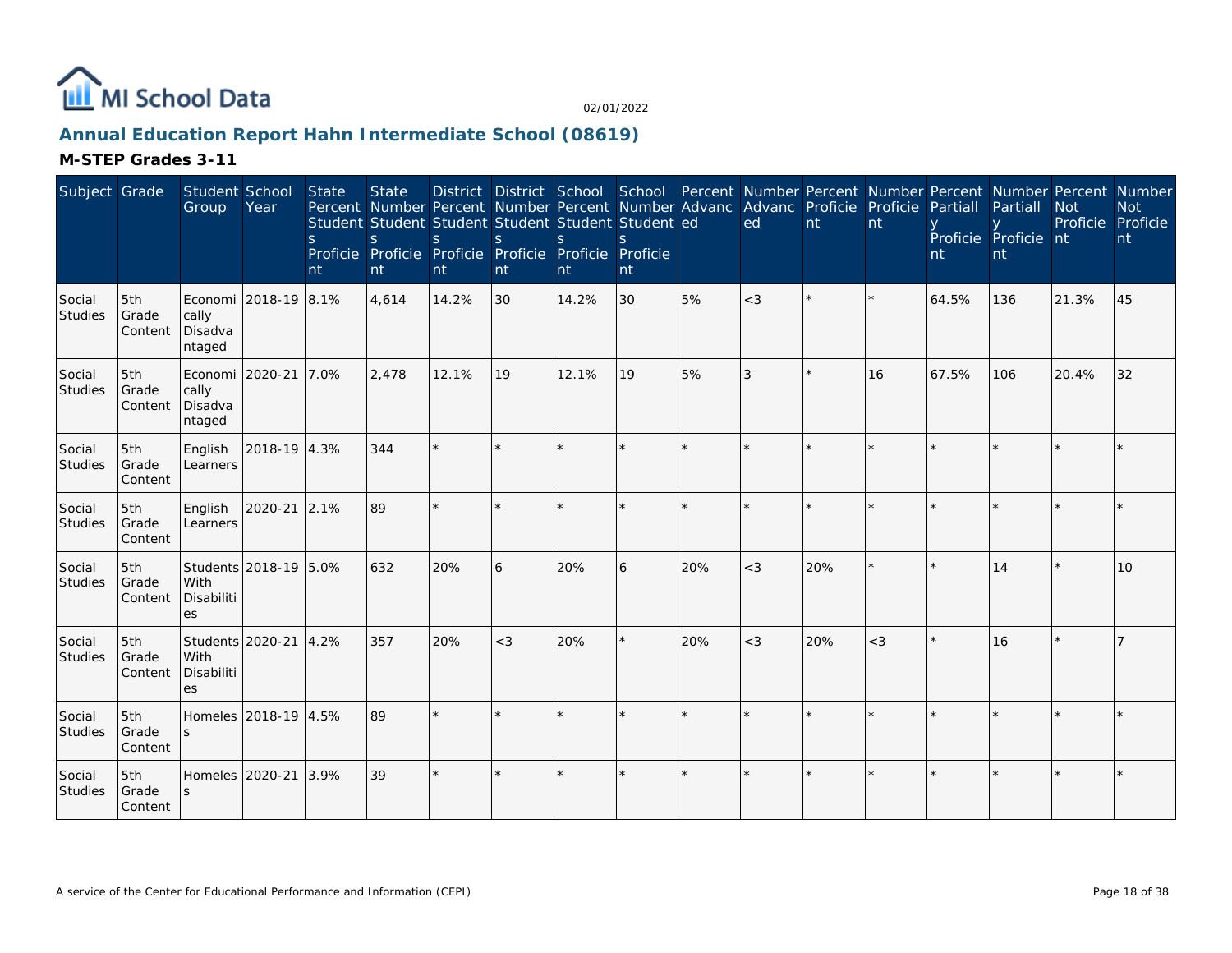

# **Annual Education Report Hahn Intermediate School (08619)**

| Subject Grade            |                            | Student School<br>Group     | Year           | State<br>nt | State<br>Percent Number Percent Number Percent Number Advanc Advanc Proficie Proficie Partiall<br>Student Student Student Student Student Student ed<br>Proficie Proficie Proficie Proficie Proficie<br>-nt | <b>nt</b> | nt | District District School School Percent Number Percent Number Percent Number Percent Number<br><b>nt</b> | Proficie<br>nt. | ed | <b>Int</b> | Int. | nt | <b>Partiall</b><br>Proficie Proficie nt<br><b>nt</b> | Not<br>Proficie Proficie | Not :<br><b>nt</b> |
|--------------------------|----------------------------|-----------------------------|----------------|-------------|-------------------------------------------------------------------------------------------------------------------------------------------------------------------------------------------------------------|-----------|----|----------------------------------------------------------------------------------------------------------|-----------------|----|------------|------|----|------------------------------------------------------|--------------------------|--------------------|
| Social<br><b>Studies</b> | 5th<br>Grade<br>l Content  | Foster<br>Care              | 2018-19   4.9% |             | l 25                                                                                                                                                                                                        |           |    |                                                                                                          |                 |    |            |      |    |                                                      |                          |                    |
| Social<br><b>Studies</b> | 5th<br>Grade<br>Content    | Military<br> Connect<br>led | 2018-19 16.0%  |             | 134                                                                                                                                                                                                         |           |    |                                                                                                          |                 |    |            |      |    |                                                      |                          |                    |
| Social<br><b>Studies</b> | 5th<br> Grade <br> Content | Military<br>l Connect<br>ed | 2020-21 18.5%  |             | 158                                                                                                                                                                                                         |           |    |                                                                                                          |                 |    |            |      |    |                                                      |                          |                    |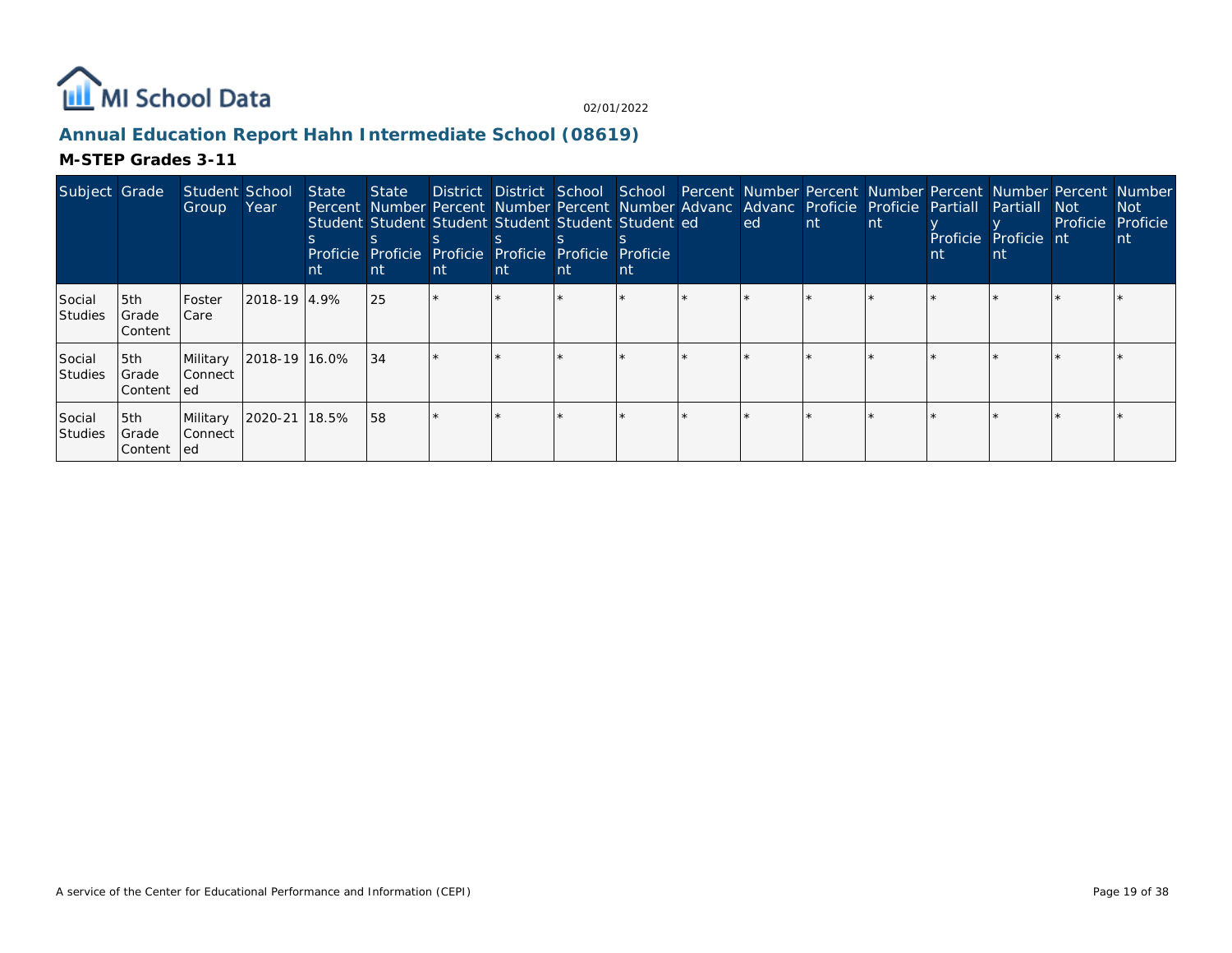

# **Annual Education Report Hahn Intermediate School (08619)**

#### **PSAT**

| Subject Grade | Student School State State District District School School Percent Number Percent Number Percent Number Percent Number |      |    |                                                                                                    |    |    |    |      |     |  |                      |                   |      |
|---------------|------------------------------------------------------------------------------------------------------------------------|------|----|----------------------------------------------------------------------------------------------------|----|----|----|------|-----|--|----------------------|-------------------|------|
|               | Group                                                                                                                  | Year |    | Percent Number Percent Number Percent Number Advanc Advanc Proficie Proficie Partiall Partiall Not |    |    |    |      |     |  |                      |                   | -Not |
|               |                                                                                                                        |      |    | Student Student Student Student Student Student ed                                                 |    |    |    | led. | -nt |  |                      | Proficie Proficie |      |
|               |                                                                                                                        |      |    |                                                                                                    |    |    |    |      |     |  | Proficie Proficie nt |                   | nt   |
|               |                                                                                                                        |      |    | Proficie Proficie Proficie Proficie Proficie Proficie                                              |    |    |    |      |     |  |                      |                   |      |
|               |                                                                                                                        |      | nt |                                                                                                    | nt | nt | nt |      |     |  |                      |                   |      |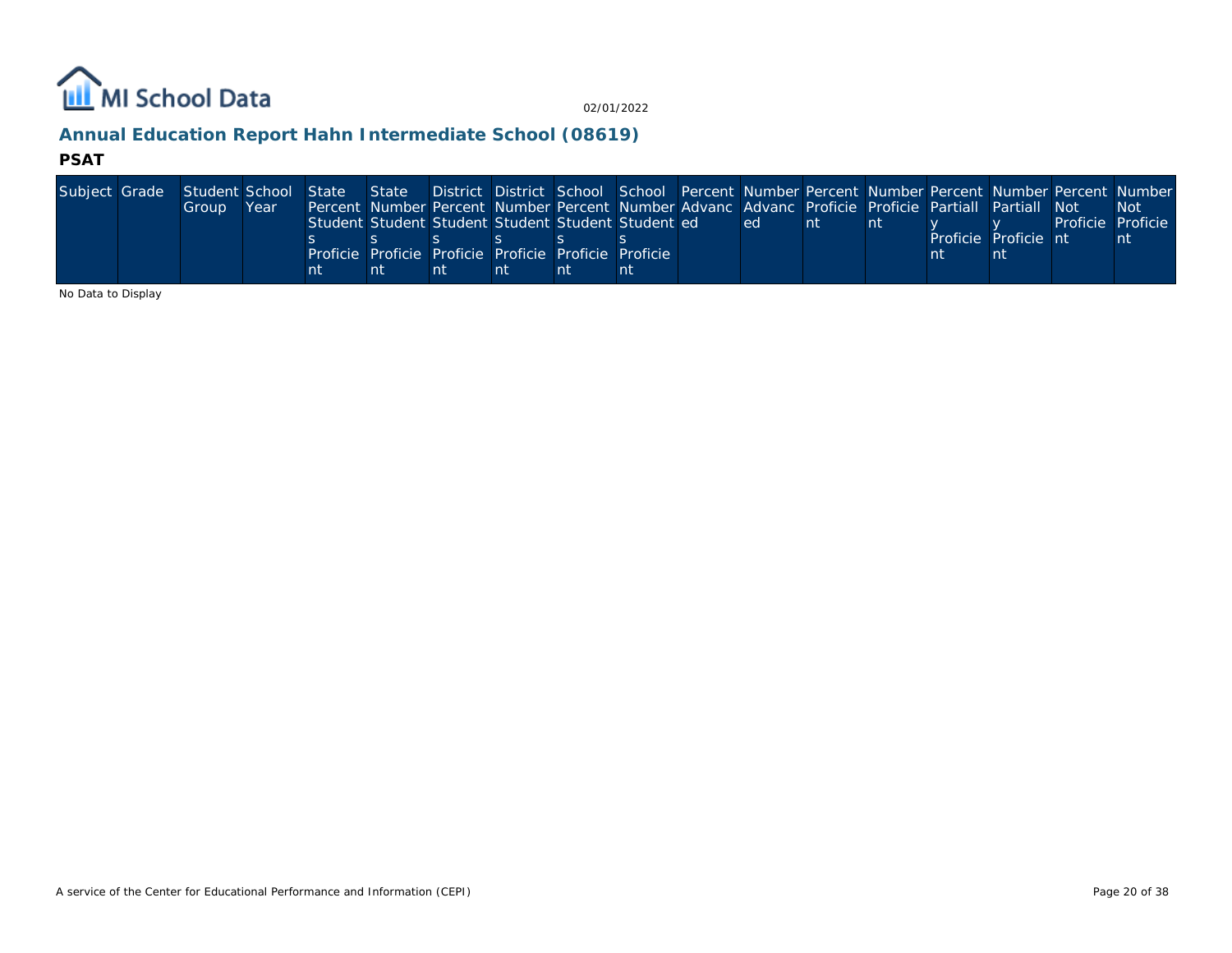

# **Annual Education Report Hahn Intermediate School (08619)**

#### **SAT**

| Location<br><b>Name</b> | School Year | Subject | <b>Student</b><br>Group | Mean SAT<br>Score | Benchmark | Met or<br>Exceeded | % Met or<br>Exceeded | Did Not Meet  % Did Not \ | Meet | Number<br>Assessed |
|-------------------------|-------------|---------|-------------------------|-------------------|-----------|--------------------|----------------------|---------------------------|------|--------------------|
| No Data to Disalact     |             |         |                         |                   |           |                    |                      |                           |      |                    |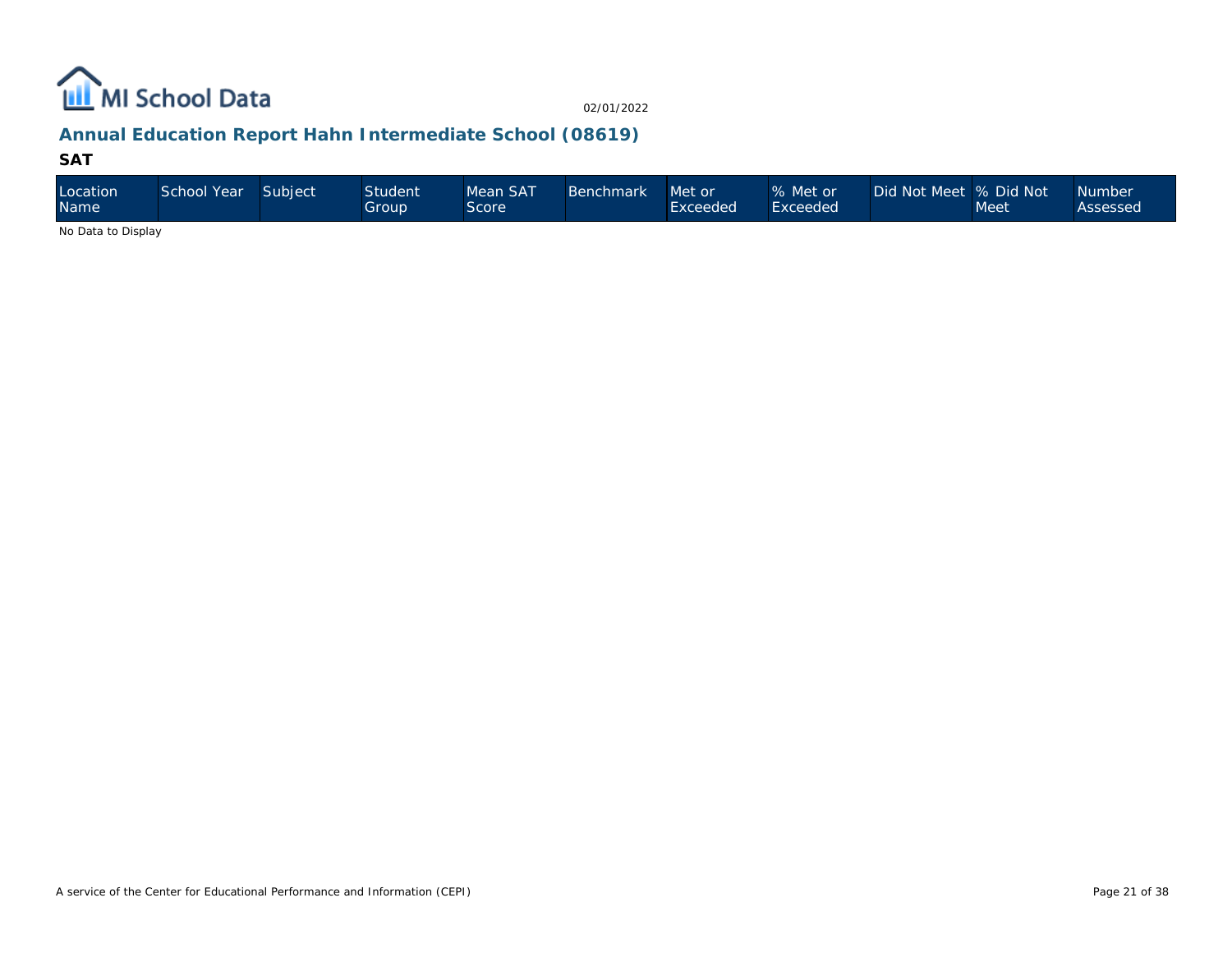

# **Annual Education Report Hahn Intermediate School (08619)**

**MI-Access Participation**

| Subject | Grade | Student Group School Year |  | State Percent<br><b>Students</b><br>Proficient | District<br>Percent<br>Students <sup>1</sup><br>Proficient | School Percent Percent<br><b>Students</b><br>Proficient | Surpassed | <b>Percent</b><br>Attained | Percent<br>Emerging |
|---------|-------|---------------------------|--|------------------------------------------------|------------------------------------------------------------|---------------------------------------------------------|-----------|----------------------------|---------------------|
|---------|-------|---------------------------|--|------------------------------------------------|------------------------------------------------------------|---------------------------------------------------------|-----------|----------------------------|---------------------|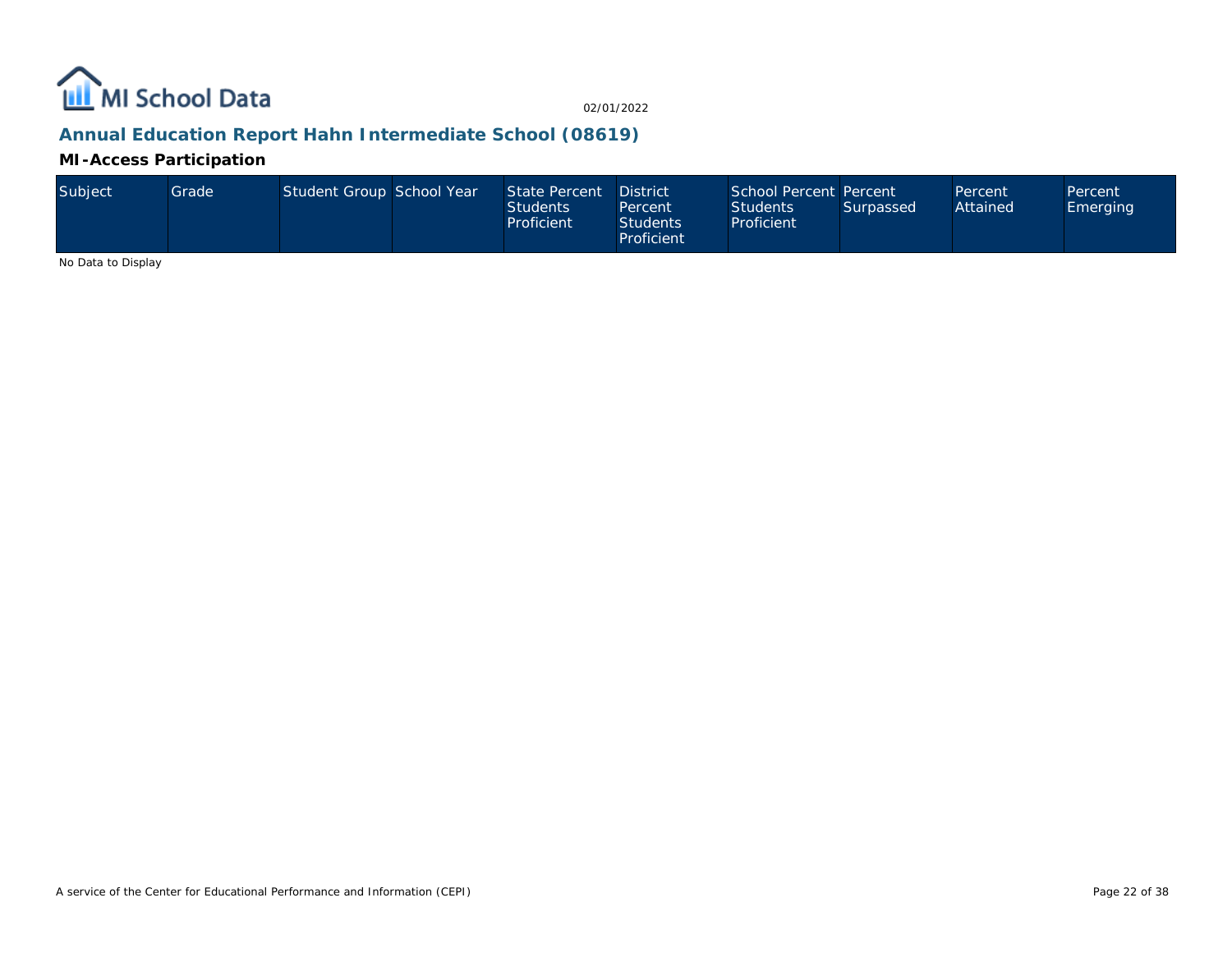

# **Annual Education Report Hahn Intermediate School (08619)**

| Subject    | Grade                    | <b>Student</b><br>Group                            | School<br>Year | Number<br>Tested -<br>M-STEP,<br>SAT or MI-<br><b>Access</b> | Number<br>Tested -<br>Any MI-<br>Access | Percent<br>Tested -<br>Any MI-<br>Access | Number<br>Tested -<br>Functional<br>Independe<br>nce | Percent<br>Tested -<br>Functional<br>Independe<br>nce | Number<br>Tested -<br>Supported<br>Independe<br>nce | Percent<br>Tested -<br>Supported<br>Independe n<br>nce | Number<br>Tested -<br>Participatio Participatio | Percent<br>Tested -<br>n |
|------------|--------------------------|----------------------------------------------------|----------------|--------------------------------------------------------------|-----------------------------------------|------------------------------------------|------------------------------------------------------|-------------------------------------------------------|-----------------------------------------------------|--------------------------------------------------------|-------------------------------------------------|--------------------------|
| ELA        | All Grades<br>(Combined) | All Students                                       | 2020-21        | 672                                                          | 12                                      | 1.8%                                     | 12                                                   | 1.8%                                                  | <10                                                 | $\star$                                                | < 10                                            | $\star$                  |
| <b>ELA</b> | All Grades<br>(Combined) | American<br>Indian or<br>Alaska<br>Native          | 2020-21        | < 10                                                         |                                         |                                          |                                                      |                                                       |                                                     |                                                        |                                                 | $\star$                  |
| <b>ELA</b> | All Grades<br>(Combined) | Asian                                              | 2020-21        | < 10                                                         |                                         |                                          |                                                      |                                                       | ÷                                                   |                                                        | $\star$                                         | $\star$                  |
| <b>ELA</b> | All Grades<br>(Combined) | <b>Black or</b><br>African<br>American             | 2020-21        | < 10                                                         |                                         |                                          |                                                      |                                                       |                                                     |                                                        |                                                 | $\star$                  |
| <b>ELA</b> | All Grades<br>(Combined) | Hispanic of<br>Any Race                            | 2020-21        | 41                                                           | < 10                                    |                                          |                                                      |                                                       |                                                     |                                                        |                                                 | $\star$                  |
| <b>ELA</b> | All Grades<br>(Combined) | Native<br>Hawaiian or<br>Other Pacific<br>Islander | 2020-21        | < 10                                                         |                                         |                                          |                                                      | $\star$                                               |                                                     | $\star$                                                |                                                 | ÷.                       |
| <b>ELA</b> | All Grades<br>(Combined) | Two or More<br>Races                               | 2020-21        | 48                                                           | < 10                                    |                                          |                                                      |                                                       |                                                     |                                                        |                                                 | $\star$                  |
| ELA        | All Grades<br>(Combined) | White                                              | 2020-21        | 566                                                          | 10                                      | 1.8%                                     | 10                                                   | 1.8%                                                  | < 10                                                | $\star$                                                | < 10                                            | $\star$                  |
| <b>ELA</b> | All Grades<br>(Combined) | Female                                             | 2020-21        | 328                                                          | < 10                                    |                                          |                                                      |                                                       | ÷                                                   | $\star$                                                | $\star$                                         | $\star$                  |
| <b>ELA</b> | All Grades<br>(Combined) | Male                                               | 2020-21        | 344                                                          | < 10                                    |                                          |                                                      |                                                       | ÷                                                   |                                                        |                                                 | $\star$                  |
| <b>ELA</b> | All Grades<br>(Combined) | Economicall<br>y<br>Disadvantag<br>ed              | 2020-21        | 320                                                          | 10                                      | 3.1%                                     | 10                                                   | 3.1%                                                  | < 10                                                | $\star$                                                | < 10                                            | $\star$                  |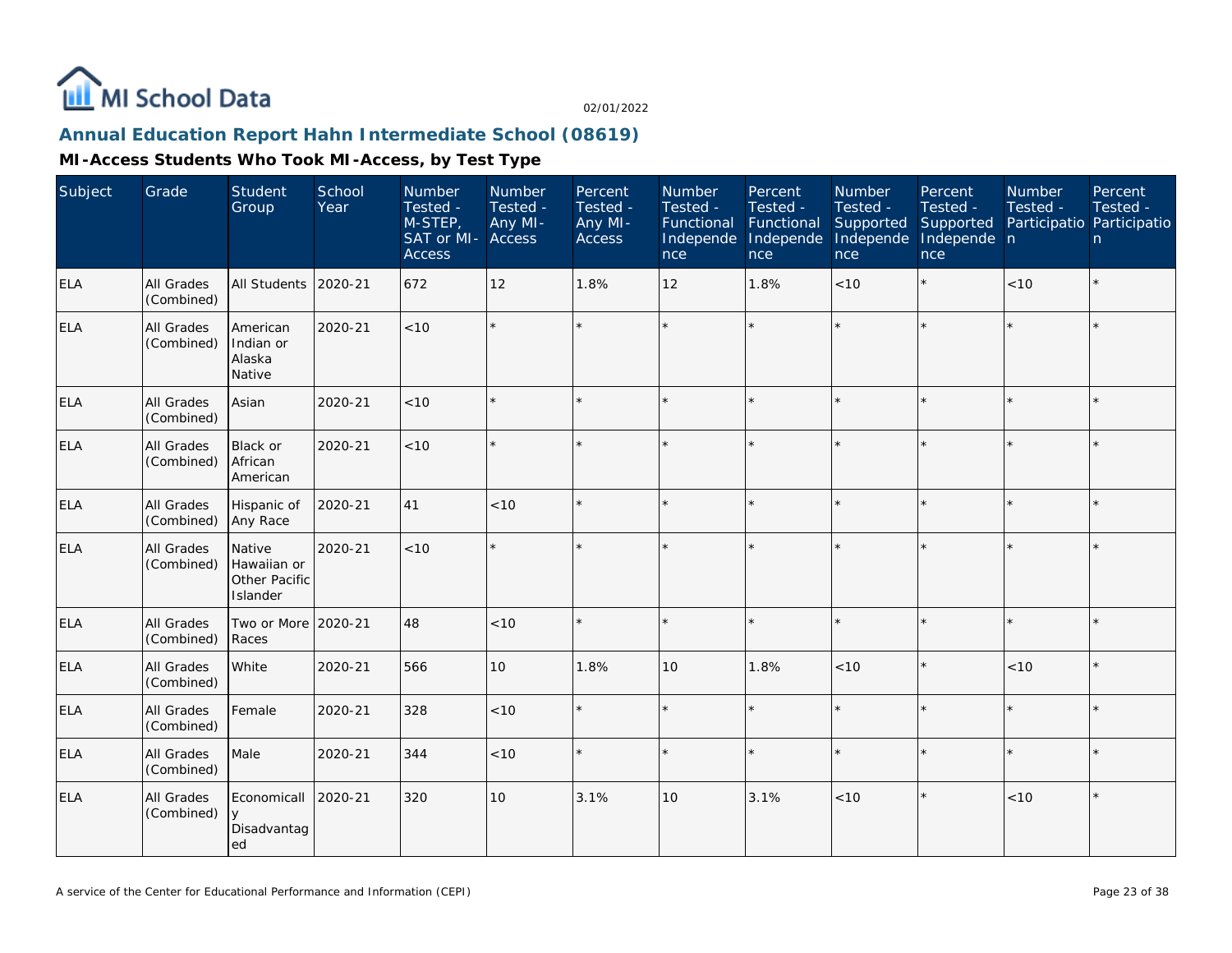

# **Annual Education Report Hahn Intermediate School (08619)**

| Subject    | Grade                           | <b>Student</b><br>Group                        | School<br>Year | Number<br>Tested -<br>M-STEP,<br>SAT or MI-<br><b>Access</b> | Number<br>Tested -<br>Any MI-<br>Access | Percent<br>Tested -<br>Any MI-<br><b>Access</b> | Number<br>Tested -<br>Functional<br>Independe<br>nce | Percent<br>Tested -<br>Functional<br>Independe<br>nce | Number<br>Tested -<br>Supported<br>Independe<br>nce | Percent<br>Tested -<br>Supported<br>Independe n<br>nce | Number<br>Tested -<br>Participatio Participatio | Percent<br>Tested -<br>n |
|------------|---------------------------------|------------------------------------------------|----------------|--------------------------------------------------------------|-----------------------------------------|-------------------------------------------------|------------------------------------------------------|-------------------------------------------------------|-----------------------------------------------------|--------------------------------------------------------|-------------------------------------------------|--------------------------|
| <b>ELA</b> | <b>All Grades</b><br>(Combined) | Not<br>Economicall<br>Disadvantag<br>ed        | 2020-21        | 352                                                          | <10                                     |                                                 |                                                      |                                                       |                                                     |                                                        |                                                 | $\star$                  |
| <b>ELA</b> | All Grades<br>(Combined)        | English<br>Learners                            | 2020-21        | < 10                                                         |                                         |                                                 |                                                      |                                                       | ÷                                                   | $\star$                                                | $\star$                                         | $\star$                  |
| <b>ELA</b> | All Grades<br>(Combined)        | Not English<br>Learners                        | 2020-21        | 671                                                          | 12                                      | 1.8%                                            | 12                                                   | 1.8%                                                  | < 10                                                | $\star$                                                | < 10                                            | $\star$                  |
| ELA        | All Grades<br>(Combined)        | Not Migrant                                    | 2020-21        | 672                                                          | 12                                      | 1.8%                                            | 12                                                   | 1.8%                                                  | < 10                                                | $\star$                                                | < 10                                            | $\star$                  |
| ELA        | All Grades<br>(Combined)        | <b>Students</b><br>With<br><b>Disabilities</b> | 2020-21        | 72                                                           | 12                                      | 16.7%                                           | 12                                                   | 16.7%                                                 | < 10                                                | $\star$                                                | < 10                                            | $\star$                  |
| <b>ELA</b> | All Grades<br>(Combined)        | Students<br>Without<br><b>Disabilities</b>     | 2020-21        | 600                                                          | <10                                     |                                                 | $\star$                                              | $\star$                                               | ÷                                                   | $\star$                                                | $\star$                                         | $\star$                  |
| ELA        | All Grades<br>(Combined)        | Homeless                                       | 2020-21        | < 10                                                         |                                         |                                                 |                                                      |                                                       | ÷                                                   | $\star$                                                | $\star$                                         | $\star$                  |
| ELA        | All Grades<br>(Combined)        | Not<br>Homeless                                | 2020-21        | 664                                                          | 12                                      | 1.8%                                            | 12                                                   | 1.8%                                                  | < 10                                                | $\star$                                                | < 10                                            | $\star$                  |
| ELA        | All Grades<br>(Combined)        | Foster Care                                    | 2020-21        | < 10                                                         | $\star$                                 |                                                 |                                                      |                                                       | ÷                                                   | $\star$                                                |                                                 | $\star$                  |
| <b>ELA</b> | All Grades<br>(Combined)        | Not Foster<br>Care                             | 2020-21        | 670                                                          | 12                                      | 1.8%                                            | 12                                                   | 1.8%                                                  | < 10                                                | $\star$                                                | < 10                                            | $\star$                  |
| <b>ELA</b> | All Grades<br>(Combined)        | Military<br>Connected                          | 2020-21        | < 10                                                         |                                         |                                                 |                                                      |                                                       |                                                     |                                                        |                                                 | $\star$                  |
| <b>ELA</b> | All Grades<br>(Combined)        | Not Military<br>Connected                      | 2020-21        | 667                                                          | 12                                      | 1.8%                                            | 12                                                   | 1.8%                                                  | < 10                                                | $\star$                                                | < 10                                            | $\star$                  |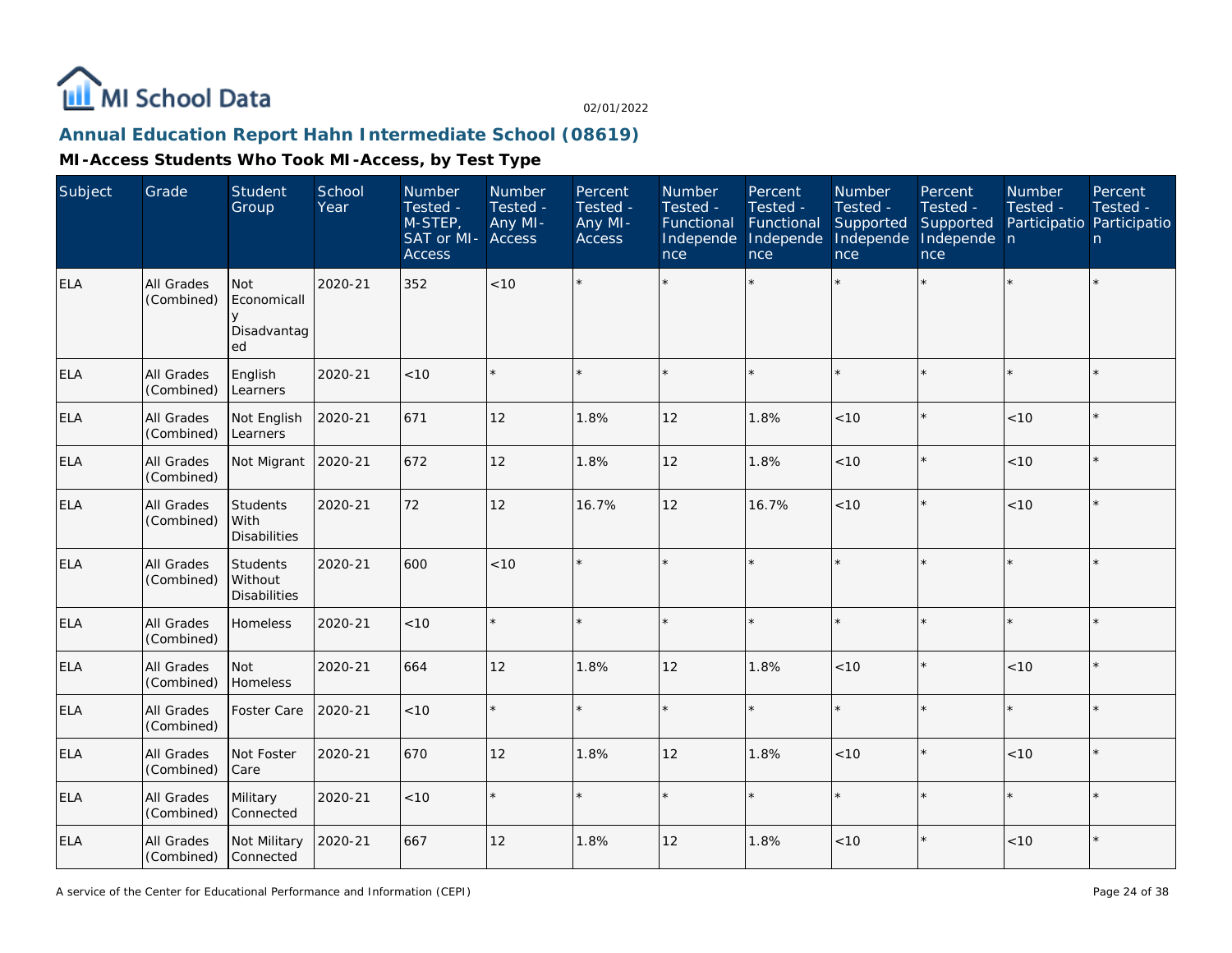

# **Annual Education Report Hahn Intermediate School (08619)**

| Subject                | Grade      | Student<br>Group                                   | School<br>Year | Number<br>Tested -<br>M-STEP,<br>SAT or MI-<br><b>Access</b> | Number<br>Tested -<br>Any MI-<br>Access | Percent<br>Tested -<br>Any MI-<br><b>Access</b> | Number<br>Tested -<br>Functional<br>Independe<br>nce | Percent<br>Tested -<br>Functional<br>Independe<br>nce | Number<br>Tested -<br>Supported<br>Independe<br>nce | Percent<br>Tested -<br>Supported<br>Independe n<br>nce | <b>Number</b><br>Tested - | Percent<br>Tested -<br>Participatio Participatio<br>n |
|------------------------|------------|----------------------------------------------------|----------------|--------------------------------------------------------------|-----------------------------------------|-------------------------------------------------|------------------------------------------------------|-------------------------------------------------------|-----------------------------------------------------|--------------------------------------------------------|---------------------------|-------------------------------------------------------|
| Mathematics All Grades | (Combined) | All Students                                       | 2020-21        | 670                                                          | 12                                      | 1.8%                                            | 12                                                   | 1.8%                                                  | <10                                                 | $\star$                                                | < 10                      | $\star$                                               |
| Mathematics All Grades | (Combined) | American<br>Indian or<br>Alaska<br>Native          | 2020-21        | < 10                                                         | $\star$                                 |                                                 |                                                      |                                                       |                                                     | $\star$                                                |                           | $\star$                                               |
| Mathematics All Grades | (Combined) | Asian                                              | 2020-21        | < 10                                                         | $\star$                                 |                                                 |                                                      | $\star$                                               |                                                     | $\star$                                                | $\star$                   | $\star$                                               |
| Mathematics All Grades | (Combined) | Black or<br>African<br>American                    | 2020-21        | $<10$                                                        | $\star$                                 |                                                 |                                                      | $\star$                                               |                                                     |                                                        |                           | $\star$                                               |
| Mathematics All Grades | (Combined) | Hispanic of<br>Any Race                            | 2020-21        | 40                                                           | < 10                                    |                                                 |                                                      | $\star$                                               |                                                     | $\star$                                                |                           | $\star$                                               |
| Mathematics All Grades | (Combined) | Native<br>Hawaiian or<br>Other Pacific<br>Islander | 2020-21        | < 10                                                         | $\star$                                 |                                                 |                                                      | $\star$                                               |                                                     | $\star$                                                |                           | $\star$                                               |
| Mathematics All Grades | (Combined) | Two or More 2020-21<br>Races                       |                | 48                                                           | < 10                                    |                                                 |                                                      | $\star$                                               |                                                     |                                                        |                           | $\star$                                               |
| Mathematics All Grades | (Combined) | White                                              | 2020-21        | 565                                                          | 10                                      | 1.8%                                            | 10                                                   | 1.8%                                                  | < 10                                                | $\star$                                                | < 10                      | $\star$                                               |
| Mathematics All Grades | (Combined) | Female                                             | 2020-21        | 328                                                          | < 10                                    |                                                 |                                                      |                                                       | ÷                                                   | $\star$                                                | $\star$                   | $\star$                                               |
| Mathematics All Grades | (Combined) | Male                                               | 2020-21        | 342                                                          | $<10$                                   |                                                 |                                                      | $\star$                                               | $\star$                                             |                                                        |                           | $\star$                                               |
| Mathematics All Grades | (Combined) | Economicall<br>y<br>Disadvantag<br>ed              | 2020-21        | 320                                                          | 10                                      | 3.1%                                            | 10                                                   | 3.1%                                                  | < 10                                                | $\star$                                                | < 10                      | $\star$                                               |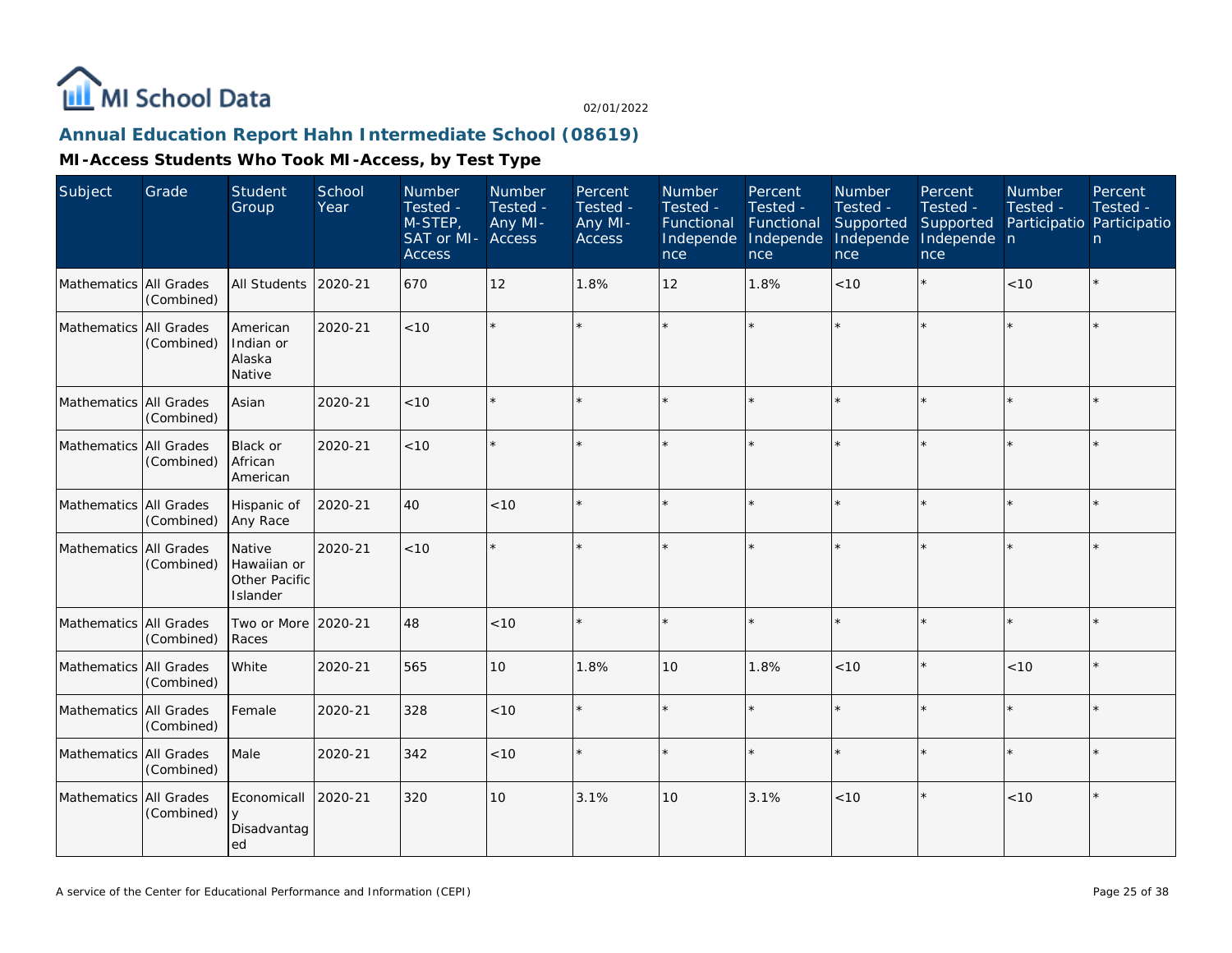

# **Annual Education Report Hahn Intermediate School (08619)**

| Subject                | Grade                           | Student<br>Group                               | School<br>Year | Number<br>Tested -<br>M-STEP,<br>SAT or MI-<br><b>Access</b> | Number<br>Tested -<br>Any MI-<br>Access | Percent<br>Tested -<br>Any MI-<br><b>Access</b> | Number<br>Tested -<br>Functional<br>Independe<br>nce | Percent<br>Tested -<br>Functional<br>Independe<br>nce | Number<br>Tested -<br>Supported<br>Independe<br>nce | Percent<br>Tested -<br>Supported<br>Independe n<br>nce | Number<br>Tested -<br>Participatio Participatio | Percent<br>Tested -<br>n |
|------------------------|---------------------------------|------------------------------------------------|----------------|--------------------------------------------------------------|-----------------------------------------|-------------------------------------------------|------------------------------------------------------|-------------------------------------------------------|-----------------------------------------------------|--------------------------------------------------------|-------------------------------------------------|--------------------------|
| Mathematics All Grades | (Combined)                      | <b>Not</b><br>Economicall<br>Disadvantag<br>ed | 2020-21        | 350                                                          | < 10                                    |                                                 |                                                      |                                                       |                                                     |                                                        |                                                 | $\star$                  |
| Mathematics            | All Grades<br>(Combined)        | English<br>Learners                            | 2020-21        | < 10                                                         |                                         |                                                 |                                                      | $\star$                                               |                                                     | $\star$                                                | $\star$                                         | $\star$                  |
| Mathematics All Grades | (Combined)                      | Not English<br>Learners                        | 2020-21        | 669                                                          | 12                                      | 1.8%                                            | 12                                                   | 1.8%                                                  | < 10                                                | $\star$                                                | < 10                                            | $\star$                  |
| Mathematics All Grades | (Combined)                      | Not Migrant 2020-21                            |                | 670                                                          | 12                                      | 1.8%                                            | 12                                                   | 1.8%                                                  | < 10                                                | $\star$                                                | < 10                                            | $\star$                  |
| Mathematics All Grades | (Combined)                      | Students<br>With<br><b>Disabilities</b>        | 2020-21        | 73                                                           | 12                                      | 16.4%                                           | 12                                                   | 16.4%                                                 | < 10                                                | $\star$                                                | < 10                                            | $\star$                  |
| Mathematics            | All Grades<br>(Combined)        | Students<br>Without<br><b>Disabilities</b>     | 2020-21        | 597                                                          | <10                                     |                                                 |                                                      |                                                       |                                                     | $\star$                                                | $\star$                                         | $\star$                  |
| Mathematics            | All Grades<br>(Combined)        | Homeless                                       | 2020-21        | < 10                                                         |                                         |                                                 |                                                      | $\star$                                               | $\star$                                             | $\star$                                                | $\star$                                         | $\star$                  |
| Mathematics All Grades | (Combined)                      | Not<br>Homeless                                | 2020-21        | 661                                                          | 12                                      | 1.8%                                            | 12                                                   | 1.8%                                                  | < 10                                                | $\star$                                                | < 10                                            | $\star$                  |
| Mathematics All Grades | (Combined)                      | <b>Foster Care</b>                             | 2020-21        | < 10                                                         |                                         |                                                 |                                                      |                                                       |                                                     | $\star$                                                | ×                                               | $\star$                  |
| Mathematics All Grades | (Combined)                      | Not Foster<br>Care                             | 2020-21        | 668                                                          | 12                                      | 1.8%                                            | 12                                                   | 1.8%                                                  | < 10                                                | $\star$                                                | $<10$                                           | $\star$                  |
| Mathematics All Grades | (Combined)                      | Military<br>Connected                          | 2020-21        | < 10                                                         |                                         |                                                 |                                                      |                                                       |                                                     | $\star$                                                |                                                 | $\star$                  |
| Mathematics            | <b>All Grades</b><br>(Combined) | Not Military<br>Connected                      | 2020-21        | 665                                                          | 12                                      | 1.8%                                            | 12                                                   | 1.8%                                                  | < 10                                                | $\star$                                                | < 10                                            | $\star$                  |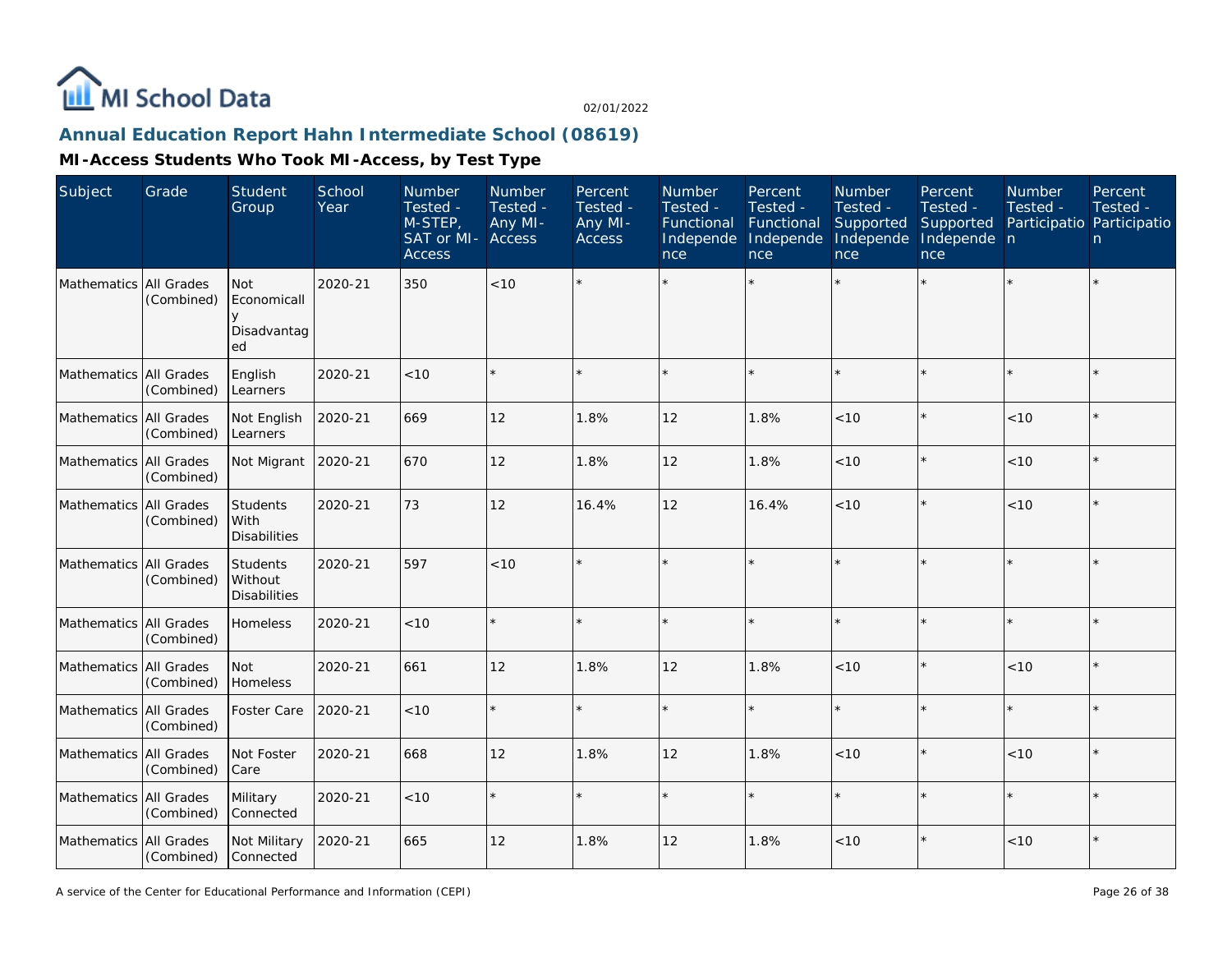

# **Annual Education Report Hahn Intermediate School (08619)**

| Subject | Grade                    | <b>Student</b><br>Group                            | School<br>Year | Number<br>Tested -<br>M-STEP,<br>SAT or MI- Access<br><b>Access</b> | Number<br>Tested -<br>Any MI- | Percent<br>Tested -<br>Any MI-<br>Access | Number<br>Tested -<br>Functional<br>Independe<br>nce | Percent<br>Tested -<br>Functional<br>Independe<br>nce | Number<br>Tested -<br>Supported<br>Independe<br>nce | Percent<br>Tested -<br>Supported<br>Independe n<br>nce | Number<br>Tested - | Percent<br>Tested -<br>Participatio Participatio<br>$\mathsf{n}$ |
|---------|--------------------------|----------------------------------------------------|----------------|---------------------------------------------------------------------|-------------------------------|------------------------------------------|------------------------------------------------------|-------------------------------------------------------|-----------------------------------------------------|--------------------------------------------------------|--------------------|------------------------------------------------------------------|
| Science | All Grades<br>(Combined) | All Students                                       | 2020-21        | 321                                                                 | < 10                          |                                          |                                                      |                                                       |                                                     | $\star$                                                | $\star$            | $\star$                                                          |
| Science | All Grades<br>(Combined) | Asian                                              | 2020-21        | < 10                                                                |                               |                                          |                                                      |                                                       |                                                     | $\star$                                                |                    | $\star$                                                          |
| Science | All Grades<br>(Combined) | Black or<br>African<br>American                    | 2020-21        | <10                                                                 |                               |                                          |                                                      | $\star$                                               | $\star$                                             | $\star$                                                | $\star$            | $\star$                                                          |
| Science | All Grades<br>(Combined) | Hispanic of<br>Any Race                            | 2020-21        | 22                                                                  | $<10$                         |                                          |                                                      |                                                       |                                                     | $\star$                                                | $\star$            | $\star$                                                          |
| Science | All Grades<br>(Combined) | Native<br>Hawaiian or<br>Other Pacific<br>Islander | 2020-21        | < 10                                                                |                               |                                          |                                                      |                                                       |                                                     | ÷                                                      |                    | $\star$                                                          |
| Science | All Grades<br>(Combined) | Two or More 2020-21<br>Races                       |                | 20                                                                  | < 10                          |                                          |                                                      |                                                       |                                                     | $\star$                                                | $\star$            | $\star$                                                          |
| Science | All Grades<br>(Combined) | White                                              | 2020-21        | 269                                                                 | < 10                          |                                          |                                                      |                                                       |                                                     | $\star$                                                | $\star$            | $\star$                                                          |
| Science | All Grades<br>(Combined) | Female                                             | 2020-21        | 148                                                                 | <10                           |                                          |                                                      | $\star$                                               |                                                     | ×.                                                     |                    | $\star$                                                          |
| Science | All Grades<br>(Combined) | Male                                               | 2020-21        | 173                                                                 | < 10                          |                                          |                                                      |                                                       |                                                     | ×.                                                     | ×                  | $\star$                                                          |
| Science | All Grades<br>(Combined) | Economicall<br>$\mathsf{v}$<br>Disadvantag<br>ed   | 2020-21        | 162                                                                 | < 10                          |                                          |                                                      |                                                       |                                                     | $\star$                                                | $\star$            | $\star$                                                          |
| Science | All Grades<br>(Combined) | Not<br>Economicall<br>Disadvantag<br>ed            | 2020-21        | 159                                                                 | < 10                          |                                          |                                                      |                                                       |                                                     | ×.                                                     |                    | $\star$                                                          |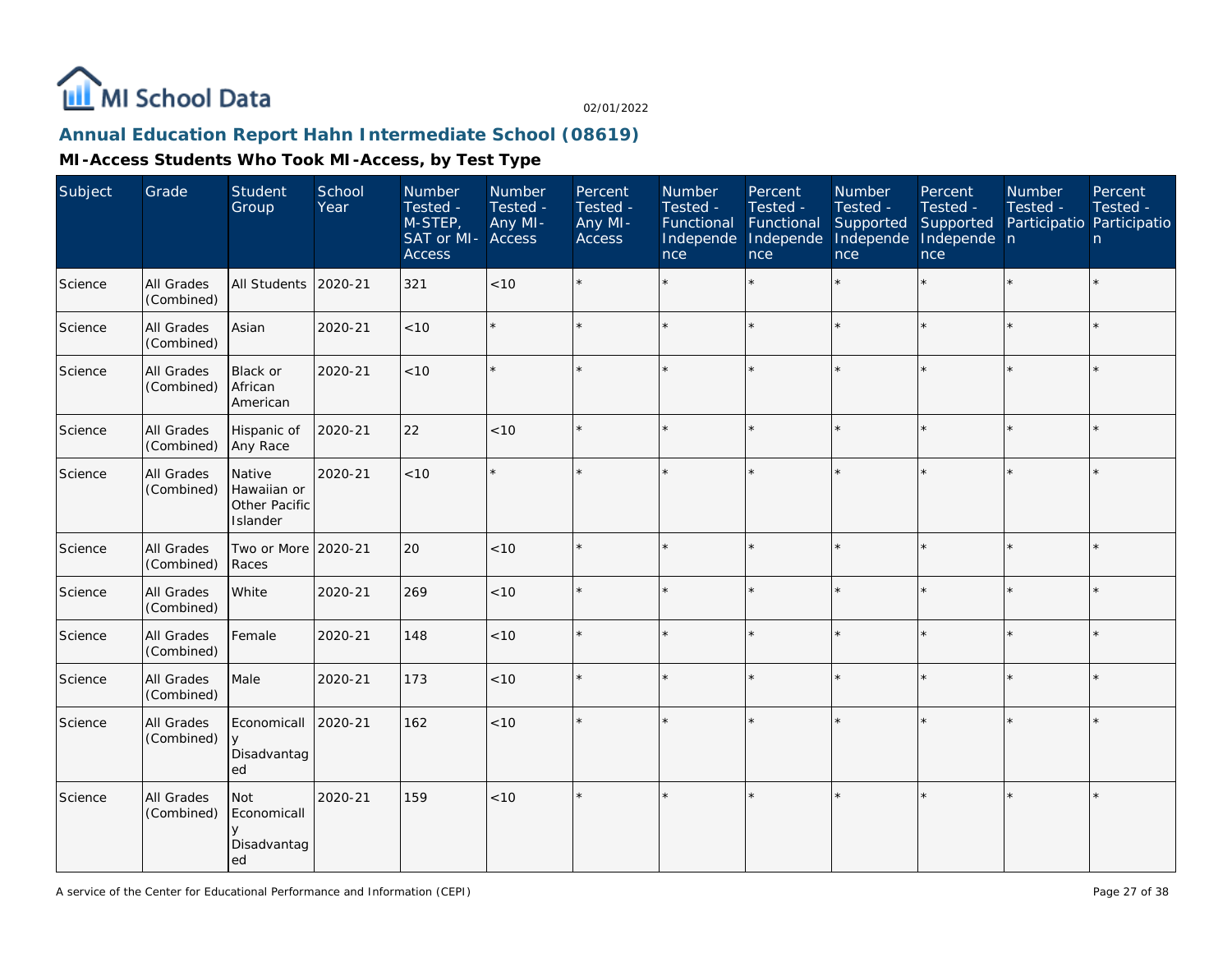

# **Annual Education Report Hahn Intermediate School (08619)**

| Subject                  | Grade                           | Student<br>Group                                 | School<br>Year | Number<br>Tested -<br>M-STEP,<br>SAT or MI-<br><b>Access</b> | Number<br>Tested -<br>Any MI-<br><b>Access</b> | Percent<br>Tested -<br>Any MI-<br><b>Access</b> | Number<br>Tested -<br>Functional<br>Independe<br>nce | Percent<br>Tested -<br>Functional<br>Independe<br>nce | Number<br>Tested -<br>Supported<br>Independe<br>nce | Percent<br>Tested -<br>Supported<br>Independe n<br>nce | Number<br>Tested -<br>Participatio Participatio | Percent<br>Tested -<br>n. |
|--------------------------|---------------------------------|--------------------------------------------------|----------------|--------------------------------------------------------------|------------------------------------------------|-------------------------------------------------|------------------------------------------------------|-------------------------------------------------------|-----------------------------------------------------|--------------------------------------------------------|-------------------------------------------------|---------------------------|
| Science                  | All Grades<br>(Combined)        | English<br>Learners                              | 2020-21        | $<10$                                                        |                                                |                                                 |                                                      |                                                       |                                                     |                                                        |                                                 | $\star$                   |
| Science                  | All Grades<br>(Combined)        | Not English<br>Learners                          | 2020-21        | 320                                                          | < 10                                           |                                                 |                                                      |                                                       |                                                     | ×.                                                     |                                                 | $\star$                   |
| Science                  | All Grades<br>(Combined)        | Not Migrant                                      | 2020-21        | 321                                                          | < 10                                           |                                                 |                                                      |                                                       | $\star$                                             |                                                        |                                                 | $\star$                   |
| Science                  | <b>All Grades</b><br>(Combined) | <b>Students</b><br>l With<br><b>Disabilities</b> | 2020-21        | 23                                                           | < 10                                           |                                                 |                                                      |                                                       |                                                     |                                                        |                                                 | $\star$                   |
| Science                  | All Grades<br>(Combined)        | Students<br>Without<br><b>Disabilities</b>       | 2020-21        | 298                                                          | < 10                                           | $\star$                                         |                                                      |                                                       |                                                     |                                                        |                                                 | $\star$                   |
| Science                  | All Grades<br>(Combined)        | Homeless                                         | 2020-21        | < 10                                                         |                                                |                                                 |                                                      |                                                       |                                                     |                                                        |                                                 | $\star$                   |
| Science                  | All Grades<br>(Combined)        | Not<br>Homeless                                  | 2020-21        | 318                                                          | < 10                                           | $\star$                                         |                                                      |                                                       |                                                     |                                                        |                                                 | $\star$                   |
| Science                  | All Grades<br>(Combined)        | Not Foster<br>Care                               | 2020-21        | 321                                                          | < 10                                           |                                                 |                                                      |                                                       |                                                     |                                                        |                                                 | $\star$                   |
| Science                  | All Grades<br>(Combined)        | Military<br>Connected                            | 2020-21        | < 10                                                         |                                                |                                                 |                                                      |                                                       |                                                     |                                                        |                                                 | $\star$                   |
| Science                  | <b>All Grades</b><br>(Combined) | Not Military<br>Connected                        | 2020-21        | 319                                                          | < 10                                           |                                                 |                                                      |                                                       |                                                     |                                                        |                                                 | $\star$                   |
| Social<br><b>Studies</b> | All Grades<br>(Combined)        | <b>All Students</b>                              | 2020-21        | 319                                                          | < 10                                           | $\star$                                         |                                                      |                                                       |                                                     |                                                        | $\star$                                         | $\star$                   |
| Social<br>Studies        | <b>All Grades</b><br>(Combined) | Asian                                            | 2020-21        | < 10                                                         |                                                |                                                 |                                                      |                                                       | $\star$                                             |                                                        | $\star$                                         | $\star$                   |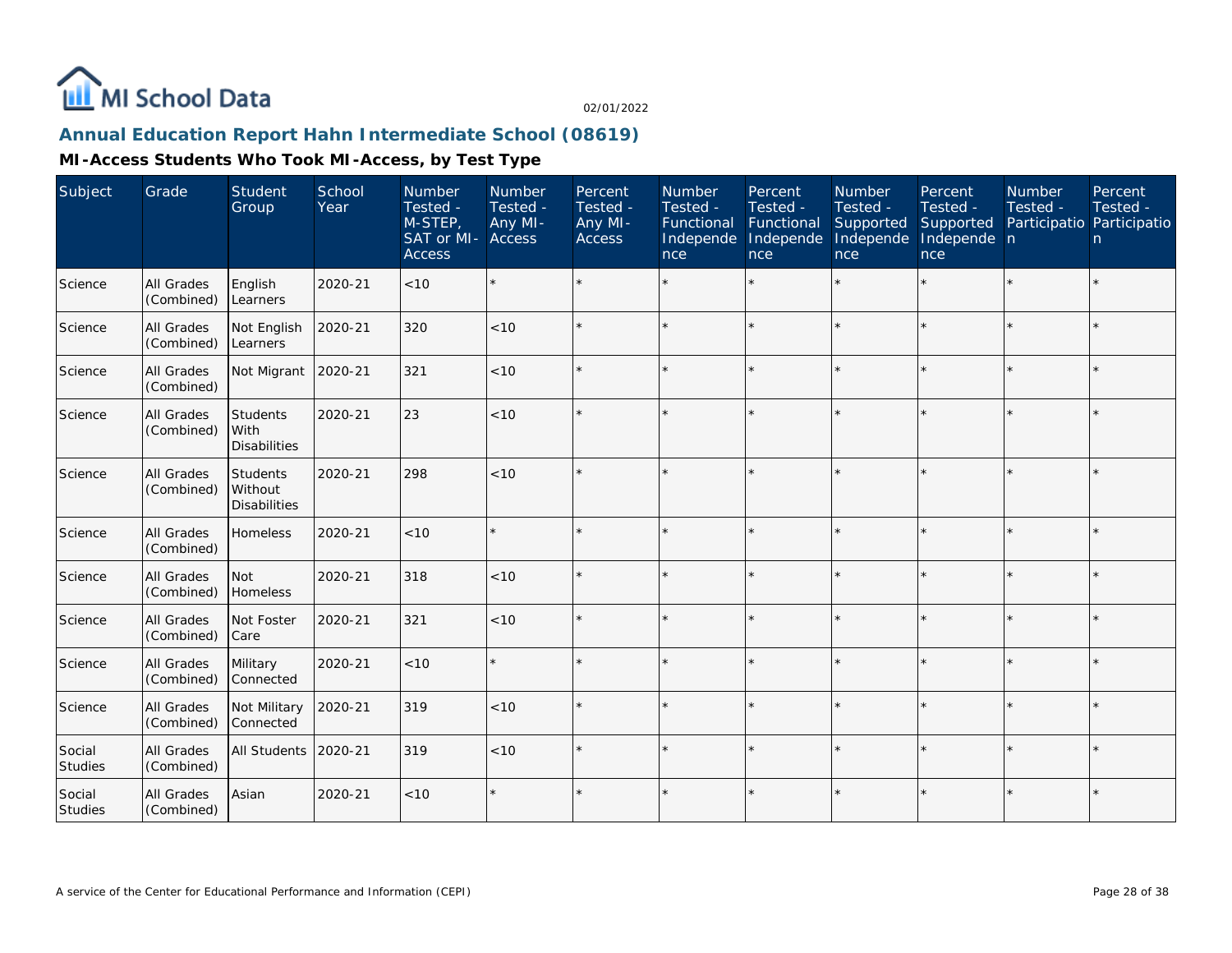

# **Annual Education Report Hahn Intermediate School (08619)**

| Subject                  | Grade                           | <b>Student</b><br>Group                            | School<br>Year | Number<br>Tested -<br>M-STEP,<br>SAT or MI-<br><b>Access</b> | Number<br>Tested -<br>Any MI-<br>Access | Percent<br>Tested -<br>Any MI-<br><b>Access</b> | Number<br>Tested -<br>Functional<br>Independe<br>nce | Percent<br>Tested -<br>Functional<br>Independe<br>nce | Number<br>Tested -<br>Supported<br>Independe<br>nce | Percent<br>Tested -<br>Supported<br>Independe n<br>nce | Number<br>Tested - | Percent<br>Tested -<br>Participatio Participatio<br>n |
|--------------------------|---------------------------------|----------------------------------------------------|----------------|--------------------------------------------------------------|-----------------------------------------|-------------------------------------------------|------------------------------------------------------|-------------------------------------------------------|-----------------------------------------------------|--------------------------------------------------------|--------------------|-------------------------------------------------------|
| Social<br><b>Studies</b> | <b>All Grades</b><br>(Combined) | Black or<br>African<br>American                    | 2020-21        | < 10                                                         | $\star$                                 |                                                 |                                                      |                                                       |                                                     |                                                        |                    | $\star$                                               |
| Social<br>Studies        | All Grades<br>(Combined)        | Hispanic of<br>Any Race                            | 2020-21        | 20                                                           | < 10                                    |                                                 |                                                      | $\star$                                               |                                                     | $\star$                                                |                    | $\star$                                               |
| Social<br><b>Studies</b> | All Grades<br>(Combined)        | Native<br>Hawaiian or<br>Other Pacific<br>Islander | 2020-21        | < 10                                                         | $\star$                                 |                                                 |                                                      |                                                       |                                                     |                                                        |                    | ×                                                     |
| Social<br>Studies        | All Grades<br>(Combined)        | Two or More 2020-21<br>Races                       |                | 19                                                           | < 10                                    |                                                 |                                                      | $\star$                                               |                                                     |                                                        |                    | $\star$                                               |
| Social<br><b>Studies</b> | All Grades<br>(Combined)        | White                                              | 2020-21        | 270                                                          | < 10                                    |                                                 |                                                      | $\star$                                               |                                                     | $\star$                                                |                    | $\star$                                               |
| Social<br>Studies        | <b>All Grades</b><br>(Combined) | Female                                             | 2020-21        | 148                                                          | < 10                                    |                                                 |                                                      | $\star$                                               |                                                     | $\star$                                                |                    | $\star$                                               |
| Social<br>Studies        | All Grades<br>(Combined)        | Male                                               | 2020-21        | 171                                                          | < 10                                    |                                                 |                                                      |                                                       |                                                     | $\star$                                                |                    | $\star$                                               |
| Social<br>Studies        | All Grades<br>(Combined)        | Economicall<br>$\vee$<br>Disadvantag<br>ed         | 2020-21        | 163                                                          | $<10$                                   |                                                 |                                                      |                                                       |                                                     |                                                        |                    | $\star$                                               |
| Social<br>Studies        | <b>All Grades</b><br>(Combined) | <b>Not</b><br>Economicall<br>Disadvantag<br>ed     | 2020-21        | 156                                                          | < 10                                    |                                                 |                                                      |                                                       |                                                     |                                                        |                    | k.                                                    |
| Social<br><b>Studies</b> | All Grades<br>(Combined)        | English<br>Learners                                | 2020-21        | $<10$                                                        | $\star$                                 |                                                 |                                                      | $\star$                                               |                                                     | $\star$                                                |                    | $\star$                                               |
| Social<br>Studies        | All Grades<br>(Combined)        | Not English<br>Learners                            | 2020-21        | 318                                                          | < 10                                    |                                                 |                                                      |                                                       |                                                     |                                                        |                    | $\star$                                               |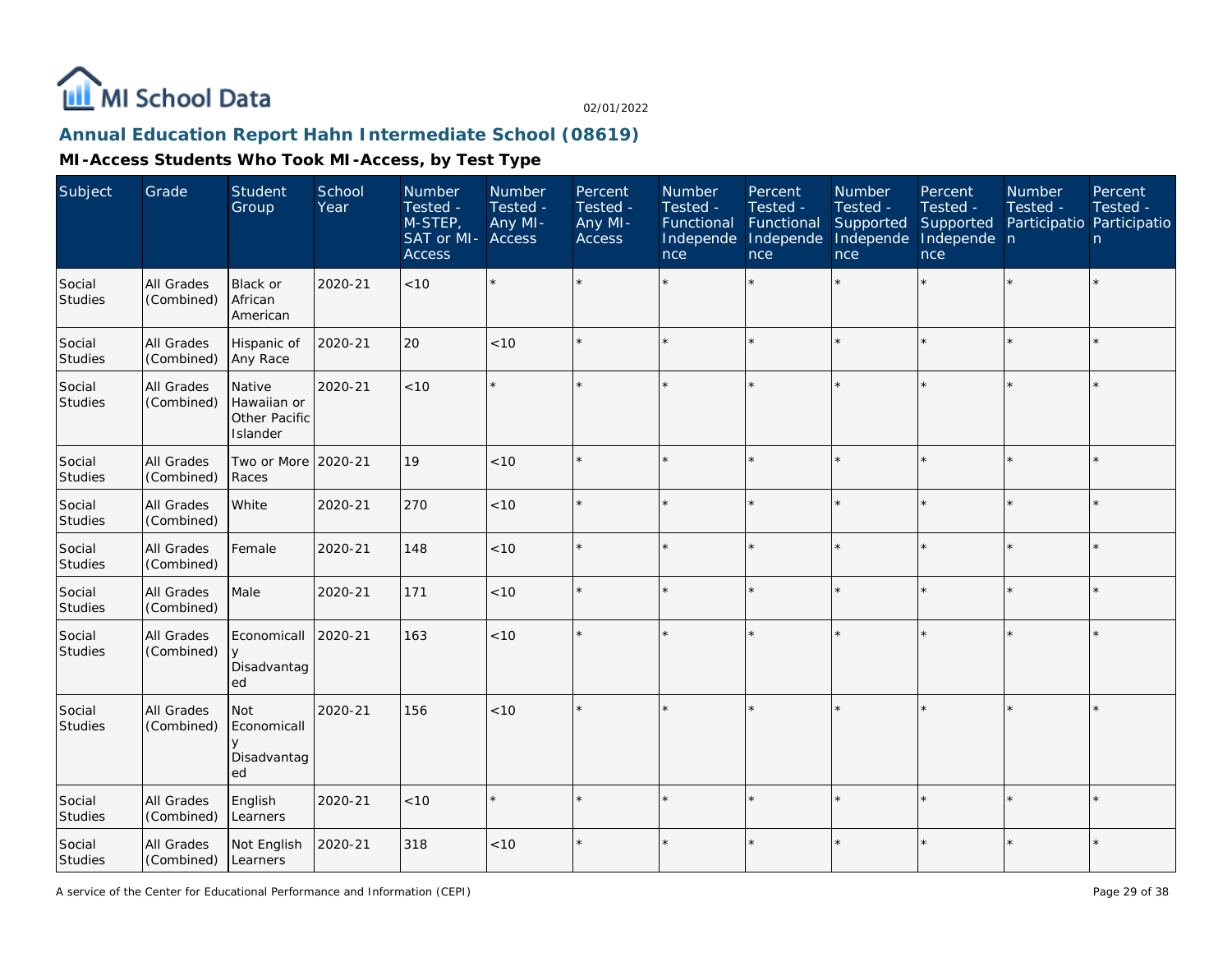

# **Annual Education Report Hahn Intermediate School (08619)**

| Subject                  | Grade                           | Student<br>Group                                  | School<br>Year | Number<br>Tested -<br>M-STEP,<br>SAT or MI-<br><b>Access</b> | Number<br>Tested -<br>Any MI-<br><b>Access</b> | Percent<br>Tested -<br>Any MI-<br><b>Access</b> | <b>Number</b><br>Tested -<br>Functional<br>Independe<br>nce | Percent<br>Tested -<br>Functional<br>Independe<br>nce | Number<br>Tested -<br>Supported<br>Independe<br>nce | Percent<br>Tested -<br>Supported<br>Independe n<br>nce | Number<br>Tested -<br>Participatio Participatio | Percent<br>Tested -<br>$\mathsf{n}$ |
|--------------------------|---------------------------------|---------------------------------------------------|----------------|--------------------------------------------------------------|------------------------------------------------|-------------------------------------------------|-------------------------------------------------------------|-------------------------------------------------------|-----------------------------------------------------|--------------------------------------------------------|-------------------------------------------------|-------------------------------------|
| Social<br><b>Studies</b> | <b>All Grades</b><br>(Combined) | Not Migrant                                       | 2020-21        | 319                                                          | < 10                                           |                                                 |                                                             |                                                       |                                                     |                                                        |                                                 | $\star$                             |
| Social<br><b>Studies</b> | All Grades<br>(Combined)        | <b>Students</b><br>With<br><b>Disabilities</b>    | 2020-21        | 32                                                           | < 10                                           |                                                 |                                                             |                                                       |                                                     |                                                        |                                                 | $\star$                             |
| Social<br><b>Studies</b> | <b>All Grades</b><br>(Combined) | <b>Students</b><br>Without<br><b>Disabilities</b> | 2020-21        | 287                                                          | < 10                                           |                                                 |                                                             | $\star$                                               |                                                     |                                                        |                                                 | $\star$                             |
| Social<br><b>Studies</b> | <b>All Grades</b><br>(Combined) | Homeless                                          | 2020-21        | < 10                                                         |                                                |                                                 |                                                             |                                                       |                                                     |                                                        |                                                 | $\star$                             |
| Social<br><b>Studies</b> | <b>All Grades</b><br>(Combined) | <b>Not</b><br>Homeless                            | 2020-21        | 316                                                          | < 10                                           |                                                 |                                                             | ÷                                                     |                                                     |                                                        |                                                 | $\star$                             |
| Social<br><b>Studies</b> | <b>All Grades</b><br>(Combined) | Not Foster<br>Care                                | 2020-21        | 319                                                          | < 10                                           | $\star$                                         |                                                             | $\star$                                               |                                                     |                                                        |                                                 | $\star$                             |
| Social<br><b>Studies</b> | All Grades<br>(Combined)        | Military<br>Connected                             | 2020-21        | < 10                                                         |                                                |                                                 |                                                             |                                                       |                                                     |                                                        |                                                 | $\star$                             |
| Social<br>Studies        | <b>All Grades</b><br>(Combined) | Not Military<br>Connected                         | 2020-21        | 317                                                          | < 10                                           | $\star$                                         |                                                             | $\star$                                               |                                                     |                                                        |                                                 | $\star$                             |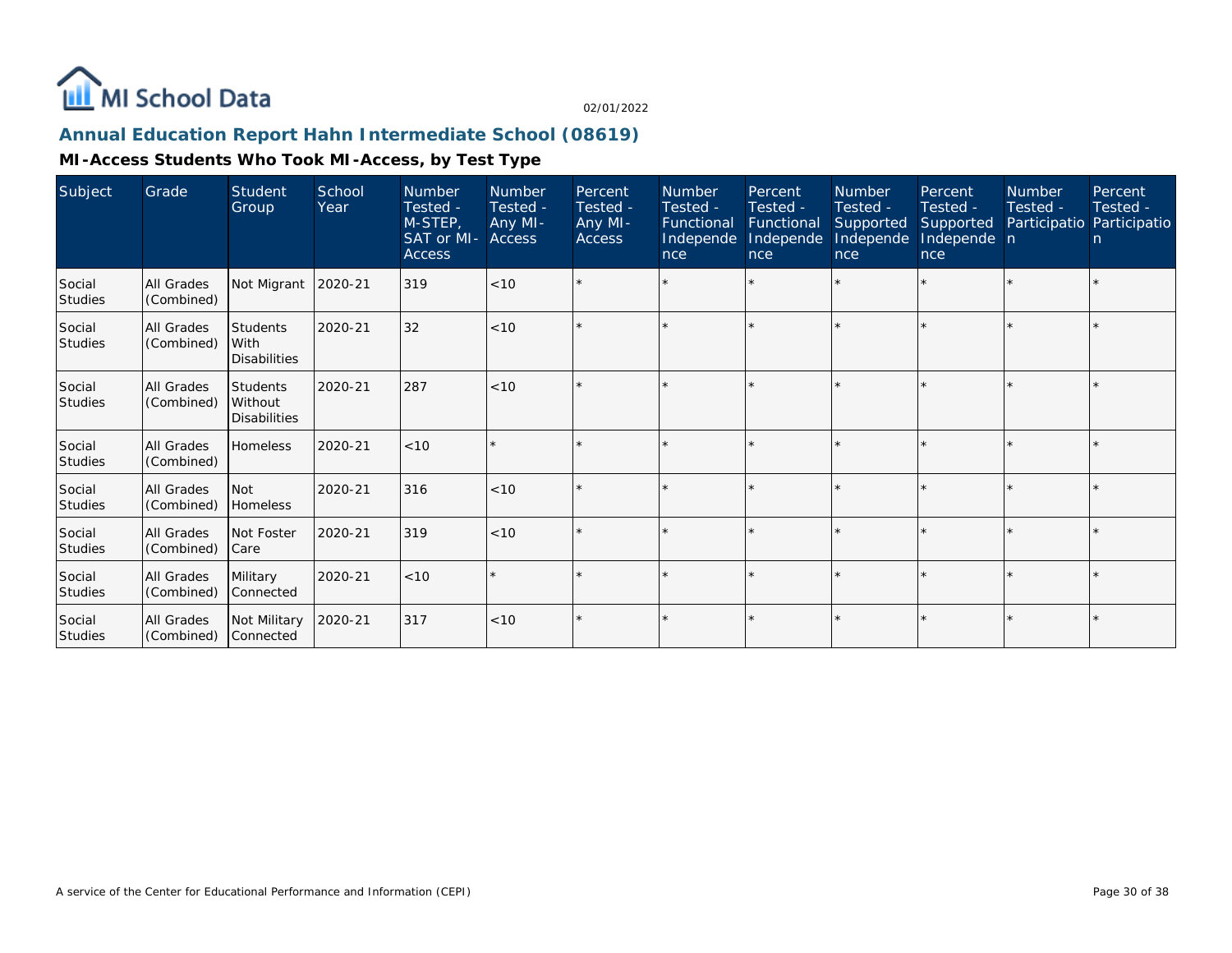

# **Annual Education Report Hahn Intermediate School (08619)**

**High School Graduation: Four-Year Adjusted Cohort Rate**

| Student Group | <b>Baseline Data</b> | Most Recent<br><b>Results</b> | Interim Objective Interim Objective Long-Term Target |  |
|---------------|----------------------|-------------------------------|------------------------------------------------------|--|
| .             |                      |                               |                                                      |  |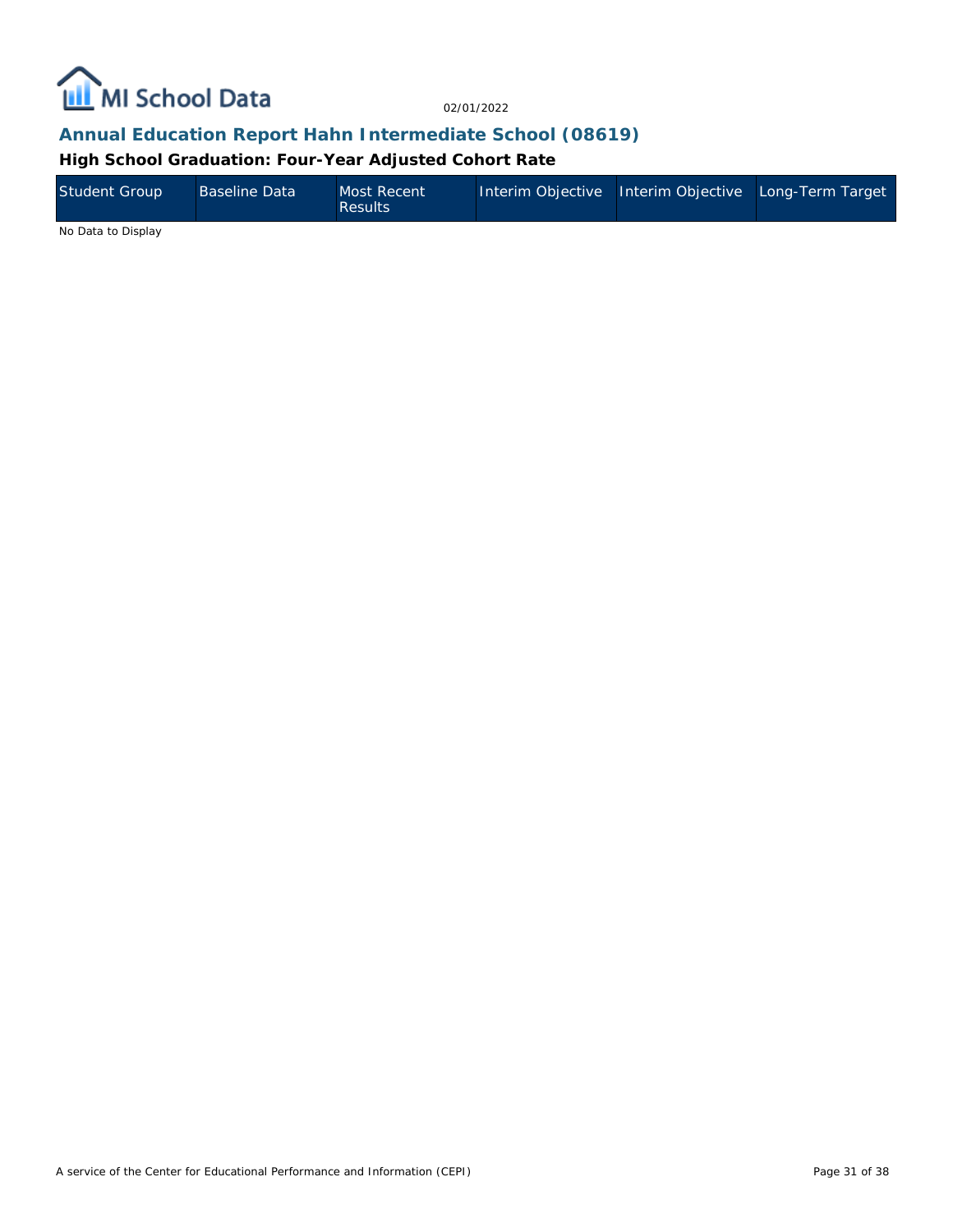

# **Annual Education Report Hahn Intermediate School (08619)**

#### **Accountability Details Attendance Data**

| <b>Student Group</b> | <b>Statewide</b> | <b>District</b> | School |
|----------------------|------------------|-----------------|--------|
| All Students         | 80.07%           | N/A             | 67.85% |

*\* All data based on students enrolled for a full academic year.*

*\*\* More information regarding the Michigan School Index System can be found at the following link:*

#### **Inexperienced Teachers**

|                                        | <b>Total Number Number</b><br>of Staffing<br>Group | Inexperience | Percent<br>Inexperience | Count High-<br>Poverty<br><b>Schools</b> | Percent High- Count Low-<br>Poverty<br><b>Schools</b> | Poverty<br><b>Schools</b> | Percent Low-<br>Poverty<br><b>Schools</b> |
|----------------------------------------|----------------------------------------------------|--------------|-------------------------|------------------------------------------|-------------------------------------------------------|---------------------------|-------------------------------------------|
| Hahn<br>Intermediate<br>School (08619) | 49.68                                              | 14.00        | 28.2%                   | IN/A                                     | N/A                                                   | N/A                       | IN/A                                      |

#### **Inexperienced Principals and Other School Leaders**

|                                        | <b>Total Number Number</b><br>of Staffing<br>Group | 'd   | Percent<br>Inexperience Inexperience | Count High-<br>Poverty<br><b>Schools</b> | Percent High- Count Low-<br>Poverty<br><b>Schools</b> | Poverty<br><b>Schools</b> | Percent Low-<br>Poverty<br><b>Schools</b> |
|----------------------------------------|----------------------------------------------------|------|--------------------------------------|------------------------------------------|-------------------------------------------------------|---------------------------|-------------------------------------------|
| Hahn<br>Intermediate<br>School (08619) | 2.50                                               | 1.00 | 40.0%                                | N/A                                      | N/A                                                   | N/A                       | IN/A                                      |

#### **Teacher Emergency or Provisional Credentials**

|                                        | of Teachers | Total Number Number with Percent with Count High-<br>Emergency or Emergency or Poverty<br>Provisional<br><b>Credentials</b> | Provisional<br><b>Credentials</b> | Schools | Percent High- Count Low-<br>Poverty<br><b>Schools</b> | Poverty<br>Schools | Percent Low-<br>Poverty<br>Schools |
|----------------------------------------|-------------|-----------------------------------------------------------------------------------------------------------------------------|-----------------------------------|---------|-------------------------------------------------------|--------------------|------------------------------------|
| Hahn<br>Intermediate<br>School (08619) | 49.68       | 4.00                                                                                                                        | 8.1%                              | IN/A    | N/A                                                   | N/A                | IN/A                               |

#### **Out-of-Field Teachers**

|                                        | Total Number Number of<br>of Teachers | Out-of-Field<br><b>Teachers</b> | Percent of<br>Out-of-Field<br>Teachers | Count High-<br>Poverty<br>Schools | Percent High- Count Low-<br>Poverty<br><b>Schools</b> | Poverty<br><b>Schools</b> | Percent Low-<br>Poverty<br>Schools |
|----------------------------------------|---------------------------------------|---------------------------------|----------------------------------------|-----------------------------------|-------------------------------------------------------|---------------------------|------------------------------------|
| Hahn<br>Intermediate<br>School (08619) | 49.68                                 | 7.00                            | 14.1%                                  | N/A                               | N/A                                                   | N/A                       | IN/A                               |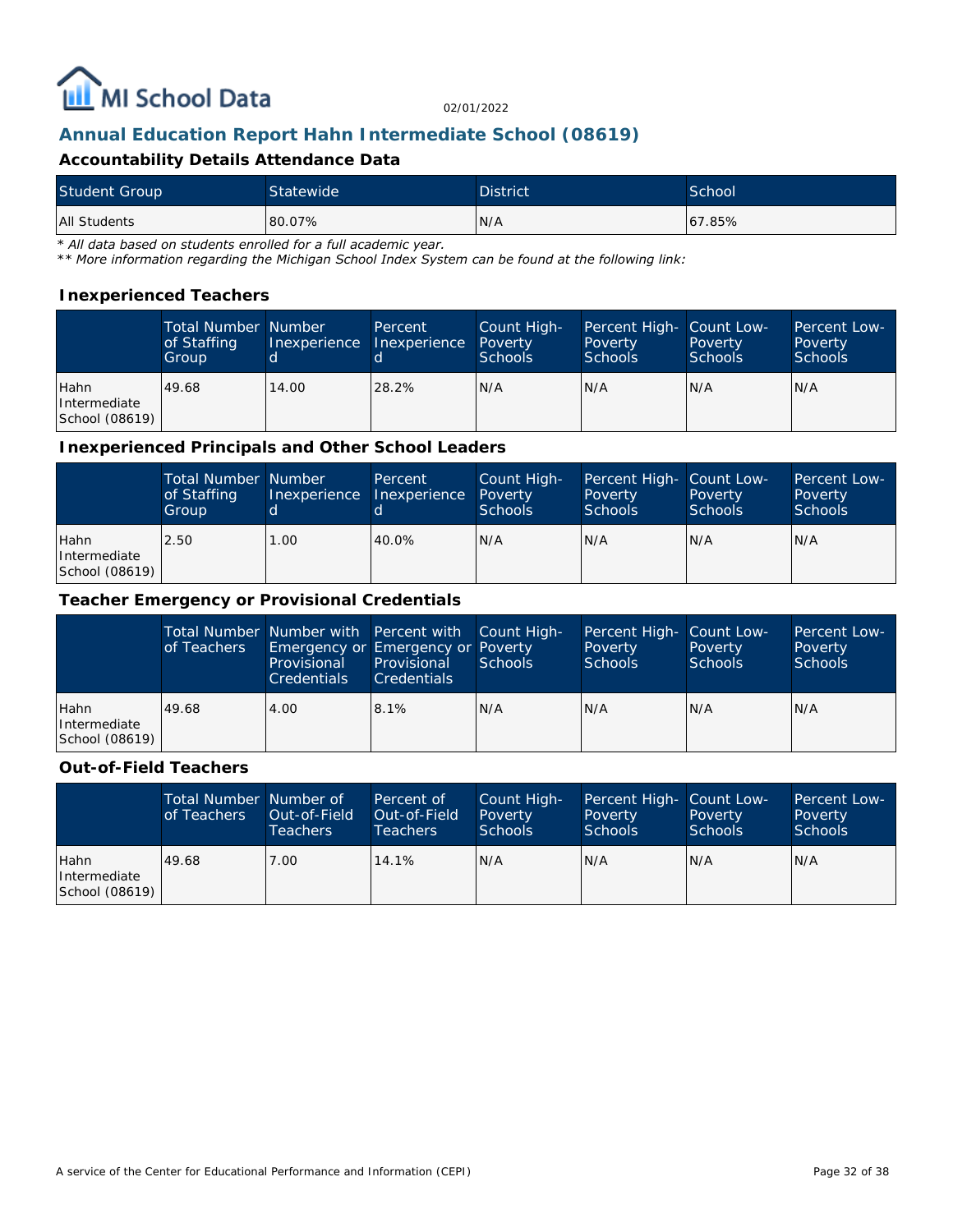

# **Annual Education Report Hahn Intermediate School (08619)**

#### **NAEP Grade 4 Math**

|                                                 | Percent of<br><b>Students</b> | Percent below<br><b>Basic</b> | Percent Basic | Percent Proficient | Percent Advanced |
|-------------------------------------------------|-------------------------------|-------------------------------|---------------|--------------------|------------------|
| <b>All Students</b>                             | 100                           | 24                            | 41            | 29                 | $\overline{7}$   |
| Male                                            | 51                            | 22                            | 40            | 30                 | 8                |
| Female                                          | 49                            | 25                            | 42            | 28                 | 5                |
| Eligible                                        | 51                            | 36                            | 44            | 18                 | $\overline{2}$   |
| Not Eligible                                    | 49                            | 12                            | 37            | 40                 | 11               |
| Info not available                              | $\ddagger$                    | $\ddagger$                    | $\ddagger$    | $\ddagger$         | $\ddagger$       |
| White                                           | 65                            | 15                            | 41            | 36                 | 8                |
| <b>Black or African</b><br>American             | 17                            | 51                            | 39            | 9                  | 1                |
| Hispanic                                        | 9                             | 34                            | 45            | 17                 | $\overline{4}$   |
| Asian                                           | 3                             | 9                             | 32            | 37                 | 22               |
| American Indian or<br>Alaska Native             | $\ddagger$                    | $\ddagger$                    | $\ddagger$    | $\ddagger$         | $\ddagger$       |
| Native Hawaiian or<br>Other Pacific<br>Islander | $\ddagger$                    | $\ddagger$                    | $\ddagger$    | $\ddagger$         | $\ddagger$       |
| Two or More Races                               | 5                             | 29                            | 42            | 22                 | 7                |
| Students With<br><b>Disabilities</b>            | 11                            | 60                            | 29            | 10                 |                  |
| <b>Students Without</b><br><b>Disabilities</b>  | 89                            | 19                            | 42            | 31                 | $\overline{7}$   |
| English Language<br>Learners                    | 10                            | 37                            | 46            | 14                 | $\overline{2}$   |
| Not English<br>Language Learners                | 90                            | 22                            | 40            | 31                 | $\overline{7}$   |

*‡ Reporting Standards not met. Note: Observed differences are not necessarily statistically significant. Detail may not sum to total because of rounding. SOURCE: U.S. Department of Education. Institute for Education Sciences. National Center for Education Statistics. National Assessment of Educational Progress (NAEP) 2019 Mathematics Achievement.*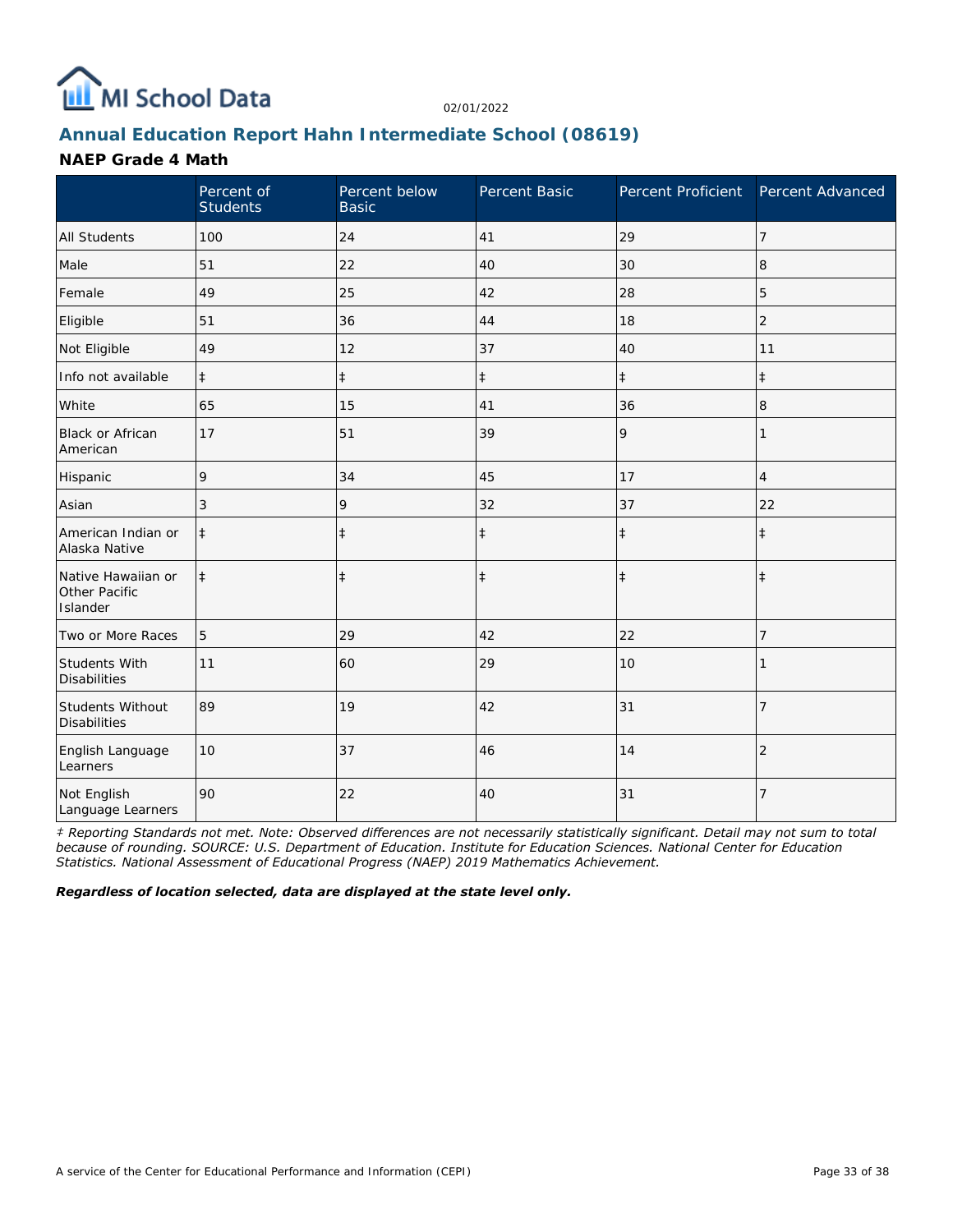

# **Annual Education Report Hahn Intermediate School (08619)**

#### **NAEP Grade 8 Math**

|                                                 | Percent of<br><b>Students</b> | Percent below<br><b>Basic</b> | Percent Basic | Percent Proficient Percent Advanced |                |
|-------------------------------------------------|-------------------------------|-------------------------------|---------------|-------------------------------------|----------------|
| <b>All Students</b>                             | 32                            | 68                            | 31            | 9                                   |                |
| Male                                            | 51                            | 33                            | 67            | 31                                  | 10             |
| Female                                          | 49                            | 31                            | 69            | 31                                  | 7              |
| Eligible                                        | 4                             | 48                            | 52            | 16                                  | 3              |
| Not Eligible                                    | 55                            | 19                            | 81            | 43                                  | 13             |
| Info not available                              | $\ddagger$                    | $\ddagger$                    | $\ddagger$    | $\ddagger$                          | $\ddagger$     |
| White                                           | 70                            | 25                            | 75            | 37                                  | 11             |
| <b>Black or African</b><br>American             | 15                            | 64                            | 36            | 9                                   | 1              |
| Hispanic                                        | 8                             | 41                            | 59            | 16                                  | $\overline{2}$ |
| Asian                                           | 3                             | 14                            | 86            | 52                                  | 21             |
| American Indian or<br>Alaska Native             | $\ddagger$                    | $\ddagger$                    | $\ddagger$    | $\ddagger$                          | $\ddagger$     |
| Native Hawaiian or<br>Other Pacific<br>Islander | $\ddagger$                    | $\ddagger$                    | $\ddagger$    | $\ddagger$                          | $\ddagger$     |
| Two or More Races                               | $\overline{4}$                | 39                            | 61            | 24                                  | 4              |
| Students With<br><b>Disabilities</b>            | 10                            | 75                            | 25            | 5                                   | $\Omega$       |
| Students Without<br><b>Disabilities</b>         | 90                            | 27                            | 73            | 34                                  | 9              |
| English Language<br>Learners                    | 6                             | 60                            | 40            | 8                                   |                |
| Not English<br>Language Learners                | 94                            | 30                            | 70            | 32                                  | 9              |

*‡ Reporting Standards not met. NOTE: Observed differences are not necessarily statistically significant. Detail may not sum to total because of rounding. SOURCE: U.S. Department of Education. Institute for Education Sciences. National Center for Education Statistics. National Assessment of Educational Progress (NAEP) 2019 Mathematics Achievement.*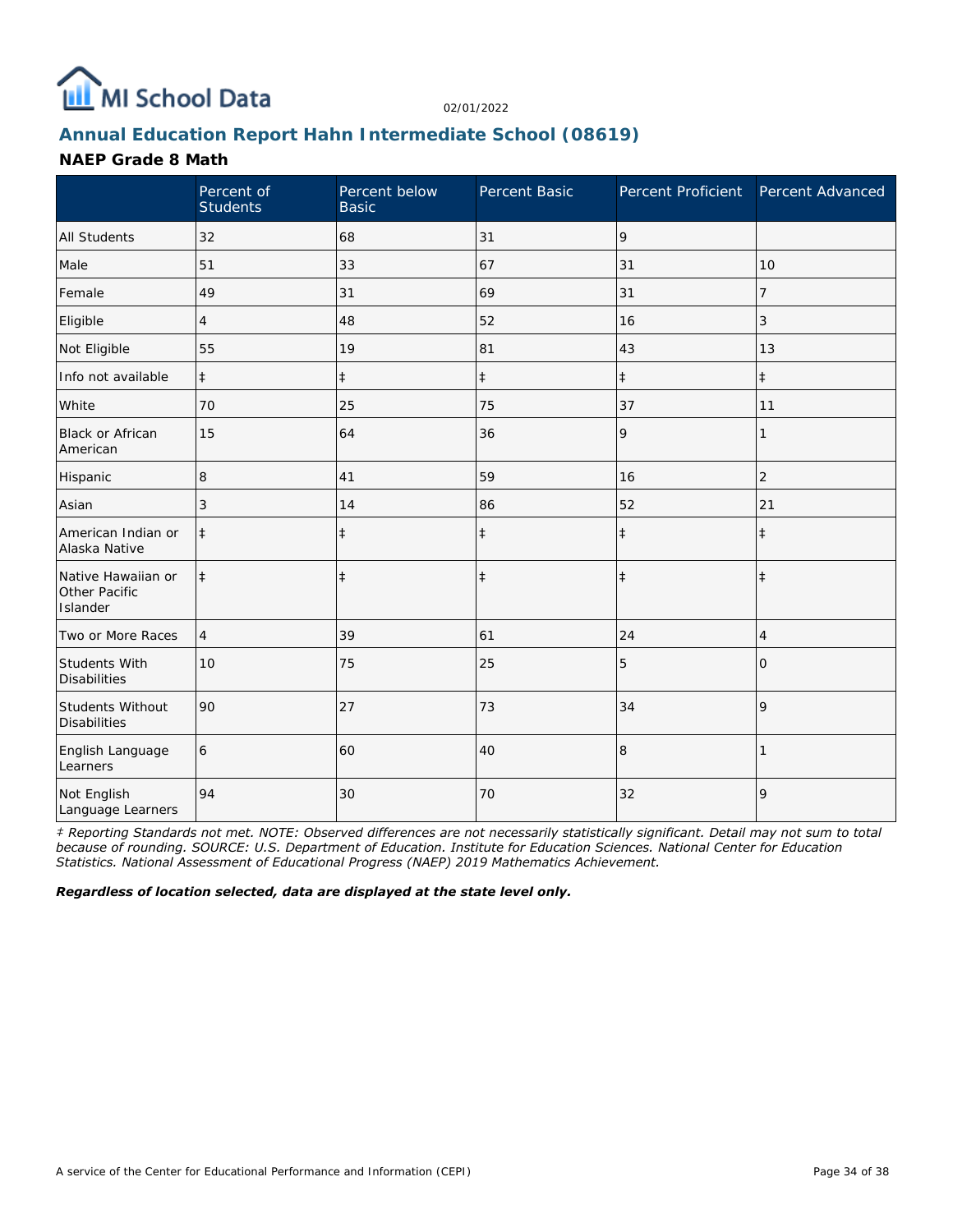

# **Annual Education Report Hahn Intermediate School (08619)**

#### **NAEP Grade 4 Reading**

|                                                 | Percent of<br><b>Students</b> | Percent below<br><b>Basic</b> | Percent Basic | Percent Proficient | Percent Advanced |
|-------------------------------------------------|-------------------------------|-------------------------------|---------------|--------------------|------------------|
| <b>All Students</b>                             | 100                           | 36                            | 64            | 32                 | $\overline{7}$   |
| Male                                            | 51                            | 40                            | 60            | 28                 | 6                |
| Female                                          | 49                            | 32                            | 68            | 36                 | 9                |
| Eligible                                        | 53                            | 49                            | 51            | 20                 | 3                |
| Not Eligible                                    | 47                            | 21                            | 79            | 45                 | 13               |
| Info not available                              | $\ddagger$                    | $\ddagger$                    | $\ddagger$    | $\ddagger$         | $\pm$            |
| White                                           | 65                            | 29                            | 71            | 37                 | 9                |
| <b>Black or African</b><br>American             | 18                            | 58                            | 42            | 15                 | 2                |
| Hispanic                                        | 9                             | 50                            | 50            | 18                 | $\overline{2}$   |
| Asian                                           | 3                             | 18                            | 82            | 44                 | 15               |
| American Indian or<br>Alaska Native             | $\ddagger$                    | $\ddagger$                    | $\ddagger$    | $\ddagger$         | $\ddagger$       |
| Native Hawaiian or<br>Other Pacific<br>Islander | $\ddagger$                    | $\ddagger$                    | $\ddagger$    | $\ddagger$         | $\ddagger$       |
| Two or More Races                               | 5                             | 33                            | 67            | 35                 | 8                |
| Students With<br><b>Disabilities</b>            | 10                            | 74                            | 26            | 10                 |                  |
| Students Without<br><b>Disabilities</b>         | 90                            | 31                            | 69            | 34                 | 8                |
| English Language<br>Learner                     | 11                            | 57                            | 43            | 14                 | 3                |
| Not English<br>Language Learner                 | 89                            | 33                            | 67            | 34                 | 8                |

*# Rounds to zero*

*‡ Reporting Standards not met. NOTE: Observed differences are not necessarily statistically significant. Detail may not sum to total because of rounding. SOURCE: U.S. Department of Education, Institute of Education Sciences, National Center for Education Statistics, National Assessment of Educational Progress (NAEP), 2019 Reading Assessment.*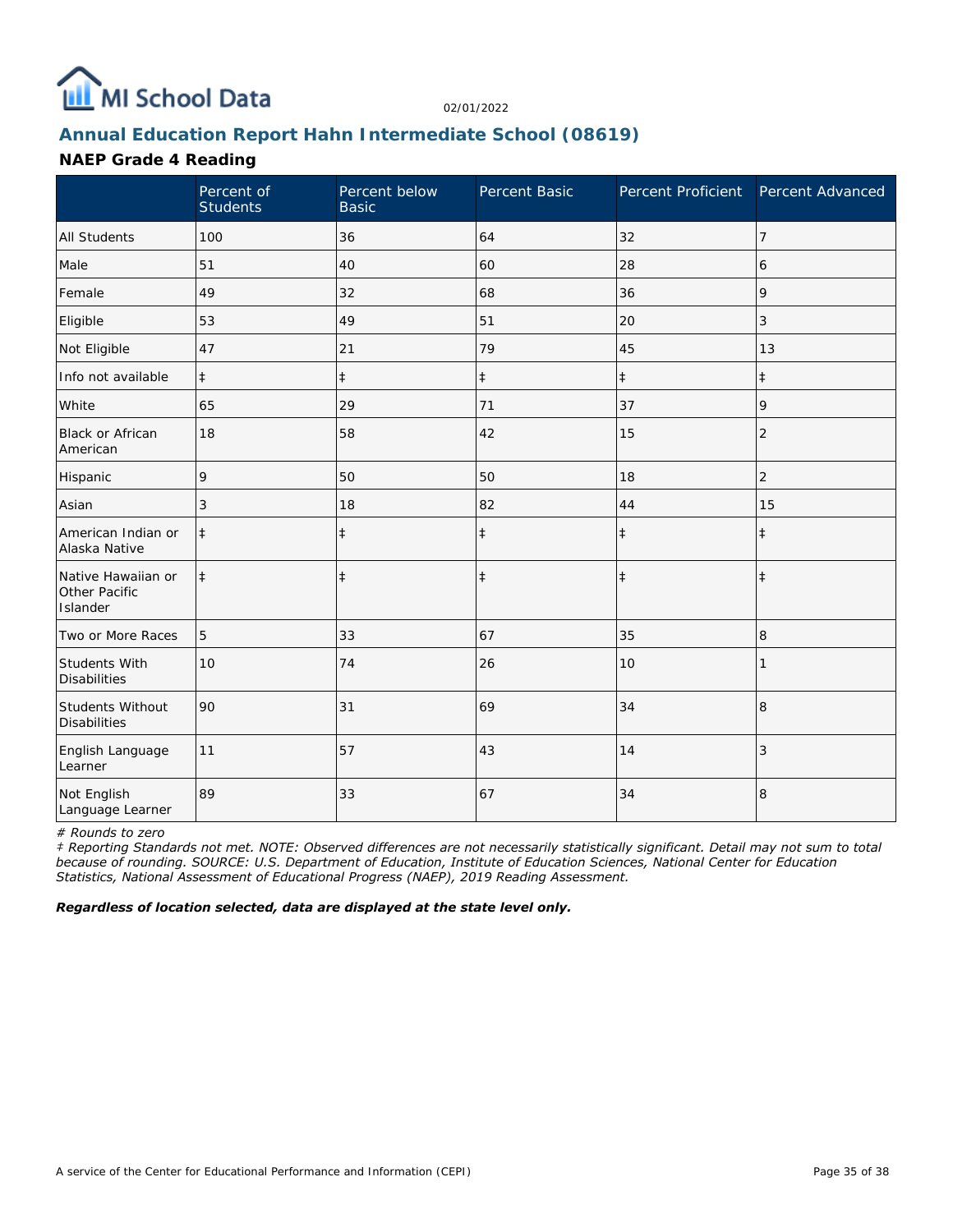

# **Annual Education Report Hahn Intermediate School (08619)**

## **NAEP Grade 8 Reading**

|                                                 | Percent of<br><b>Students</b> | Percent below<br><b>Basic</b> | Percent Basic | Percent Proficient | Percent Advanced |
|-------------------------------------------------|-------------------------------|-------------------------------|---------------|--------------------|------------------|
| <b>All Students</b>                             | 100                           | 27                            | 73            | 31                 | 3                |
| Male                                            | 51                            | 32                            | 68            | 26                 | $\overline{2}$   |
| Female                                          | 49                            | 21                            | 79            | 37                 | 3                |
| Eligible                                        | 47                            | 39                            | 61            | 19                 |                  |
| Not Eligible                                    | 52                            | 15                            | 85            | 43                 | $\overline{4}$   |
| Info not available                              | $\ddagger$                    | $\ddagger$                    | $\ddagger$    | $\ddagger$         | $\pm$            |
| White                                           | 70                            | 22                            | 78            | 35                 | 3                |
| Black or Afican<br>American                     | 15                            | 48                            | 52            | 12                 | 0                |
| Hispanic                                        | 8                             | 36                            | 64            | 22                 | 1                |
| Asian                                           | 3                             | 14                            | 86            | 56                 | 6                |
| American Indian or<br>Alaska Native             | $\ddagger$                    | $\ddagger$                    | $\ddagger$    | $\ddagger$         | $\pm$            |
| Native Hawaiian or<br>Other Pacific<br>Islander | $\ddagger$                    | $\ddagger$                    | $\ddagger$    | $\ddagger$         | $\pm$            |
| Two or More Races                               | $\overline{4}$                | 23                            | 77            | 40                 | 5                |
| Students With<br><b>Disabilities</b>            | 11                            | 71                            | 29            | 5                  | $\Omega$         |
| Students Without<br><b>Disabilities</b>         | 89                            | 21                            | 79            | 35                 | 3                |
| English Language<br>Learner                     | 6                             | 57                            | 43            | 6                  | $\Omega$         |
| Not English<br>Language Learner                 | 94                            | 25                            | 75            | 33                 | 3                |

*# Rounds to zero*

*‡ Reporting Standards not met. NOTE: Observed differences are not necessarily statistically significant. Detail may not sum to total because of rounding. SOURCE: U.S. Department of Education, Institute of Education Sciences, National Center for Education Statistics, National Assessment of Educational Progress (NAEP), 2019 Reading Assessment.*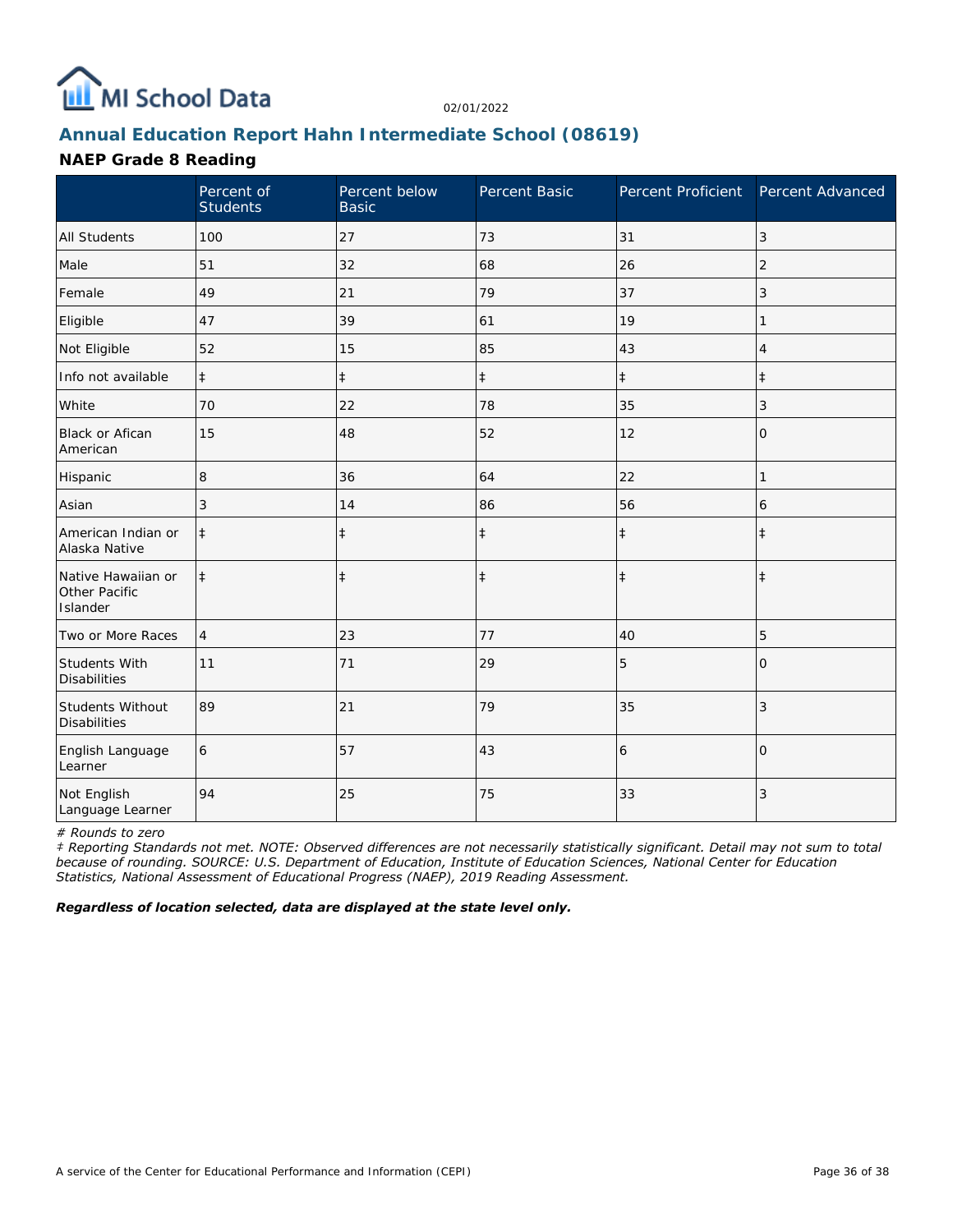

# **Annual Education Report Hahn Intermediate School (08619)**

## **NAEP Participation Data**

| Grade | Subject | Participation Rate Standard Error<br>for Students with<br><b>Disabilities</b> |      | Participation Rate Standard Error<br>for Limited English<br><b>Proficient Students</b> |      |
|-------|---------|-------------------------------------------------------------------------------|------|----------------------------------------------------------------------------------------|------|
| 4     | Math    | 86.9                                                                          | 2.25 | <u>l</u> 9                                                                             | 0.97 |
|       | Reading | 85.4                                                                          | 2.57 | 98                                                                                     | 1.04 |
| 18    | Math    | 81.9                                                                          | 2.48 | 95                                                                                     | 1.79 |
|       | Reading | 83.3                                                                          | 2.41 | 191                                                                                    | 3.97 |

*The National Assessment of Educational Progress (NAEP) is periodically administered by the U.S. Department of Education based on assessments administered to samples of students in each state. Federal regulations require the display of state level NAEP data on the Annual Education Report. These data represent the performance of the most recent sample of Michigan students on the NAEP.*